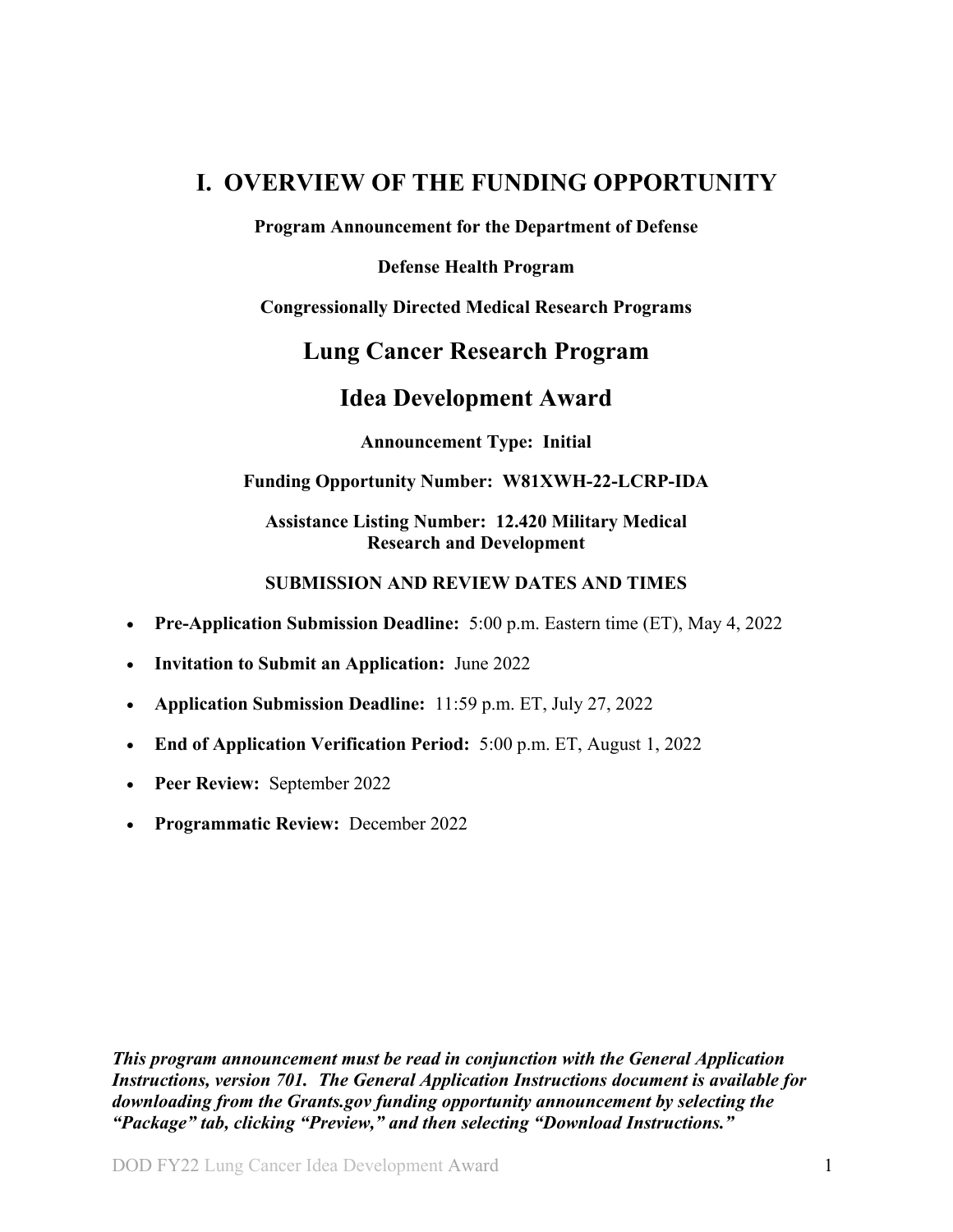## **TABLE OF CONTENTS**

| I.  |                                                                                  |  |
|-----|----------------------------------------------------------------------------------|--|
| II. | DETAILED INFORMATION ABOUT THE FUNDING OPPORTUNITY  3                            |  |
|     |                                                                                  |  |
|     |                                                                                  |  |
|     |                                                                                  |  |
|     |                                                                                  |  |
|     |                                                                                  |  |
|     |                                                                                  |  |
|     |                                                                                  |  |
|     |                                                                                  |  |
|     |                                                                                  |  |
|     |                                                                                  |  |
|     |                                                                                  |  |
|     | II.D.3. Unique Entity Identifier (UEI) and System for Award Management (SAM)  25 |  |
|     |                                                                                  |  |
|     |                                                                                  |  |
|     |                                                                                  |  |
|     |                                                                                  |  |
|     |                                                                                  |  |
|     |                                                                                  |  |
|     |                                                                                  |  |
|     |                                                                                  |  |
|     |                                                                                  |  |
|     |                                                                                  |  |
|     |                                                                                  |  |
|     |                                                                                  |  |
|     |                                                                                  |  |
|     |                                                                                  |  |
|     |                                                                                  |  |
|     |                                                                                  |  |
|     | II.H.1. Program Announcement and General Application Instructions Versions 34    |  |
|     |                                                                                  |  |
|     |                                                                                  |  |
|     |                                                                                  |  |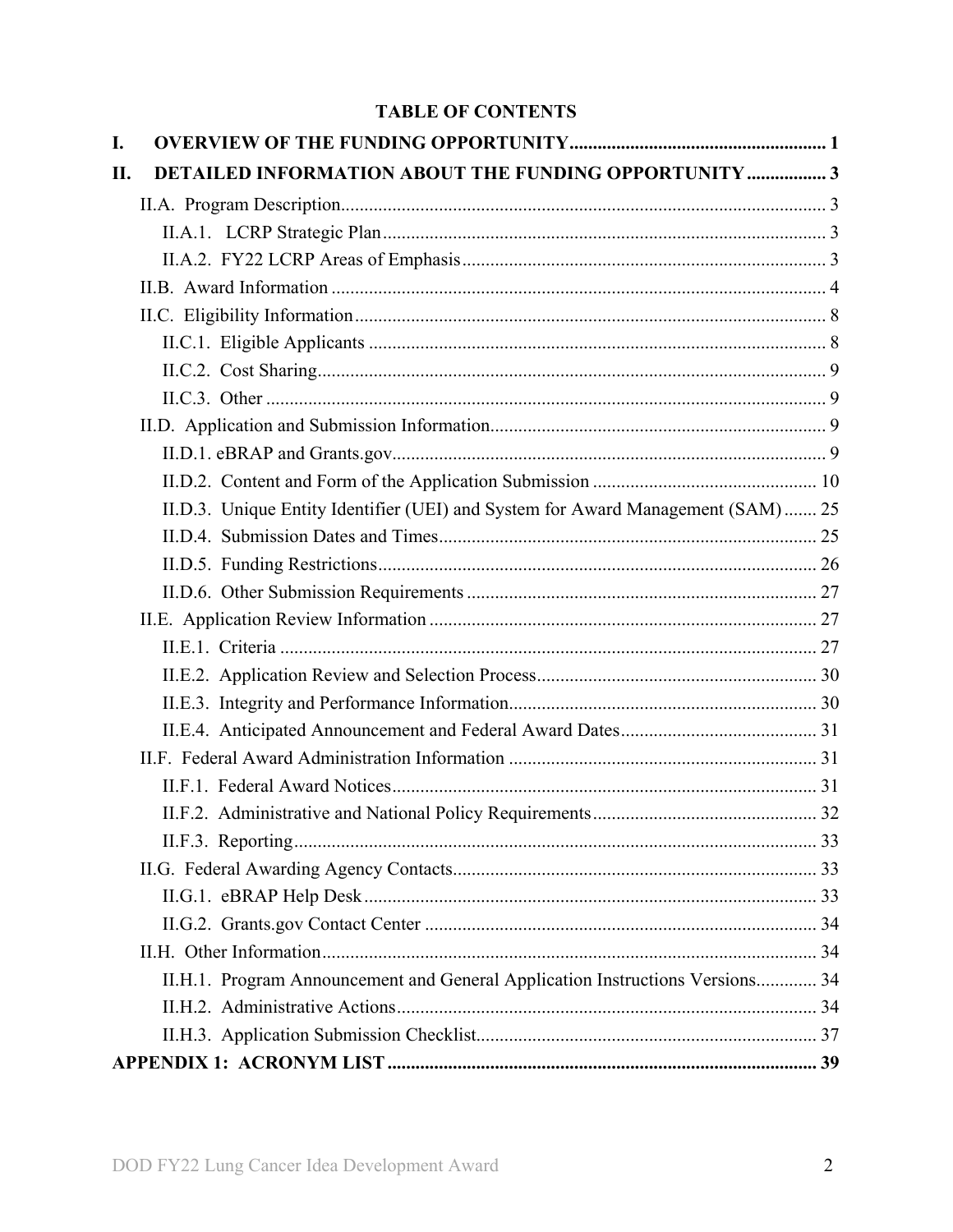# <span id="page-2-0"></span>**II. DETAILED INFORMATION ABOUT THE FUNDING OPPORTUNITY**

## <span id="page-2-1"></span>**II.A. Program Description**

Applications to the Fiscal Year 2022 (FY22) Lung Cancer Research Program (LCRP) are being solicited by the U.S. Army Medical Research Acquisition Activity (USAMRAA) using delegated authority provided by United States Code, Title 10, Section 2358 (10 USC 2358). The execution management agent for this program announcement is the Congressionally Directed Medical Research Programs (CDMRP) at the U.S. Army Medical Research and Development Command (USAMRDC). The LCRP was initiated in FY09 to promote innovative and competitive research focused on the development of integrated disciplines to identify, treat, and manage early curable lung cancer (excluding mesothelioma). Appropriations for the LCRP from FY09 through FY21 totaled \$175.5 million (M). The FY22 appropriation is \$20.0M.

The vision of the FY22 LCRP is to eradicate deaths and suffering from lung cancer to better the health and welfare of Service Members, Veterans, and the general public. As such, the LCRP will support and integrate research from multiple disciplines for risk assessment, prevention, early detection, diagnosis, management, and treatment for the control and cure of lung cancer.

## <span id="page-2-2"></span>**II.A.1. LCRP Strategic Plan**

The LCRP has prepared a brief synopsis, the *LCRP Strategic Plan,* which provides the background and an overview of the LCRP, describes the research and funding environment, and sets forth the strategic direction for the program. Applicants are strongly urged to read and consider the *LCRP Strategic Plan* before preparing their applications. The *LCRP Strategic Plan* may be found at [https://cdmrp.army.mil/lcrp/pdfs/LCRP\\_StrategicPlan\\_30Aug21\\_FINAL.pdf.](https://cdmrp.army.mil/lcrp/pdfs/LCRP_StrategicPlan_30Aug21_FINAL.pdf)

## <span id="page-2-3"></span>**II.A.2. FY22 LCRP Areas of Emphasis**

To be considered for funding, applications for the FY22 LCRP Idea Development Award must address at least one of the Areas of Emphasis listed below:

- Identify innovative strategies for prevention of the occurrence of lung cancer.
- Identify innovative strategies for the screening and early detection of lung cancer.
- Understand the molecular mechanisms of initiation and progression to lung cancer.
- Understand contributors to lung cancer development other than tobacco.
- Identify innovative strategies for the treatment of lung cancer.
- Identify innovative strategies for the prevention of recurrence of or metastases from lung cancer.
- Develop or optimize biomarkers to assist with therapeutic decision-making.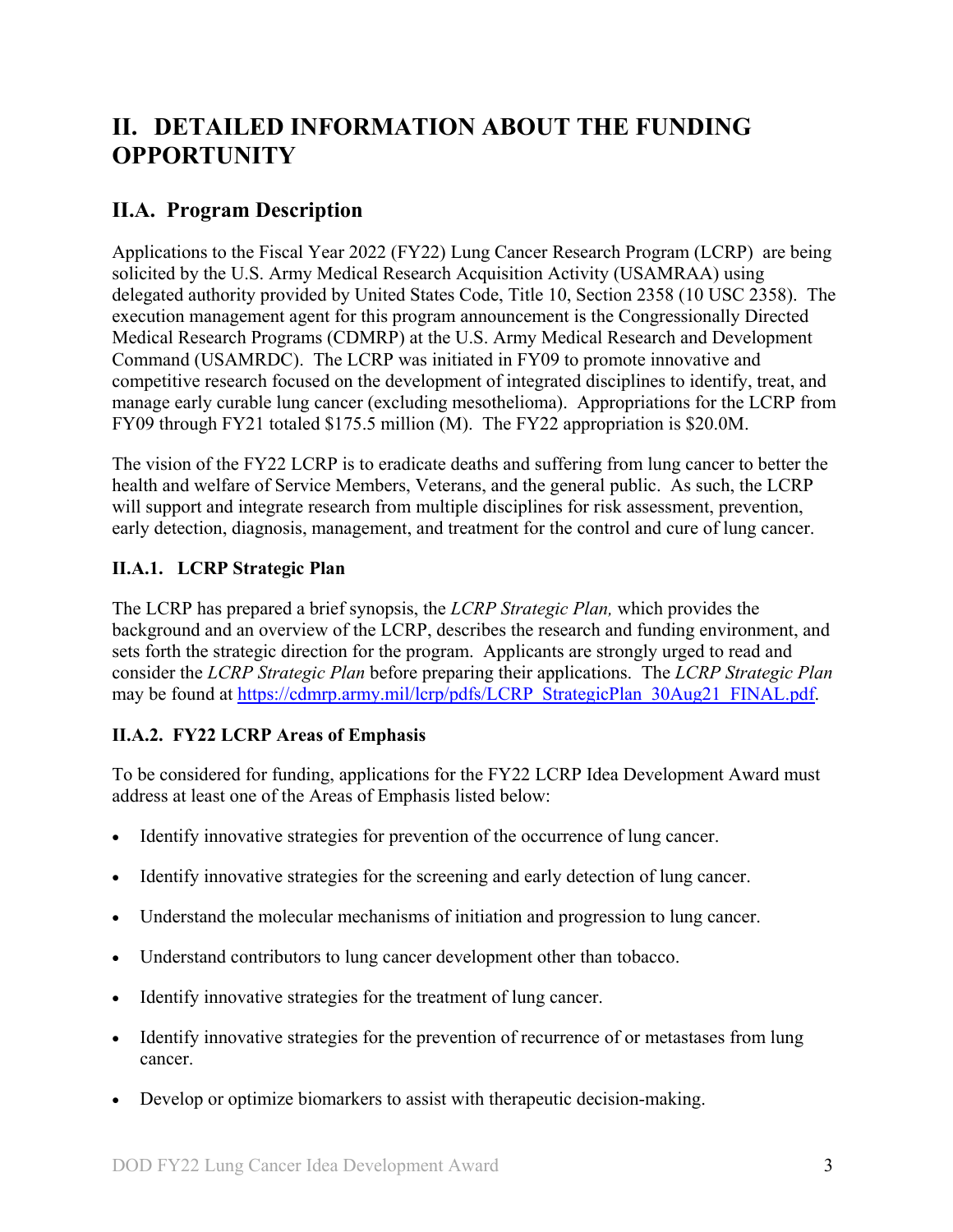- Understand mechanisms of resistance to treatment (primary and secondary).
- Identify innovative strategies for comprehensive lung cancer care (clinical management/ surveillance/symptom management/palliative care).
- Understand factors and/or develop implementation strategies to address health disparities in lung cancer.

## <span id="page-3-0"></span>**II.B. Award Information**

The FY22 LCRP Idea Development Award mechanism promotes new ideas that are still in the early stages of development and have the potential to yield impactful data and new avenues of investigation. This award supports conceptually innovative, high-risk/high-reward research that could lead to critical discoveries or major advancements that will accelerate progress toward eradicating deaths and suffering from lung cancer. *Research applications only in the area of mesothelioma will not be accepted.* Applications should include a well-formulated, testable hypothesis based on strong scientific rationale.

*New Investigators:* The FY22 LCRP Idea Development Award mechanism encourages applications from independent investigators in the early stages of their careers (i.e., within 10 years of their first faculty appointment or equivalent). The New Investigator category is designed to allow applicants early in their faculty appointments to compete for funding separately from established investigators. Applications from New Investigators and Established Investigators will be peer and programmatically reviewed separately. Principal Investigators (PIs) using the New Investigator category are strongly encouraged to strengthen their applications by collaborating with investigators experienced in lung cancer research and/or possessing other relevant expertise. It is the responsibility of the applicant to describe how the included collaboration will augment the PI's expertise to best address the research question. All applicants for the New Investigator category must meet specific eligibility criteria as described in Section [II.C, Eligibility Information.](#page-7-0)

## *Preliminary data to support the feasibility of the research hypotheses and research approaches are required; however, these data do not necessarily need to be derived from studies of lung cancer.*

Key elements of this award are as follows:

- **Innovation:** Research deemed innovative may introduce a new paradigm, challenge current paradigms, look at existing problems from new perspectives, or exhibit other uniquely creative qualities.
- **Impact:** Research that has high potential impact may lead to major advancements and significantly accelerate progress toward eradicating deaths and suffering from lung cancer.

*It is the responsibility of the PI to clearly and explicitly articulate the project's innovation and its potential impact on lung cancer and its relevance to Military Health System (MHS) beneficiaries. The project's impact to both lung cancer research and to patients with lung*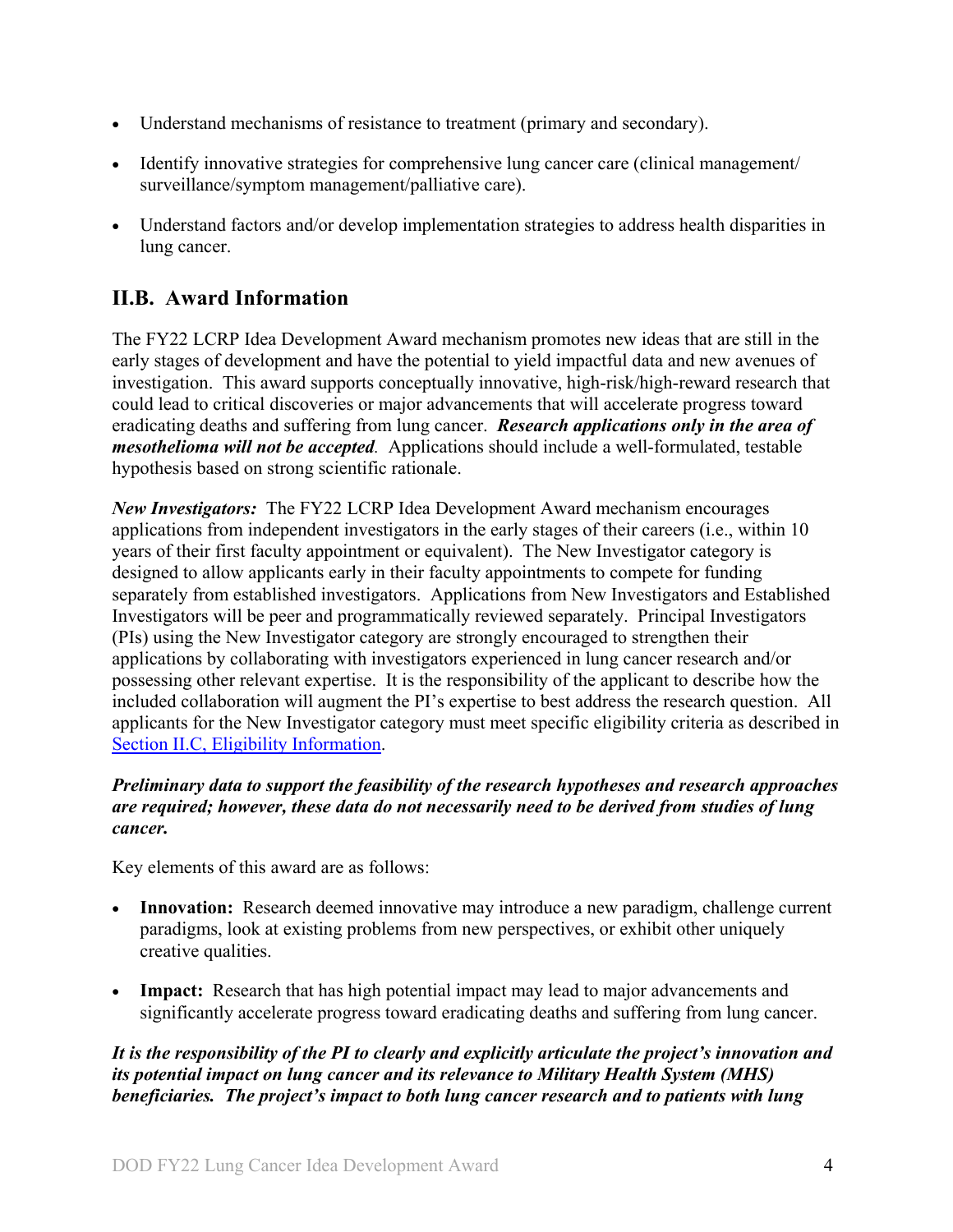*cancer should be articulated, even if clinical impact is not an immediate outcome. Applications that demonstrate exceptional scientific merit but lack innovation and high potential impact do not meet the intent of the Idea Development Award.*

**Relevance to Military Health:** The LCRP seeks to support research that is relevant to the healthcare needs of military Service Members, Veterans, and their families. *Relevance to military health will be considered in determining relevance to the mission of the DHP and FY22 LCRP during programmatic review.* Investigators are *strongly encouraged* to consider the following characteristics as examples of how a project may demonstrate relevance to military health:

- Use of military or Veteran populations, biospecimens, data/databases, or programs in the proposed research.
- Collaboration with Department of Defense (DOD) or Department of Veterans Affairs (VA) investigators.
- Explanation of how the project addresses an aspect of lung cancer that has relevance or is unique to the military, Veterans, other MHS beneficiaries, or family readiness of Service Members, including environmental exposures other than tobacco.

*Research involving human subjects and human anatomical substances is permitted; however, clinical trials are not allowed under this funding opportunity.* Investigators wishing to apply for funding to support a clinical trial should consider submitting an application to the FY22 LCRP Clinical Translational Research Partnership Award mechanism (funding opportunity number W81XWH-22-LCRP-CTRPA).

A congressionally mandated Metastatic Cancer Task Force was formed with the purpose of identifying ways to help accelerate clinical and translational research aimed at extending the lives of advanced state and recurrent patients. As a member of the Metastatic Cancer Task Force, the CDMRP encourages applicants to review the recommendations [\(https://health.mil/Reference-Center/Congressional-Testimonies/2018/05/03/Metastatic-Cancer-](https://www.health.mil/Reference-Center/Congressional-Testimonies?refVector=00100000000000&refSrc=130)[Research\)](https://www.health.mil/Reference-Center/Congressional-Testimonies?refVector=00100000000000&refSrc=130) and submit research ideas to address these recommendations provided they are within the limitations of this funding opportunity and fit within the FY22 [LCRP Areas of Emphasis.](#page-2-3)

*The proposed research must be relevant to active-duty Service Members, Veterans, military beneficiaries, and/or the American public.* Collaborations between researchers at military or Veteran institutions and non-military institutions are strongly encouraged. These relationships can leverage knowledge, infrastructure, and access to unique clinical populations that the partners bring to the research effort, ultimately advancing cancer research that is of significance to the Warfighter, military families, and the American public.

The types of awards made under the program announcement will be assistance agreements. An assistance agreement is appropriate when the federal government transfers a "thing of value" to a "state, local government," or "other recipient" to carry out a public purpose of support or stimulation authorized by a law of the United States instead of acquiring property or service for the direct benefit and use of the U.S. government. An assistance agreement can take the form of a grant or cooperative agreement. The level of involvement on the part of the DOD during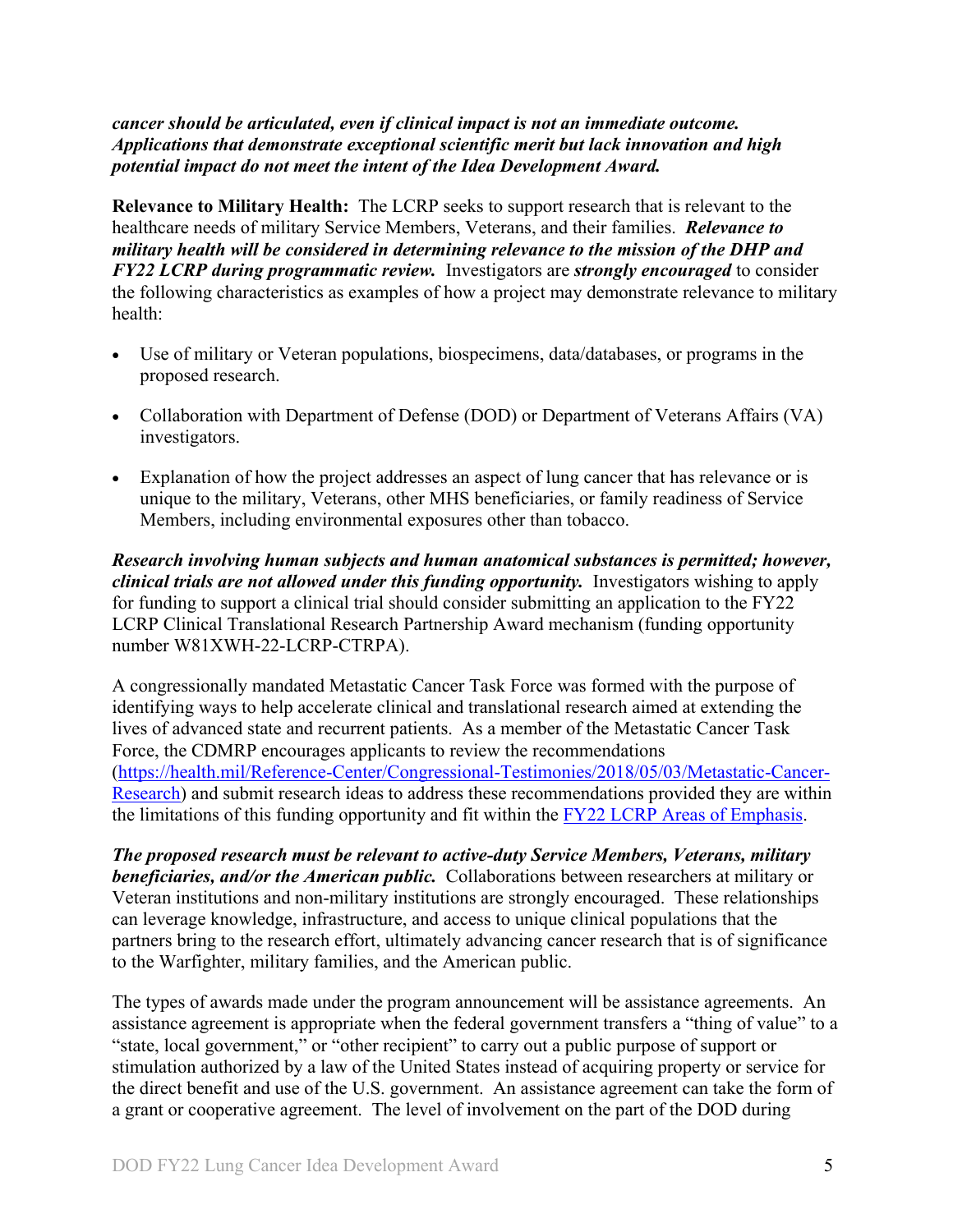project performance is the key factor in determining whether to award a grant or cooperative agreement. If "no substantial involvement" on the part of the funding agency is anticipated, a grant award will be made (31 USC 6304). Conversely, if substantial involvement on the part of the funding agency is anticipated, a cooperative agreement will be made (31 USC 6305), and the award will identify the specific substantial involvement. Substantial involvement may include, but is not limited to, collaboration, participation, or intervention in the research to be performed under the award. The award type, along with the start date, will be determined during the negotiation process.

The anticipated direct costs budgeted for the entire period of performance for an FY22 LCRP Idea Development Award will not exceed **\$350,000**. Refer to Section [II.D.5, Funding](#page-25-0)  [Restrictions,](#page-25-0) for detailed funding information.

Awards will be made no later than September 30, 2023. For additional information refer to [Section II.F.1, Federal Award Notices.](#page-30-2)

*The CDMRP expects to allot approximately \$6.7M to fund approximately 12 Idea Development Award applications. Funding of applications received is contingent upon the availability of federal funds for this program as well as the number of applications received, the quality and merit of the applications as evaluated by scientific and programmatic review, and the requirements of the government. Funds to be obligated on any award resulting from this funding opportunity will be available for use for a limited time period based on the fiscal year of the funds. It is anticipated that awards made from this FY22 funding opportunity will be funded with FY22 funds, which will expire for use on September 30, 2028.*

**Research Involving Human Anatomical Substances, Human Subjects, or Human** 

**Cadavers:** All DOD-funded research involving new and ongoing research with human anatomical substances, human subjects, or human cadavers must be reviewed and approved by the USAMRDC Office of Research Protections (ORP), Human Research Protection Office (HRPO), prior to research implementation. This administrative review requirement is in addition to the local Institutional Review Board (IRB) or Ethics Committee (EC) review. Local IRB/EC approval at the time of submission is *not* required. Allow up to 3 months to complete the HRPO regulatory review and approval process following submission of *all required and complete* documents to the HRPO. Refer to the General Application Instructions, Appendix 1, and the Human Research Protections Office Resources and Overview document available on the electronic Biomedical Research Application Portal (eBRAP) "Funding Opportunities & Forms" web page [\(https://ebrap.org/eBRAP/public/Program.htm\)](https://ebrap.org/eBRAP/public/Program.htm) for additional information.

If the proposed research involves more than one institution, a written plan for single IRB review arrangements must be provided at the time of application submission or award negotiation. The lead institution responsible for developing the master protocol and master consent form should be identified and should be the single point of contact for regulatory submissions and requirements.

*Clinical research is defined* as: (1) Patient-oriented research. Research conducted with human subjects (or on material of human origin such as tissues, specimens, and cognitive phenomena) for which an investigator (or colleague) directly interacts with human subjects. Excluded from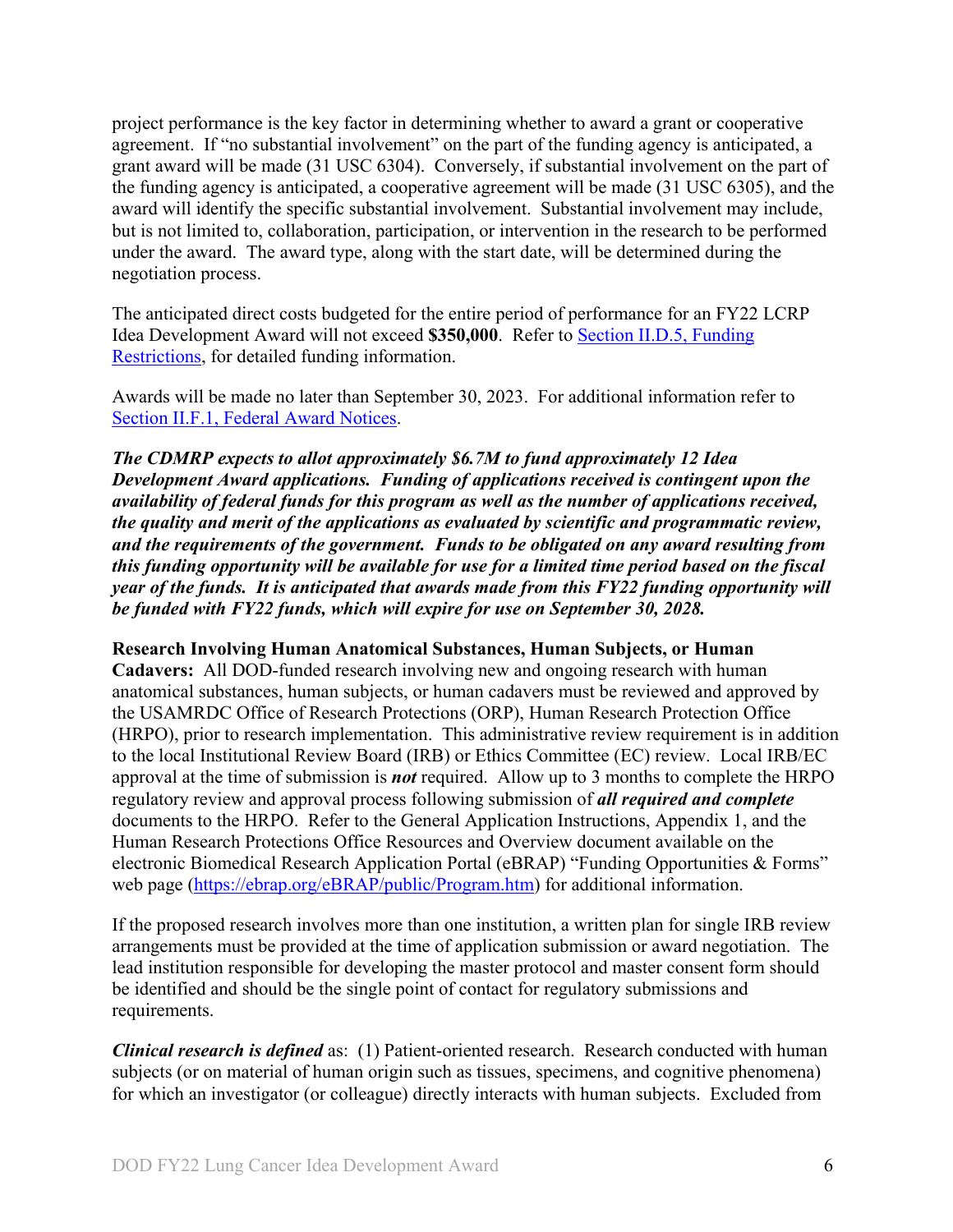this definition are in vitro studies that utilize human tissues that cannot be linked to a living individual. Patient-oriented research includes: (a) mechanisms of human disease, (b) therapeutic interventions, (c) clinical trials, and (d) development of new technologies. (2) Epidemiologic and behavioral studies. (3) Outcomes research and health services research. *Note:* Studies that meet the requirements for IRB Exemption 4 are not considered CDMRP-defined clinical research. IRB Exemption 4 refers to research involving the collection or study of existing deidentified specimens or data, if these sources are publicly available.

*Clinical trials are not allowed under this funding opportunity. A clinical trial is defined* as a research study in which one or more human subjects are prospectively assigned to one or more interventions (which may include placebo or other control) to evaluate the effects of the interventions on biomedical or behavioral health-related outcomes.

**Use of DOD or VA Resources:** If the proposed research involves access to active-duty military patient populations and/or DOD or VA resources or databases, the application must describe the access at the time of submission and include a plan for maintaining access as needed throughout the proposed research. Refer to Section [II.D.2.b.ii, Full Application Submission Components,](#page-16-0) for detailed information. Refer to the General Application Instructions, Appendix 1, for additional information.

**Guidelines for Animal Research:** All projects should adhere to a core set of standards for rigorous study design and reporting to maximize the reproducibility and translational potential of preclinical research. The standards are described in Landis, SC, et al. A call for transparent reporting to optimize the predictive value of preclinical research, *Nature* 2012, 490:187-191 [\(www.nature.com/nature/journal/v490/n7419/full/nature11556.html\)](http://www.nature.com/nature/journal/v490/n7419/full/nature11556.html). While these standards are written for preclinical studies, the basic principles of randomization, blinding, sample-size estimation, and data handling derive from well-established best practices in clinical studies. Applicants should consult the ARRIVE (Animal Research: Reporting *In Vivo* Experiments) guidelines to ensure relevant aspects of rigorous animal research are adequately planned for and, ultimately, reported. The ARRIVE guidelines can be found at [https://arriveguidelines.org/arrive](https://arriveguidelines.org/arrive-guidelines)[guidelines.](https://arriveguidelines.org/arrive-guidelines)

**Research Involving Animals:** All research funded by the FY22 LCRP Idea Development Award involving new and ongoing research with animals must be reviewed and approved by the USAMRDC ORP Animal Care and Use Review Office (ACURO), in addition to the local Institutional Animal Care and Use Committee (IACUC) of record. IACUC approval at the time of submission is *not* required. *Allow at least 3 to 4 months for ACURO regulatory review and approval processes for animal studies.* Refer to the General Application Instructions, Appendix 1, for additional information.

All investigators applying to FY22 LCRP funding opportunities are encouraged to consider leveraging resources from the LCRP-funded Lung Cancer Biospecimen Resource Network (LCBRN) if retrospectively collected human anatomical substances and correlated clinical data are relevant to the proposed studies. Samples from the LCBRN are currently available through the Cooperative Human Tissue Network (CHTN). To request LCBRN samples contact the Division Coordinator for the [CHTN Mid-Atlantic division](https://www.chtn.org/about/divisions.html) (email: [CHTN-](mailto:CHTN-MidAtl@hscmail.mcc.virginia.edu)[MidAtl@hscmail.mcc.virginia.edu\)](mailto:CHTN-MidAtl@hscmail.mcc.virginia.edu) located at the University of Virginia.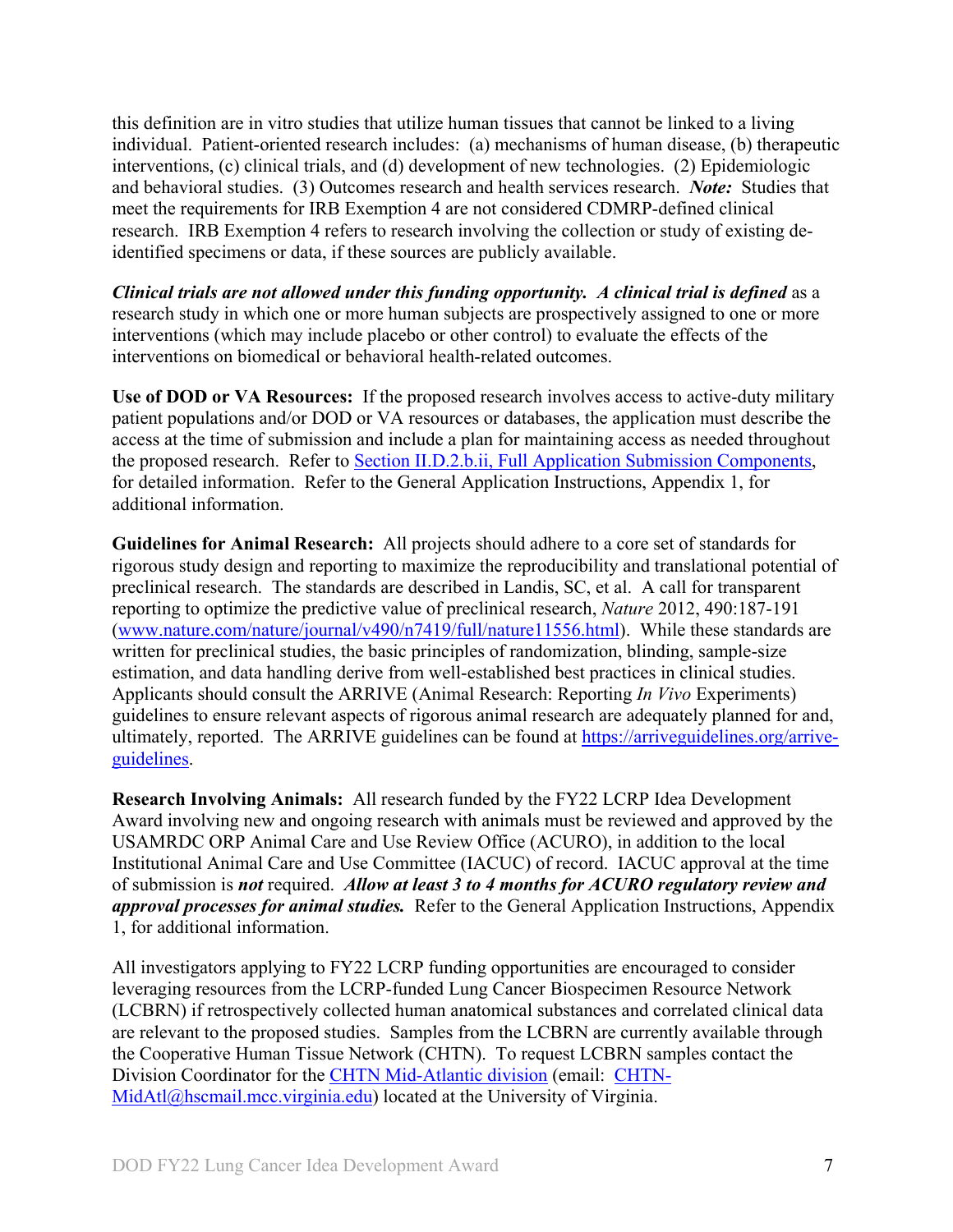## <span id="page-7-0"></span>**II.C. Eligibility Information**

## <span id="page-7-1"></span>**II.C.1. Eligible Applicants**

**II.C.1.a. Organization: All organizations, including foreign organizations, foreign public entities, and international organizations, are eligible to apply.** 

**Government Agencies Within the United States:** Local, state, and federal government agencies are eligible to the extent that applications do not overlap with their fully funded internal programs. Such agencies are required to explain how their applications do not overlap with their internal programs.

As applications for this program announcement may be submitted by extramural and intramural organizations, these terms are defined below.

**Extramural Organization:** An eligible non-DOD organization. Examples of extramural organizations include academic institutions, biotechnology companies, foundations, federal government organizations other than the DOD, and research institutes.

**Intramural DOD Organization:** A DOD laboratory, DOD military treatment facility, and/or DOD activity embedded within a civilian medical center. *Intramural Submission:* **An**  *application submitted by a DOD organization for an intramural investigator working within a DOD laboratory or military treatment facility or in a DOD activity embedded within a civilian medical center.*

**The USAMRAA makes awards to eligible organizations, not to individuals.**

## **II.C.1.b. Principal Investigator**

Although a PI may be eligible for both the New Investigator and Established Investigator categories, only one category may be chosen; the choice of application category is at the PI's discretion provided the eligibility criteria are met.

## • **Established Investigator**

The PI must be an independent investigator at or above the level of Assistant Professor (or equivalent).

#### • **New Investigator**

By the application submission deadline date, the PI must:

○ Not have previously received an LCRP Idea Development Award or LCRP Early Investigator Synergistic Idea Award; and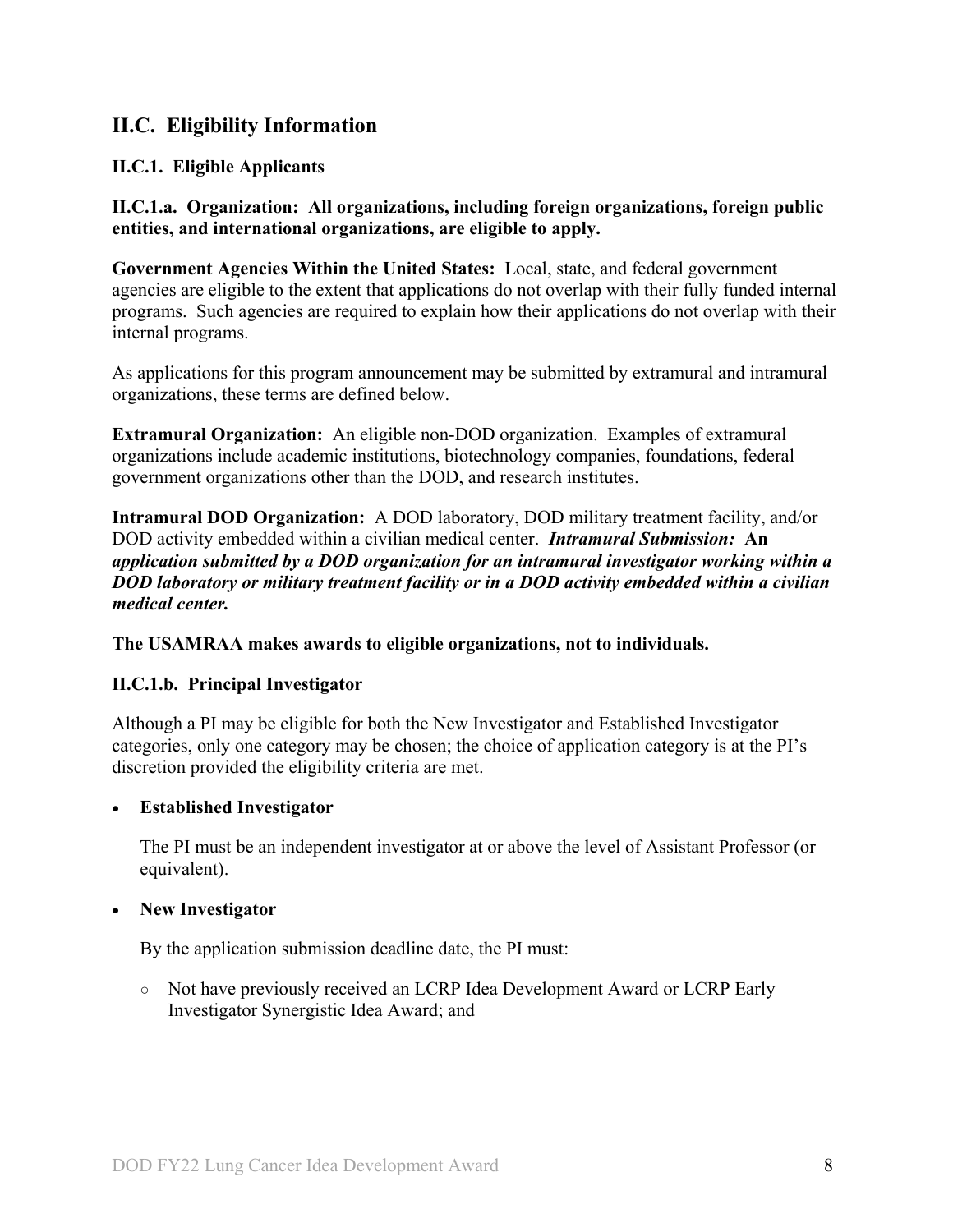○ Be an independent investigator at or above the level of Assistant Professor (or equivalent) and be within 10 years of their first faculty appointment (or equivalent) by the time of the application submission deadline. Lapses in research time or appointments as denoted in the biographical sketch may be articulated in the application.

PIs using the New Investigatory category are strongly encouraged to strengthen their applications by collaborating with investigators experienced in lung cancer research and/or possessing other relevant expertise. It is the responsibility of the applicant to describe how the included collaboration will augment the PI's expertise to best address the research question.

An eligible PI, regardless of ethnicity, nationality, or citizenship status, must be employed by, or affiliated with, an eligible organization.

The CDMRP strongly encourages all PIs to participate in a digital identifier initiative through Open Researcher and Contributor ID, Inc. (ORCID). Registration for a unique ORCID identifier can be done online at [https://orcid.org/.](https://orcid.org/)

## <span id="page-8-0"></span>**II.C.2. Cost Sharing**

Cost sharing/matching is not an eligibility requirement.

## <span id="page-8-1"></span>**II.C.3. Other**

Organizations must be able to access **.gov** and **.mil** websites in order to fulfill the financial and technical deliverable requirements of the award and submit invoices for payment.

For general information on required qualifications for award recipients, refer to the General Application Instructions, Appendix 3.

Refer to [Section II.H.2, Administrative Actions,](#page-33-3) for a list of administrative actions that may be taken if a pre-application or application does not meet the administrative, eligibility, or ethical requirements defined in this program announcement.

## <span id="page-8-2"></span>**II.D. Application and Submission Information**

*Submission of applications that are essentially identical or propose essentially the same research project to different funding opportunities within the same program and fiscal year is prohibited and will result in administrative withdrawal of the duplicative application(s).*

## <span id="page-8-3"></span>**II.D.1. eBRAP and Grants.gov**

**The Electronic Biomedical Research Application Portal (eBRAP)** [\(https://ebrap.org\)](https://ebrap.org/) is a secure web-based system that allows PIs to submit their pre-applications, view and verify extramural full applications submitted to Grants.gov [\(https://grants.gov\)](https://grants.gov/), receive communications from the CDMRP, and submit documentation during award negotiations and throughout the period of performance. eBRAP also allows intramural organizations to submit full applications following pre-application submission.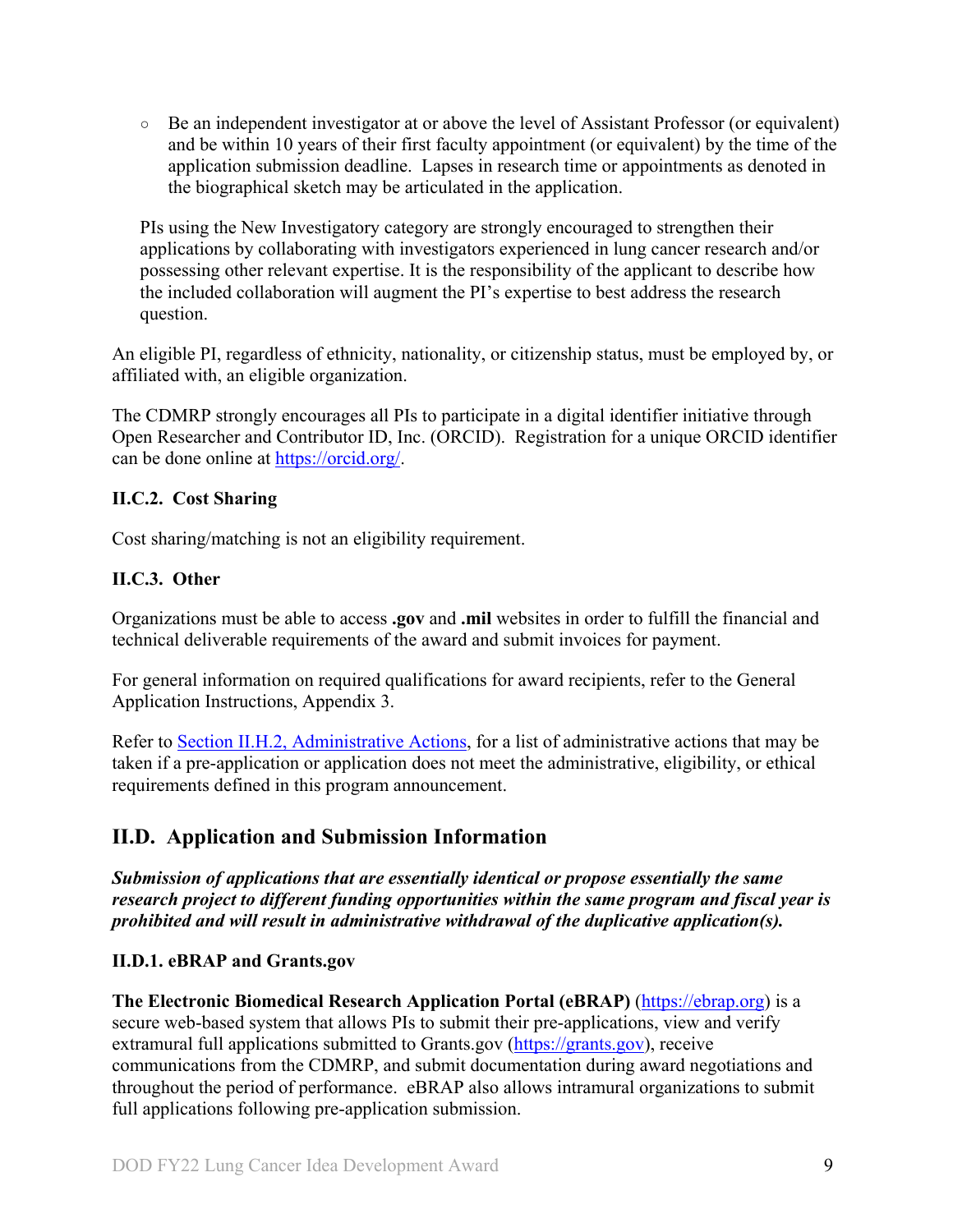**Grants.gov** is a federal system required to be utilized by agencies to receive and process extramural grant applications. Full applications may only be submitted to Grants.gov after submission of a pre-application through eBRAP.

Contact information for the eBRAP Help Desk and the Grants.gov Contact Center can be found in [Section II.G, Federal Awarding Agency Contacts.](#page-32-1)

### *Extramural Submission:*

- Pre-application content and forms must be accessed and submitted at eBRAP.org.
- Full application packages must be accessed and submitted at Grants.gov.

#### *Intramural DOD Submission:*

- Pre-application content and forms must be accessed and submitted at eBRAP.org.
- Full application packages must be accessed and submitted at eBRAP.org.

## *Note: Applications from an intramural DOD organization or from an extramural federal government organization may be submitted to Grants.gov through a research foundation.*

#### <span id="page-9-0"></span>**II.D.2. Content and Form of the Application Submission**

Submission is a two-step process requiring both *pre-application* (eBRAP.org) and *full application* (eBRAP.org or Grants.gov) as indicated below. The submission process should be started early to avoid missing deadlines. There are no grace periods. Full application submission guidelines differ for extramural (Grants.gov) and intramural (eBRAP.org) organizations (refer to [Table 1, Full Application Guidelines\)](#page-14-0).

*The application title, eBRAP log number, and all information for the PI, Business Official(s), performing organization, and contracting organization must be consistent throughout the entire pre-application and full application submission process.* Inconsistencies may delay application processing and limit or negate the ability to view, modify, and verify the application in eBRAP. If any changes need to be made, the applicant should contact the eBRAP Help Desk at [help@eBRAP.org](mailto:help@eBRAP.org) or 301-682-5507 prior to the application submission deadline.

## **II.D.2.a. Step 1: Pre-Application Submission Content**

## *During the pre-application process, eBRAP assigns each submission a unique log number. This unique eBRAP log number is required during the full application submission process***.**

To begin the pre-application process, first select whether the submitting organization is extramural or intramural, then confirm your selection or cancel. **Incorrect selection of extramural or intramural submission type will delay processing.**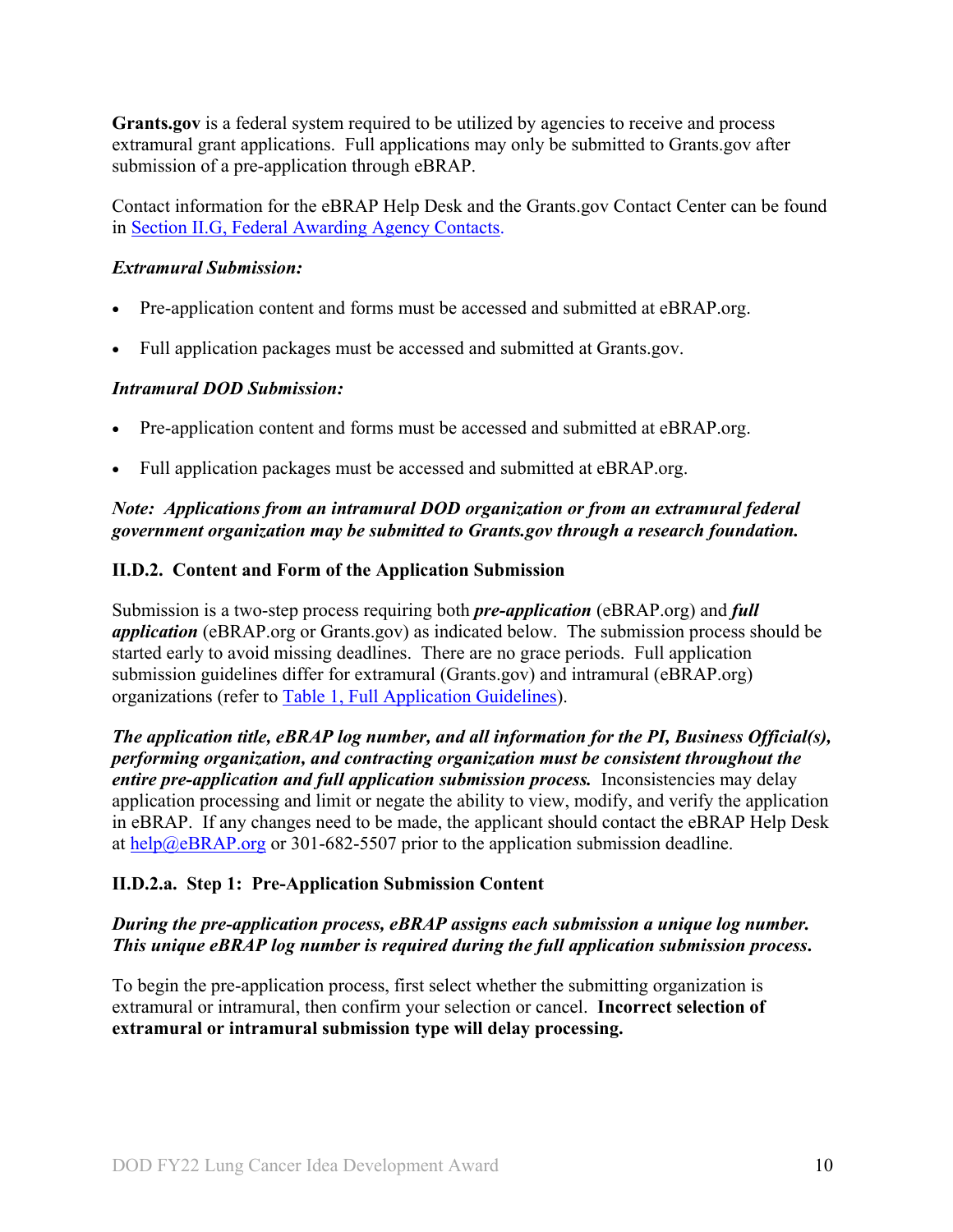If an error has been made in the selection of extramural versus intramural and the pre-application submission deadline has passed, the PI or Business Official must contact the eBRAP Help Desk at [help@eBRAP.org](mailto:help@eBRAP.org) or 301-682-5507 to request a change in designation.

All pre-application components must be submitted by the PI through eBRAP [\(https://eBRAP.org/\)](https://ebrap.org/). Because the invitation to submit an application is based on the contents of the pre-application, investigators should not change the title or research objectives after the preapplication is submitted.

The applicant organization and associated PI identified in the pre-application should be the same as those intended for the subsequent application submission. If any changes are necessary after submission of the pre-application, the applicant must contact the eBRAP Help Desk at [help@eBRAP.org](mailto:help@eBRAP.org) or 301-682-5507.

A change in PI or organization after submission of the pre-application may be allowed after review of a submitted written appeal (contact the eBRAP Help Desk at  $\frac{he}{p}$ ) eBRAP.org or 301-682-5507) and at the discretion of the USAMRAA Grants Officer.

PIs with an ORCID identifier should enter that information in the appropriate field in the "My Profile" tab in the "Account Information" section of eBRAP.

## *When starting the pre-application, PIs should ensure that they have selected the appropriate application category:*

- Idea Development Award *New Investigator* **(IDA-NI);** or
- Idea Development Award *Established Investigator* **(IDA-EI)**

The pre-application consists of the following components, which are organized in eBRAP by separate tabs (refer to the General Application Instructions, Section II.B, for additional information on pre-application submission):

## • **Tab 1 – Application Information**

Submission of application information includes assignment of primary and secondary research classification codes, which may be found at [https://ebrap.org/eBRAP/public/](https://ebrap.org/eBRAP/public/Program.htm) [Program.htm.](https://ebrap.org/eBRAP/public/Program.htm) Applicants are strongly encouraged to review and confirm the codes prior to making their selection.

## • **Tab 2 – Application Contacts**

Enter contact information for the PI. Enter the organization's Business Official responsible for sponsored program administration (the "person to be contacted on matters involving this application" in Block 5 of the Grants.gov SF424 Research & Related Form). The Business Official must be either selected from the eBRAP list or invited in order for the preapplication to be submitted.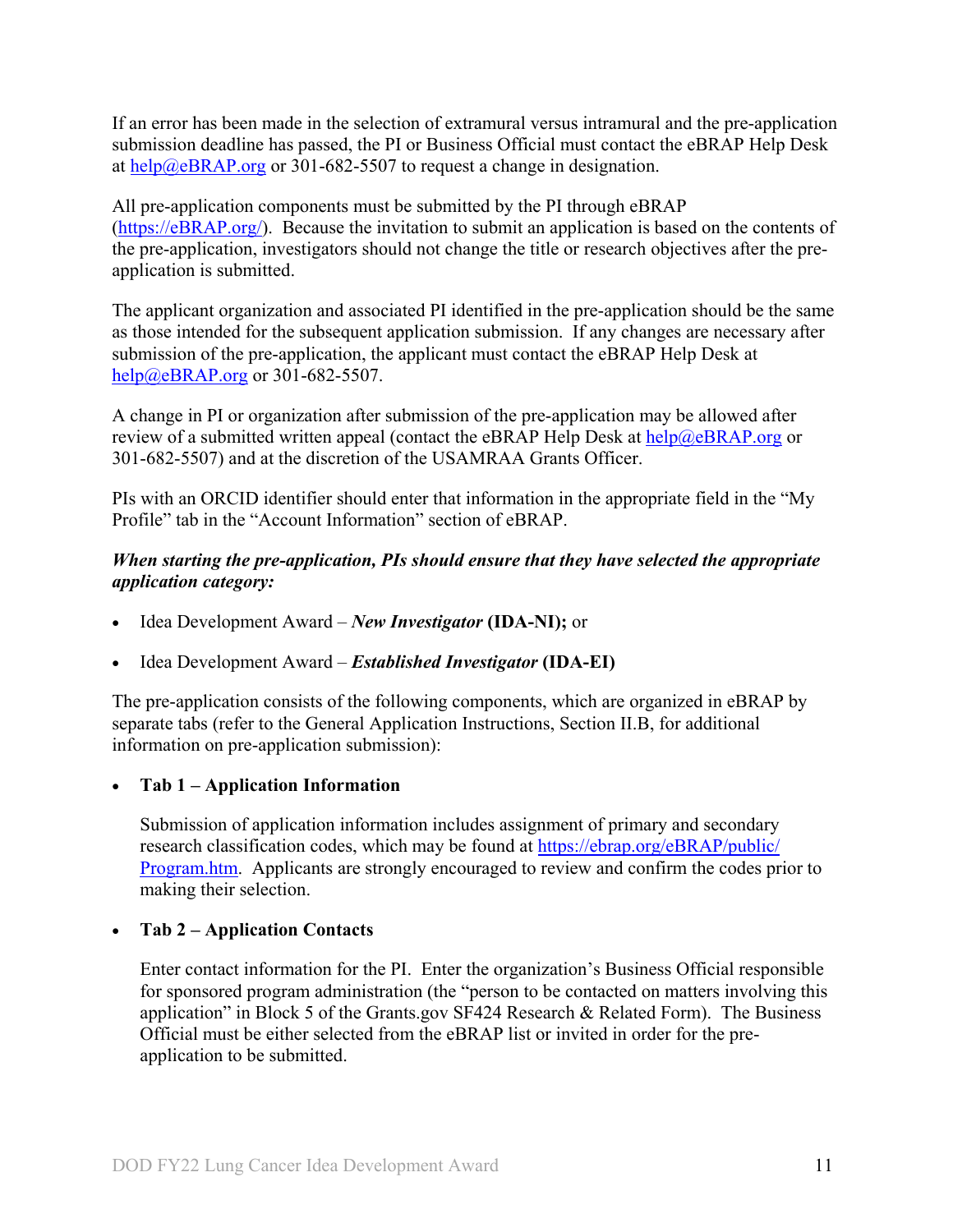Select the performing organization (site at which the PI will perform the proposed work) and the contracting organization (organization submitting on behalf of the PI, which corresponds to Block 5 on the Grants.gov SF424 Research & Related Form), and click on "Add Organizations to this Pre-application." The organization(s) must be either selected from the eBRAP drop-down list or invited in order for the pre-application to be submitted.

It is recommended that PIs identify an Alternate Submitter in the event that assistance with pre-application submission is needed.

## • **Tab 3 – Collaborators and Key Personnel**

Enter the name, organization, and role of all collaborators and key personnel associated with the application.

[FY22 LCRP Programmatic Panel members](https://cdmrp.army.mil/lcrp/panels/panels22) should not be involved in any pre-application or application. For questions related to panel members and pre-applications or applications, refer to Section [II.H.2.c, Withdrawal,](#page-34-0) or contact the eBRAP Help Desk at [help@eBRAP.org](mailto:help@eBRAP.org) or 301-682-5507.

## • **Tab 4 – Conflicts of Interest**

List all individuals other than collaborators and key personnel who may have a conflict of interest in the review of the application (including those with whom the PI has a personal or professional relationship).

• **Tab 5 – Pre-Application Files**

## *Note: Upload documents as individual PDF files unless otherwise noted. eBRAP will not allow a file to be uploaded if the number of pages exceeds the limit specified below.*

- **Pre-Application Relevance Questions:** Provide responses for the following four questions in the appropriate eBRAP data fields:
	- 1. Is the applicant currently affiliated with the military and/or VA? (Yes/No)
	- 2. Does the proposed research include collaborations with a current military and/or VA investigator/institution? (Yes/No)
	- 3. Does the proposed research include the use of military and/or VA resources (e.g., data, patient samples)? (Yes/No) If yes, specify the resource and how the resource will be accessed to conduct the proposed research. (500-character limit, including spaces)
	- 4. Clearly articulate how the proposed research is relevant to military Service Members, Veterans, and their families; include supporting evidence as applicable to the proposed research. (500-character limit, including spaces)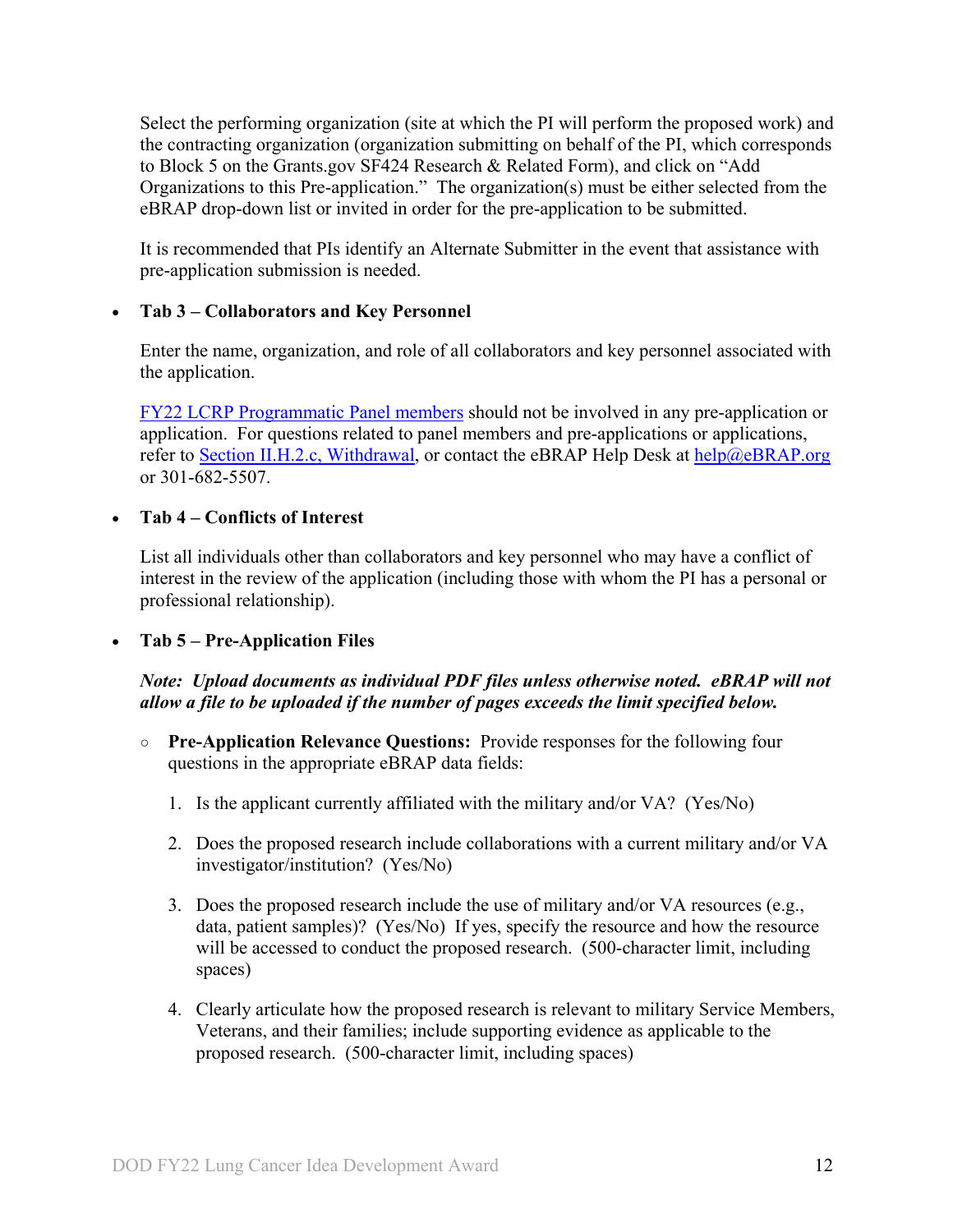○ **Preproposal Narrative (two-page limit):** The Preproposal Narrative page limit applies to text and non-text elements (e.g., figures, tables, graphs, photographs, diagrams, chemical structures, drawings) used to describe the project. Inclusion of URLs (uniform resource locators) that provide additional information to expand the Preproposal Narrative and could confer an unfair competitive advantage is prohibited and may result in administrative withdrawal of the pre-application.

## *The inclusion of preliminary data relevant to the proposed project, but not necessarily derived from studies of lung cancer, is required.*

The Preproposal Narrative should include the following:

- **Research:** State the project's hypothesis/objective, scientific rationale, specific aims, and describe the study design and its feasibility. *This award cannot be used to conduct clinical trials.*
- **Innovation:** Describe how the proposed study is innovative and represents more than an incremental advance on published data.
- **Impact:** Describe the applicability of the research on patients with lung cancer and describe how the proposed project will lead to critical discoveries or major advancements that will accelerate progress toward eradicating deaths and suffering from lung cancer. Briefly explain how the proposed research addresses at least one of the [FY22 LCRP Areas of Emphasis.](#page-2-3)
- **○ Pre-Application Supporting Documentation:** The items to be included as supporting documentation for the pre-application *must be uploaded as individual files* and are limited to the following:
	- **References Cited (one-page limit):** List the references cited (including URLs if available) in the Preproposal Narrative using a standard reference format that includes the full citation (i.e., author[s], year published, reference title, and reference source, including volume, chapter, page numbers, and publisher, as appropriate
	- **List of Abbreviations, Acronyms, and Symbols:** Provide a list of abbreviations, acronyms, and symbols used in the Preproposal Narrative.
	- **Key Personnel Biographical Sketches (five-page limit per individual):** *All biographical sketches should be uploaded as a single combined file.* Biographical sketches should be used to demonstrate background and expertise through education, positions, publications, and previous work accomplished.

## • **Tab 6 – Submit Pre-Application**

This tab must be completed for the pre-application to be accepted and processed.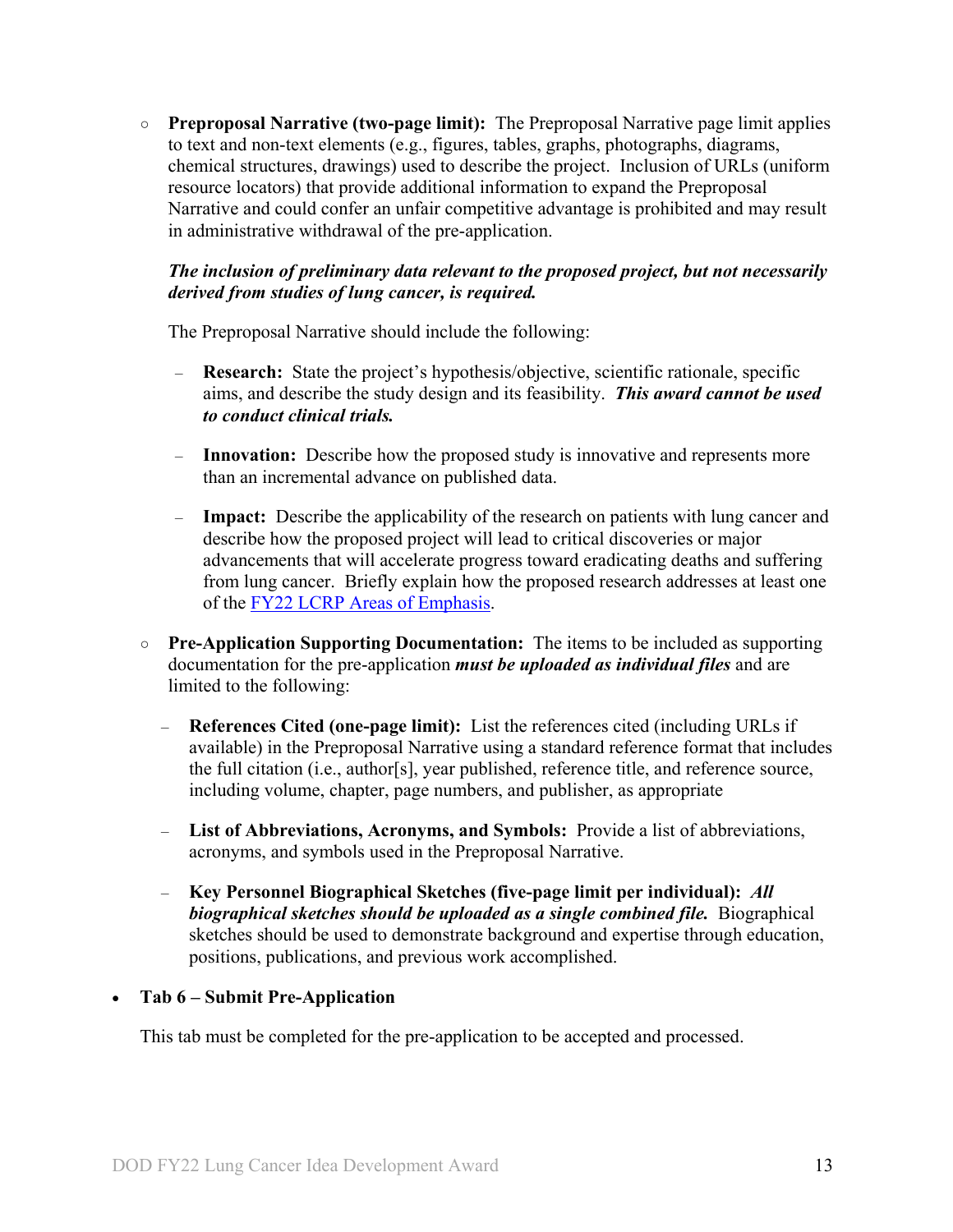### **Pre-Application Screening**

#### • **Pre-Application Screening Criteria**

To determine the technical merits of the pre-application and the relevance to the mission of the DHP and the LCRP, pre-applications will be screened based on the following criteria:

- Relevance to Military Health: The degree to which the proposed project is relevant to military Service Members, Veterans, and their families.
- $\circ$  Research: The degree to which the experimental approach for accomplishing the specific aims is feasible and addresses the hypothesis or objective.
- Innovation: The degree to which the proposed research is innovative and represents more than an incremental advance upon published data.
- Impact: Whether the proposed project has the potential to lead to critical discoveries or major advancements that will accelerate progress toward eradicating deaths and suffering from lung cancer. The degree to which the proposed project addresses at least one of the [FY22 LCRP Areas of Emphasis.](#page-2-3)

#### • **Notification of Pre-Application Screening Results**

Following the pre-application screening, PIs will be notified as to whether or not they are invited to submit applications; however, they will not receive feedback (e.g., a critique of strengths and weaknesses) on their pre-application. The estimated timeframe for notification of invitation to submit an application is indicated in Section I, Overview of the Funding [Opportunity.](#page-0-1) Invitations to submit a full application are based on the Pre-Application Screening Criteria listed above.

#### **II.D.2.b. Step 2: Full Application Submission Content**

Applications will not be accepted unless notification of invitation has been received.

#### *The CDMRP cannot make allowances/exceptions to its policies for submission problems encountered by the applicant organization using system-to-system interfaces with Grants.gov.*

Each application submission must include the completed full application package for this program announcement. The full application package is submitted by the Authorized Organizational Representative through Grants.gov [\(https://grants.gov/\)](https://www.grants.gov/) for extramural organizations or through eBRAP [\(https://ebrap.org/\)](https://ebrap.org/) for intramural organizations. See Table 1 below for more specific guidelines.

## **II.D.2.b.i. Full Application Guidelines**

Extramural organizations must submit full applications through Grants.gov. Applicants must create a Grants.gov Workspace for submission, which allows the application components to be completed online and routed through the applicant organization for review prior to submission.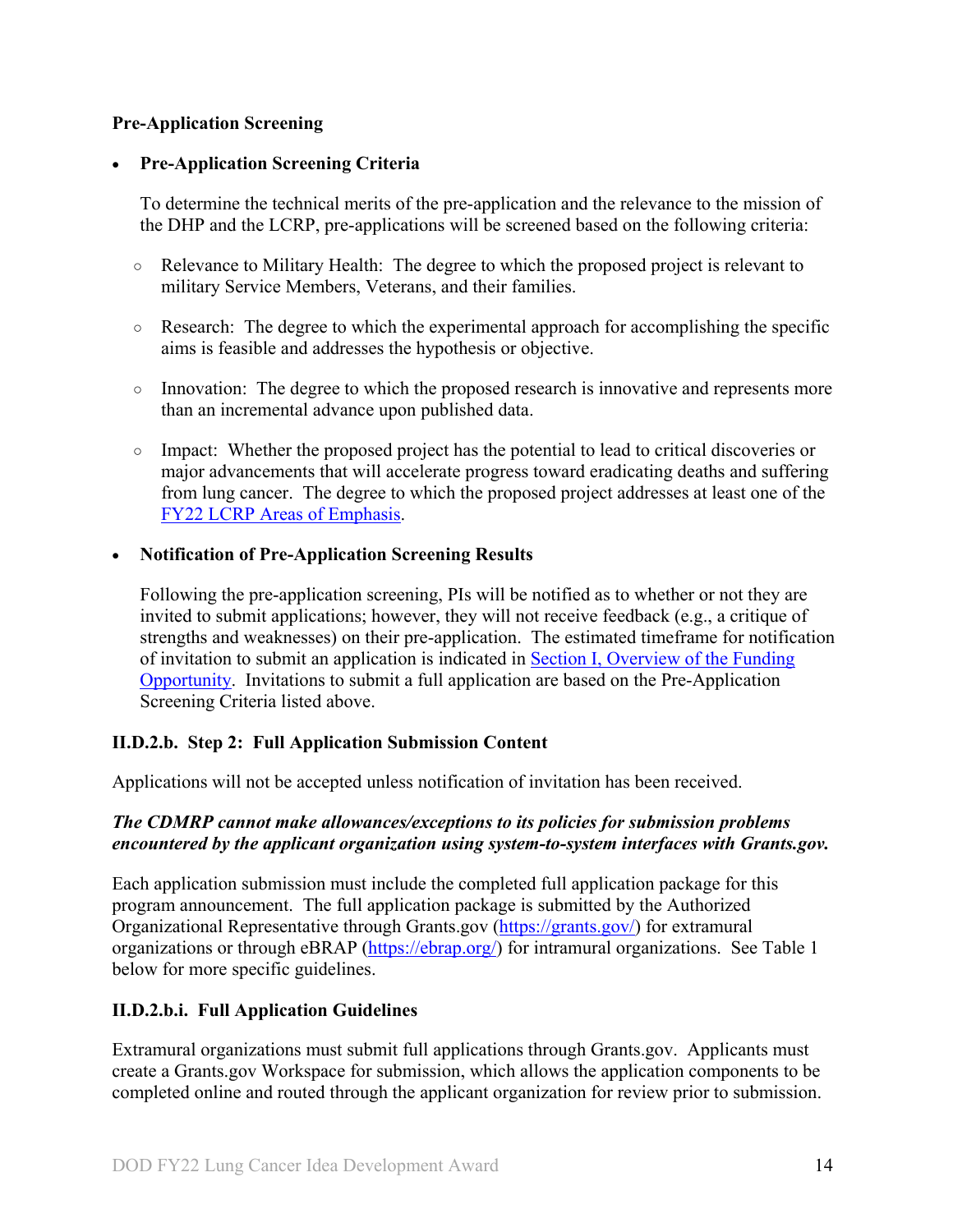Applicants may choose to download and save individual PDF forms rather than filling out webforms in Workspace. A compatible version of Adobe Reader **must** be used to view, complete, and submit an application package consisting of PDF forms. If more than one person is entering text into an application package, the *same version* of Adobe Reader software should be used by each person. Check the version number of the Adobe software on each user's computer to make sure the versions match. Using different versions of Adobe Reader may cause submission and/or save errors – even if each version is individually compatible with Grants.gov. Refer to the General Application Instructions, Section III, and the "Apply For Grants" page of Grants.gov [\(https://www.grants.gov/web/grants/applicants/apply-for-grants.html\)](https://www.grants.gov/web/grants/applicants/apply-for-grants.html) for further information about the Grants.gov Workspace submission process. Submissions of extramural applications through eBRAP may be withdrawn.

*Do not password protect any files of the application package, including the Project Narrative.*

<span id="page-14-0"></span>

| <b>Extramural Submissions</b>                                                                                                                                                                                                                                                                                                                                                                                           | <b>Intramural DOD Submissions</b>                                                                                                                                                                                                                                                                                                                                                                                                                              |  |  |
|-------------------------------------------------------------------------------------------------------------------------------------------------------------------------------------------------------------------------------------------------------------------------------------------------------------------------------------------------------------------------------------------------------------------------|----------------------------------------------------------------------------------------------------------------------------------------------------------------------------------------------------------------------------------------------------------------------------------------------------------------------------------------------------------------------------------------------------------------------------------------------------------------|--|--|
| <b>Application Package Location</b>                                                                                                                                                                                                                                                                                                                                                                                     |                                                                                                                                                                                                                                                                                                                                                                                                                                                                |  |  |
| Download application package components for<br>W81XWH-22-LCRP-IDA from Grants.gov<br>(https://grants.gov) and create a Grants.gov<br>Workspace. Workspace allows online completion<br>of the application components and routing of the<br>application package through the applicant<br>organization for review prior to submission.                                                                                     | Download application package components for<br>W81XWH-22-LCRP-IDA from eBRAP<br>(https://ebrap.org).                                                                                                                                                                                                                                                                                                                                                           |  |  |
| <b>Full Application Package Components</b>                                                                                                                                                                                                                                                                                                                                                                              |                                                                                                                                                                                                                                                                                                                                                                                                                                                                |  |  |
| <b>SF424 Research &amp; Related Application for</b><br>Federal Assistance Form: Refer to the General<br>Application Instructions, Section III.A.1, for<br>detailed information.                                                                                                                                                                                                                                         | Tab 1 – Summary: Provide a summary of the<br>application information.<br>Tab 2 - Application Contacts: This tab will be<br>pre-populated by eBRAP; add Authorized<br>Organizational Representative.                                                                                                                                                                                                                                                            |  |  |
| Descriptions of each required file can be found<br>under Full Application Submission Components:<br><b>Attachments</b><br>$\bullet$<br>Research & Related Personal Data<br>Research & Related Senior/Key Person<br>$\bullet$<br>Profile (Expanded)<br><b>Research &amp; Related Budget</b><br>$\bullet$<br><b>Project/Performance Site Location(s) Form</b><br>Research & Related Subaward Budget<br>Attachment(s) Form | Tab 3 - Full Application Files: Upload files<br>under each Application Component in eBRAP.<br>Descriptions of each required file can be found<br>under Full Application Submission Components:<br><b>Attachments</b><br><b>Key Personnel</b><br><b>Budget</b><br><b>Performance Sites</b><br>Tab 4 – Application and Budget Data: Review<br>and edit proposed project start date, proposed end<br>date, and budget data pre-populated from the<br>Budget Form. |  |  |

## **Table 1. Full Application Submission Guidelines**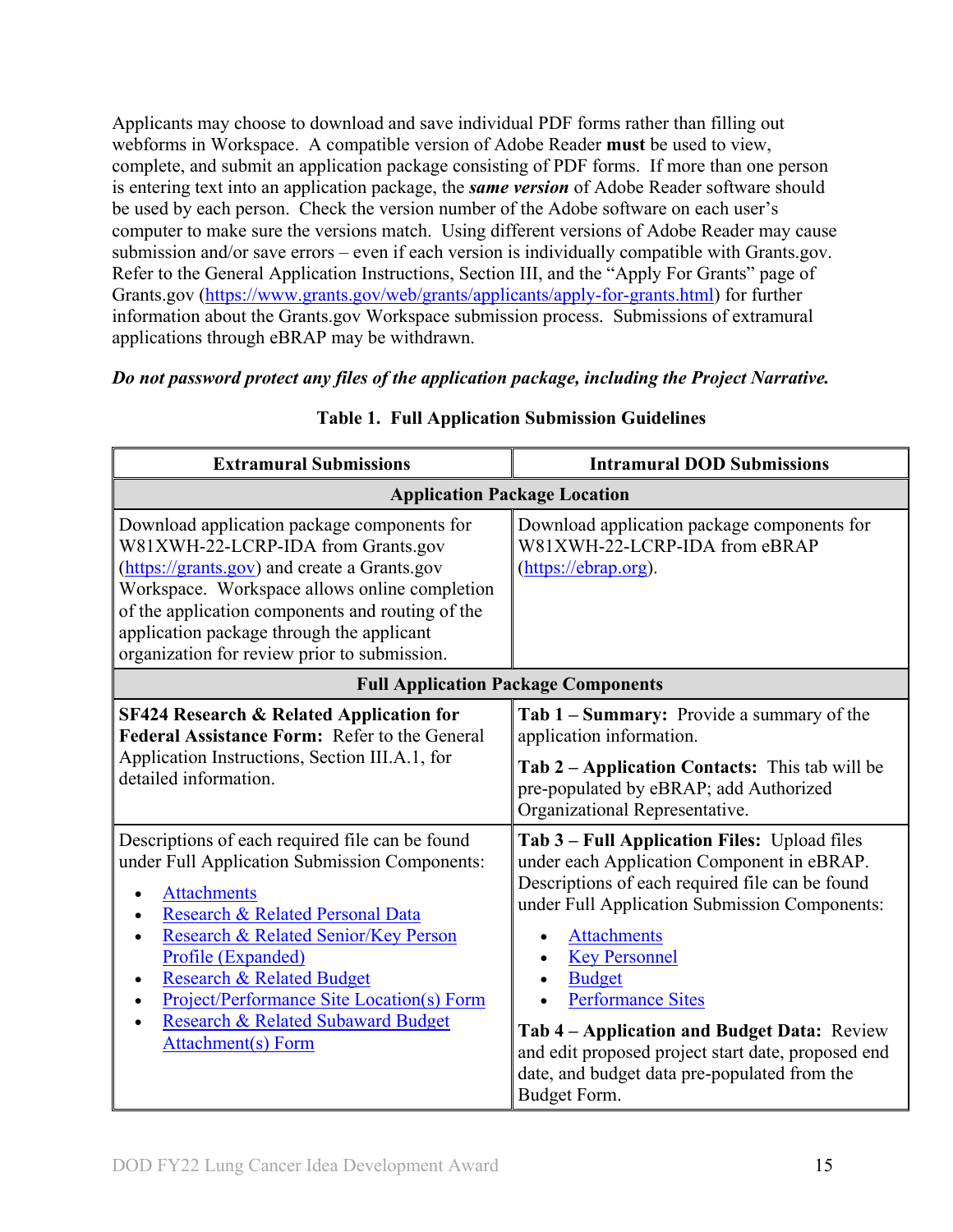| <b>Extramural Submissions</b>                                                                                                                                                                                                                                                                                                                                                                                                                                                                                                                                                                                                                                                                                                                                                                                                                         | <b>Intramural DOD Submissions</b>                                                                                                                                                                                                                                                                                                                                                                                                                                                                                                                                                                                                                                                        |  |  |
|-------------------------------------------------------------------------------------------------------------------------------------------------------------------------------------------------------------------------------------------------------------------------------------------------------------------------------------------------------------------------------------------------------------------------------------------------------------------------------------------------------------------------------------------------------------------------------------------------------------------------------------------------------------------------------------------------------------------------------------------------------------------------------------------------------------------------------------------------------|------------------------------------------------------------------------------------------------------------------------------------------------------------------------------------------------------------------------------------------------------------------------------------------------------------------------------------------------------------------------------------------------------------------------------------------------------------------------------------------------------------------------------------------------------------------------------------------------------------------------------------------------------------------------------------------|--|--|
| <b>Application Package Submission</b>                                                                                                                                                                                                                                                                                                                                                                                                                                                                                                                                                                                                                                                                                                                                                                                                                 |                                                                                                                                                                                                                                                                                                                                                                                                                                                                                                                                                                                                                                                                                          |  |  |
| <b>Create a Grants.gov Workspace.</b><br>Add participants (investigators and Business<br>Officials) to Workspace, complete all required<br>forms, and check for errors before submission.<br>Submit a Grants.gov Workspace Package.<br>An application may be submitted through<br>Workspace by clicking the "Sign and Submit"<br>button on the "Manage Workspace" page, under<br>the "Forms" tab. Grants.gov recommends<br>submission of the application package at least<br>24-48 hours prior to the close date to allow time<br>to correct any potential technical issues that may<br>disrupt the application submission.<br><b>Note:</b> If either the Project Narrative or the budget<br>fails eBRAP validation or needs to be modified, an<br>updated Grants.gov application package must be<br>submitted via Grants.gov as a "Changed/Corrected | <b>Submit package components to eBRAP</b><br>(https://ebrap.org).<br>Tab 5 – Submit/Request Approval Full<br>Application: After all components are uploaded<br>and prior to the full application submission<br>deadline, enter your password in the space<br>provided next to "Enter Your Password Here" and<br>press the "Submit Full Application" button.<br>eBRAP will notify your Resource Manager/<br>Comptroller/Task Area Manager or equivalent<br>Business Official by email. Do not password<br>protect any files of the application package,<br>including the Project Narrative.                                                                                               |  |  |
| Application" with the previous Grants.gov<br>Tracking ID <i>prior to</i> the application submission<br>deadline. Do not password protect any files of the<br>application package, including the Project<br>Narrative.                                                                                                                                                                                                                                                                                                                                                                                                                                                                                                                                                                                                                                 |                                                                                                                                                                                                                                                                                                                                                                                                                                                                                                                                                                                                                                                                                          |  |  |
| <b>Application Verification Period</b>                                                                                                                                                                                                                                                                                                                                                                                                                                                                                                                                                                                                                                                                                                                                                                                                                |                                                                                                                                                                                                                                                                                                                                                                                                                                                                                                                                                                                                                                                                                          |  |  |
| The full application package submitted to<br>Grants.gov may be viewed and modified in eBRAP<br>until the end of the application verification period.<br>During the application verification period, the full<br>application package may be modified with the<br>exception of the Project Narrative and Research<br>& Related Budget Form.                                                                                                                                                                                                                                                                                                                                                                                                                                                                                                             | After eBRAP has processed the full application,<br>the organizational Resource Manager/Comptroller/<br>Task Area Manager or equivalent Business<br>Official and PI will receive email notification of<br>this status and will be able to view and modify<br>application components in eBRAP. During the<br>application verification period, the full application<br>package may be modified with the exception of<br>the Project Narrative and Research & Related<br><b>Budget Form.</b> Your Resource Manager/<br>Comptroller/Task Area Manager or equivalent<br>Business Official should log into eBRAP to review<br>and to approve prior to the application verification<br>deadline. |  |  |
| <b>Further Information</b>                                                                                                                                                                                                                                                                                                                                                                                                                                                                                                                                                                                                                                                                                                                                                                                                                            |                                                                                                                                                                                                                                                                                                                                                                                                                                                                                                                                                                                                                                                                                          |  |  |
| <b>Tracking a Grants.gov Workspace Package.</b><br>After successfully submitting a Workspace<br>package, a Grants.gov Tracking Number is                                                                                                                                                                                                                                                                                                                                                                                                                                                                                                                                                                                                                                                                                                              | Refer to the General Application Instructions,<br>Section IV, for further information regarding<br>eBRAP requirements.                                                                                                                                                                                                                                                                                                                                                                                                                                                                                                                                                                   |  |  |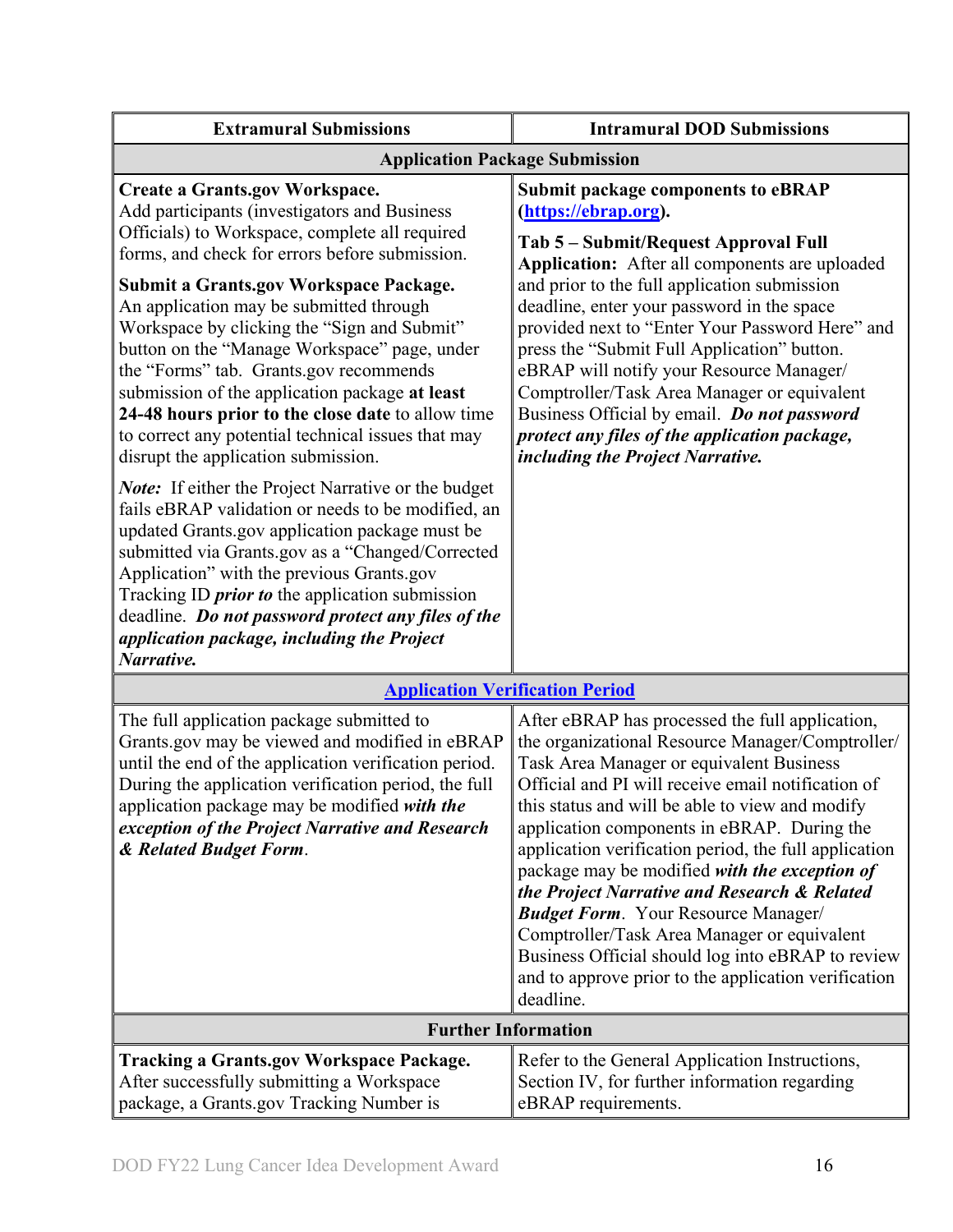| <b>Extramural Submissions</b>                                                                                                         | <b>Intramural DOD Submissions</b> |
|---------------------------------------------------------------------------------------------------------------------------------------|-----------------------------------|
| automatically assigned to the package. The<br>number will be listed on the "Confirmation" page<br>that is generated after submission. |                                   |
| Refer to the General Application Instructions,<br>Section III, for further information regarding<br>Grants.gov requirements.          |                                   |

The full application package must be submitted using the unique eBRAP log number to avoid delays in application processing.

## <span id="page-16-0"></span>**II.D.2.b.ii. Full Application Submission Components**

## • **Extramural Applications Only**

**SF424 Research & Related Application for Federal Assistance Form:** Refer to the General Application Instructions, Section III.A.1, for detailed information.

## • **Extramural and Intramural Applications**

#### <span id="page-16-1"></span>**Attachments:**

## *Each attachment to the full application components must be uploaded as an individual file in the format specified and in accordance with the formatting guidelines listed in the General Application Instructions, Appendix 4.*

For all attachments, ensure that the file names are consistent with the guidance. Attachments will be rejected if the file names are longer than 50 characters or have incorrect file names that contain characters other than the following: A-Z, a-z, 0-9, underscore, hyphen, space, and period. In addition, there are file size limits that may apply in some circumstances. Individual attachments may not exceed 20 megabytes (MB), and the file size for the entire full application package may not exceed 200 MB.

○ **Attachment 1: Project Narrative (10-page limit): Upload as** 

**"ProjectNarrative.pdf".** The page limit of the Project Narrative applies to text and nontext elements (e.g., figures, tables, graphs, photographs, diagrams, chemical structures, drawings) used to describe the project. Inclusion of URLs that provide additional information to expand the Project Narrative and could confer an unfair competitive advantage is prohibited and may result in administrative withdrawal of the application.

Describe the proposed project in detail using the outline below. *The inclusion of preliminary data relevant to the proposed project, but not necessarily derived from studies of lung cancer, is required.* 

– **Background:** Present the scientific rationale behind the proposed research; include relevant literature citations and preliminary data that led to the development of the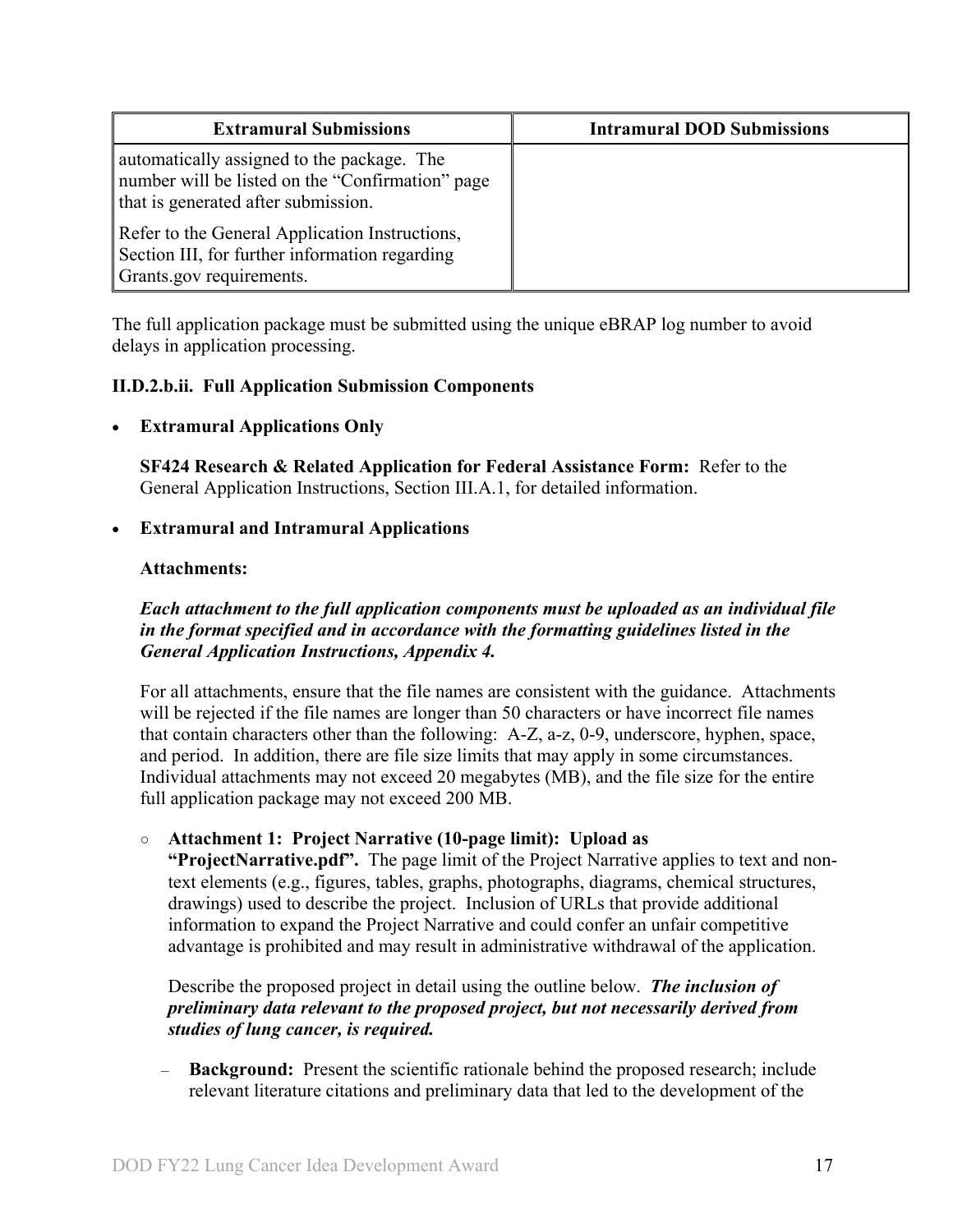proposed study. Any preliminary data provided should be from the laboratory of the PI or member(s) of the collaborating team.

- **Hypotheses/Objectives:** State the hypotheses/study questions and overall objective(s) to be reached.
- **Specific Aims:** Concisely explain the project's specific aims. If this application is part of a larger study, present only tasks that this award would fund.
- **Research Strategy and Feasibility:** Describe the experimental design, methods, and analyses, including appropriate controls, in sufficient detail for evaluation. Address potential problem areas and present alternative methods and approaches. If animal studies are proposed, describe how they will be conducted in accordance with the ARRIVE guidelines [\(https://arriveguidelines.org/arrive-guidelines\)](https://arriveguidelines.org/arrive-guidelines) to achieve reproducible and rigorous results, including the choice of model and the endpoints/outcomes to be measured. If human subjects or human biological samples will be used, include a detailed plan for the recruitment of subjects or the acquisition of samples. For clinical research, describe the strategy for the inclusion of women and minorities in the clinical research appropriate to the objectives of the study, including a description of the composition of the proposed study population in terms of sex/gender, race, and/or ethnicity, and an accompanying D for the selection of subjects. *This award cannot be used to conduct clinical trials.*
- **Collaboration (if applicable; encouraged for the New Investigator category):** Describe the specific contributions of the collaborator(s) to the research project. These contributions should enhance the project's innovation or impact in the lung cancer field.
- **Data Collection and Statistical Analysis Plan:** Describe how data will be collected and analyzed in a manner that is consistent with the study objectives. Detail a statistical analysis plan for the resulting outcomes. If applicable, include a complete power analysis to demonstrate that the sample size is appropriate to meet the objectives of the study. Describe how data will be reported and how it will be assured that the documentation will support a regulatory filing with the U.S. Food and Drug Administration (FDA), if applicable.
- **Attachment 2: Supporting Documentation: Combine and upload as a single file named "Support.pdf".** Start each document on a new page. If documents are scanned to PDF, the lowest resolution (100 to 150 dpi) should be used. The Supporting Documentation attachment should not include additional information such as figures, tables, graphs, photographs, diagrams, chemical structures, or drawings. These items should be included in the Project Narrative.

*There are no page limits for any of these components unless otherwise noted. Include only those components described below; inclusion of items not requested or viewed as an extension of the Project Narrative will result in the removal of those items or may result in administrative withdrawal of the application.*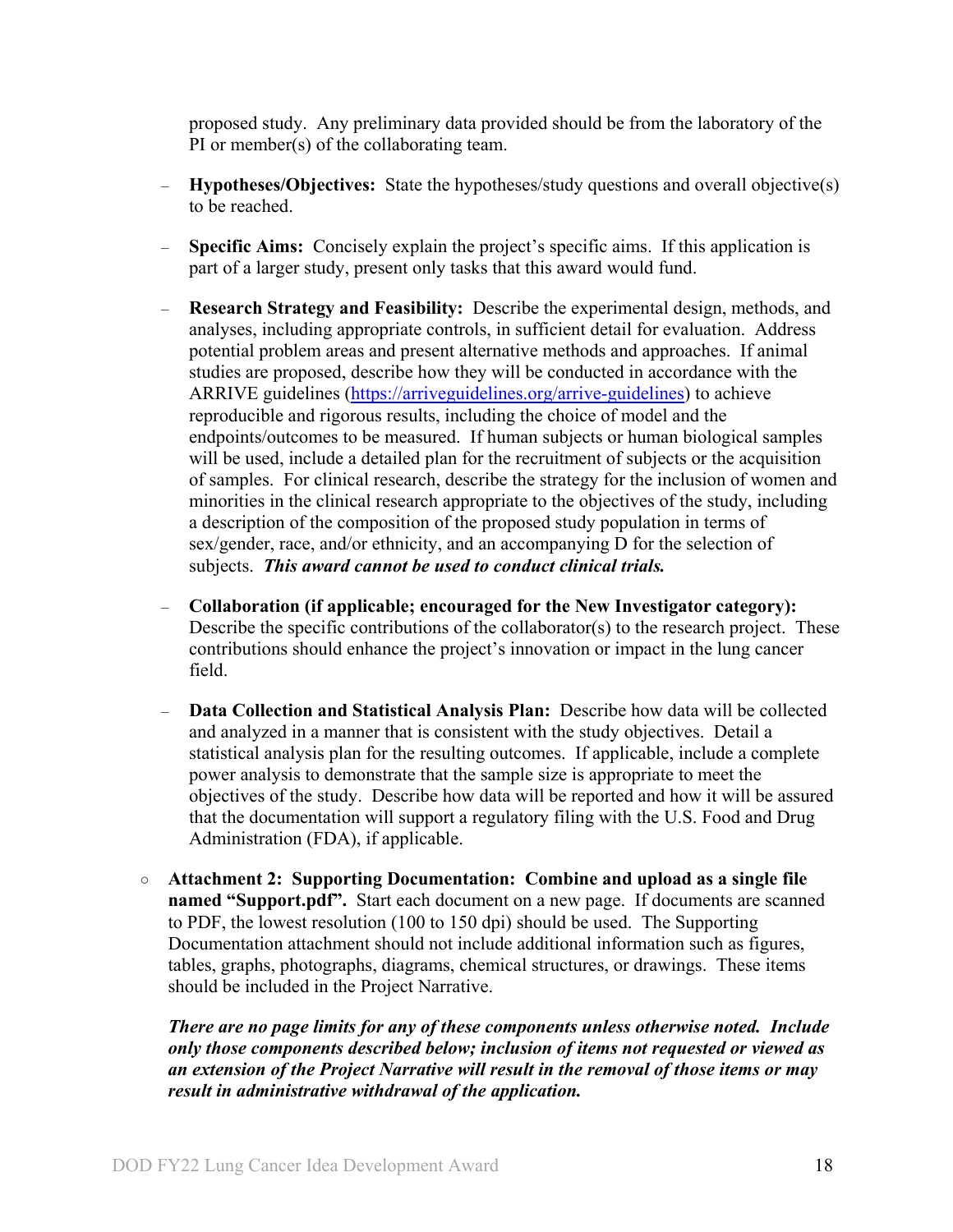- **References Cited:** List the references cited (including URLs, if available) in the Project Narrative using a standard reference format that includes the full citation (i.e., author[s], year published, title of reference, source of reference, volume, chapter, page numbers, and publisher, as appropriate).
- **List of Abbreviations, Acronyms, and Symbols:** Provide a list of abbreviations, acronyms, and symbols.
- **Facilities, Existing Equipment, and Other Resources:** Describe the facilities and equipment available for performance of the proposed project and any additional facilities or equipment proposed for acquisition at no cost to the award. Indicate whether or not government-furnished facilities or equipment are proposed for use. If so, reference should be made to the original or present government award under which the facilities or equipment items are now accountable. There is no form for this information.
- **Publications and/or Patents:** Include a list of relevant publication URLs and/or patent abstracts. If articles are not publicly available, then copies of up to five published manuscripts may be included in Attachment 2. Extra items will not be reviewed.
- **Letters of Organizational Support**: Provide a letter (or letters, if applicable) signed by the Department Chair or appropriate organization official, confirming the laboratory space, equipment, and other resources available for the project. Letters of support not requested in the program announcement, such as those from members of Congress, do not impact application review or funding decisions.
- **Letters of Collaboration (if applicable):** Provide a signed letter from each collaborating individual or organization that demonstrates that the PI has the support or resources necessary for the proposed work. If an investigator at an intramural organization is named as a collaborator on an application submitted through an extramural organization, the application must include a letter from the collaborator's Commander or Commanding Officer at the intramural organization that authorizes the collaborator's involvement.
	- Availability of and access to research resources (to include proprietary material for the purpose/duration of the proposed research), and/or
	- Availability of and access to appropriate populations (and/or access to available samples/data or databases), if applicable.
- **Intellectual Property:** Information can be found in the Code of Federal Regulations, Title 2, Part 200.315 (2 CFR 200.315), "Intangible Property."
	- **Intellectual and Material Property Plan (if applicable):** Provide a plan for resolving intellectual and material property issues among participating organizations.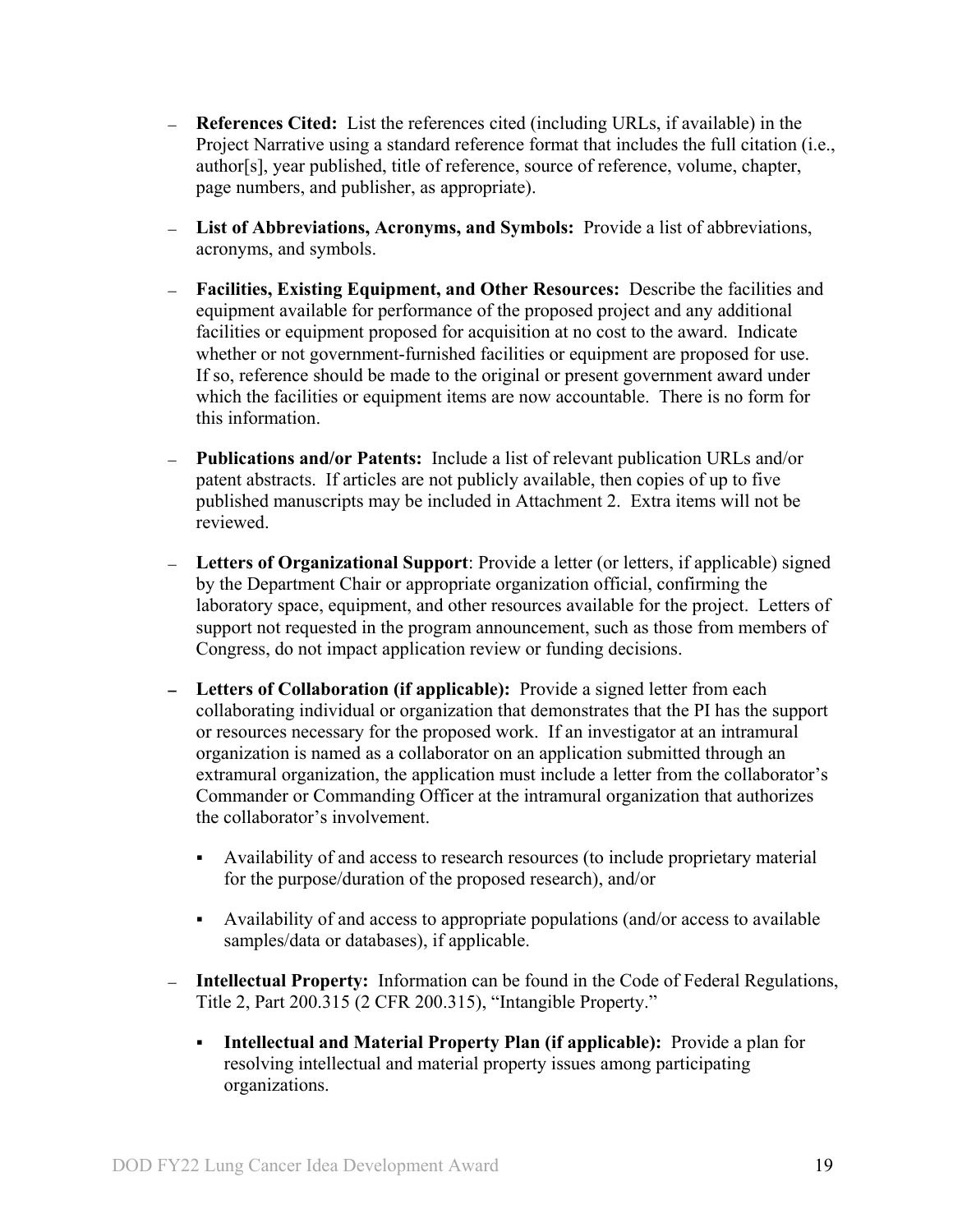- **Commercialization Strategy (if applicable):** Describe the commercialization plan. The plan should include intellectual property, market size, financial analysis, strengths and weaknesses, barriers to the market, competitors, and management team. Discuss the significance of this development effort, when it can be anticipated, and the potential commercial use for the technology being developed.
- **Inclusion of Women and Minorities:** Provide an anticipated enrollment table(s) for the inclusion of women and minorities appropriate to the objectives of the study with the proposed enrollment distributed on the basis of sex/gender, race, and ethnicity. The Public Health Service (PHS) Inclusion Enrollment Report is a three-page fillable PDF form, which can be downloaded from eBRAP at [https://ebrap.org/eBRAP/public/Program.htm.](https://ebrap.org/eBRAP/public/Program.htm)
- **Data and Research Resources Sharing Plan:** Describe how data and resources generated during the performance of the project will be shared with the research community. Refer to the General Application Instructions, Appendix 2, Section K, for more information about the CDMRP expectations for making data and research resources publicly available.
- **Use of DOD Resources (if applicable):** Provide a letter of support signed by the  $\equiv$ lowest-ranking person with approval authority confirming access to active-duty military populations and/or DOD resources or databases.
- **Use of VA Resources (if applicable):** Provide a letter of support from the VA Facility Director(s) or individual designated by the VA Facility Director(s), such as the Associate Chief of Staff for Research and Development (ACOS/R&D) or Clinical Service Chief, confirming access to VA patients, resources, and/or VA research space. For VA PIs, if the VA non-profit corporation is not identified as the applicant institution for administering the funds, include a letter from the VA ACOS/R&D confirming this arrangement and identifying the institution that will administer the funds associated with the proposed research.
- **Attachment 3: Technical Abstract (one-page limit): Upload as "TechAbs.pdf".** The technical abstract is used by all reviewers. Abstracts of all funded research projects will be posted publicly. *Do not include proprietary or confidential information.* Use only characters available on a standard QWERTY keyboard. Spell out all Greek letters, other non-English letters, and symbols. Graphics are not allowed.
	- Background: Present the ideas and scientific rationale behind the proposed work.
	- Area(s) of Emphasis: State the [FY22 LCRP Area\(s\) of Emphasis](#page-2-3) that will be addressed.
	- Objective/Hypothesis: State the objective to be reached/hypothesis to be tested. Provide evidence or scientific rationale that supports the objective/hypothesis.
	- Specific Aims: State the specific aims of the study.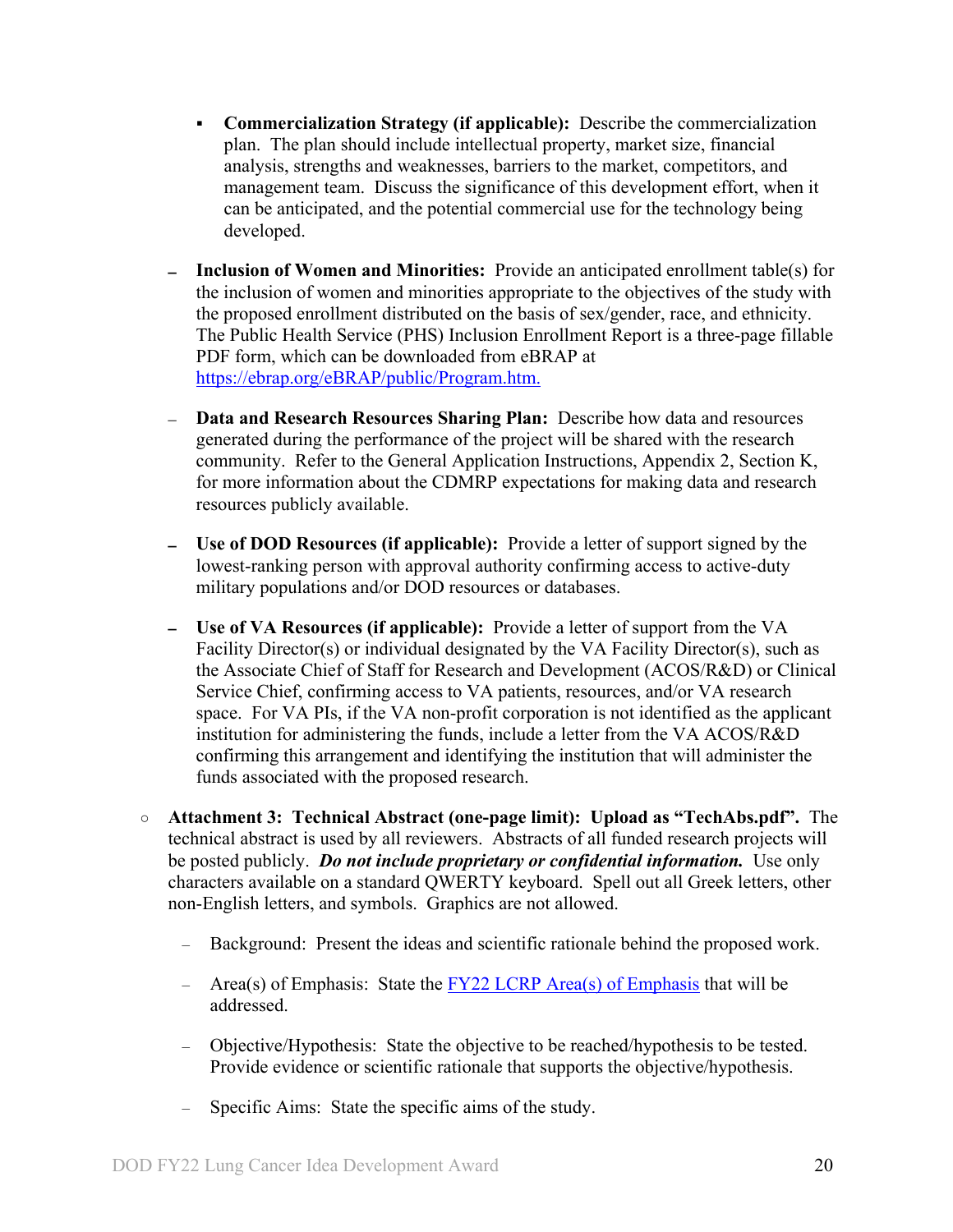- Study Design: Briefly describe the study design, including appropriate controls.
- Innovation: Briefly describe how the proposed project is innovative.
- Impact: Summarize the potential impact of the proposed project toward the goal of eradicating deaths and suffering from lung cancer. State explicitly how the research will ultimately accelerate the movement of promising ideas toward clinical applications.
- Relevance to Military Health: Describe how the proposed project is relevant to military Service Members, Veterans, and their families.
- **Attachment 4: Lay Abstract (one-page limit): Upload as "LayAbs.pdf".** The lay abstract is used by all reviewers. Abstracts of all funded research projects will be posted publicly. *Do not include proprietary or confidential information*. *Do not duplicate the technical abstract.* Use only characters available on a standard QWERTY keyboard. Spell out all Greek letters, other non-English letters, and symbols. Graphics are not allowed.

The lay abstract is an important component of the application review process because it addresses issues of particular interest to the consumer community. Minimize the use of acronyms and abbreviations, where appropriate.

Lay abstracts should be written using the outline below.

- Describe the scientific objective and rationale for the proposed project in a manner that will be readily understood by readers without a background in science or medicine.
	- State the  $FY22$  LCRP Area(s) of Emphasis the project addresses.
- Describe the ultimate applicability of the research.
	- What types of patients will it help, and how will it help them?
	- What are the potential clinical applications, benefits, and risks? If the research is too basic for clinical applicability, describe the interim outcomes expected and their applicability to the field.
	- What is the projected time anticipated to achieve a clinically relevant outcome?
	- What are the likely contributions of this study to advancing the field of lung cancer research?
	- How is the project relevant to military Service Members, Veterans, and their families?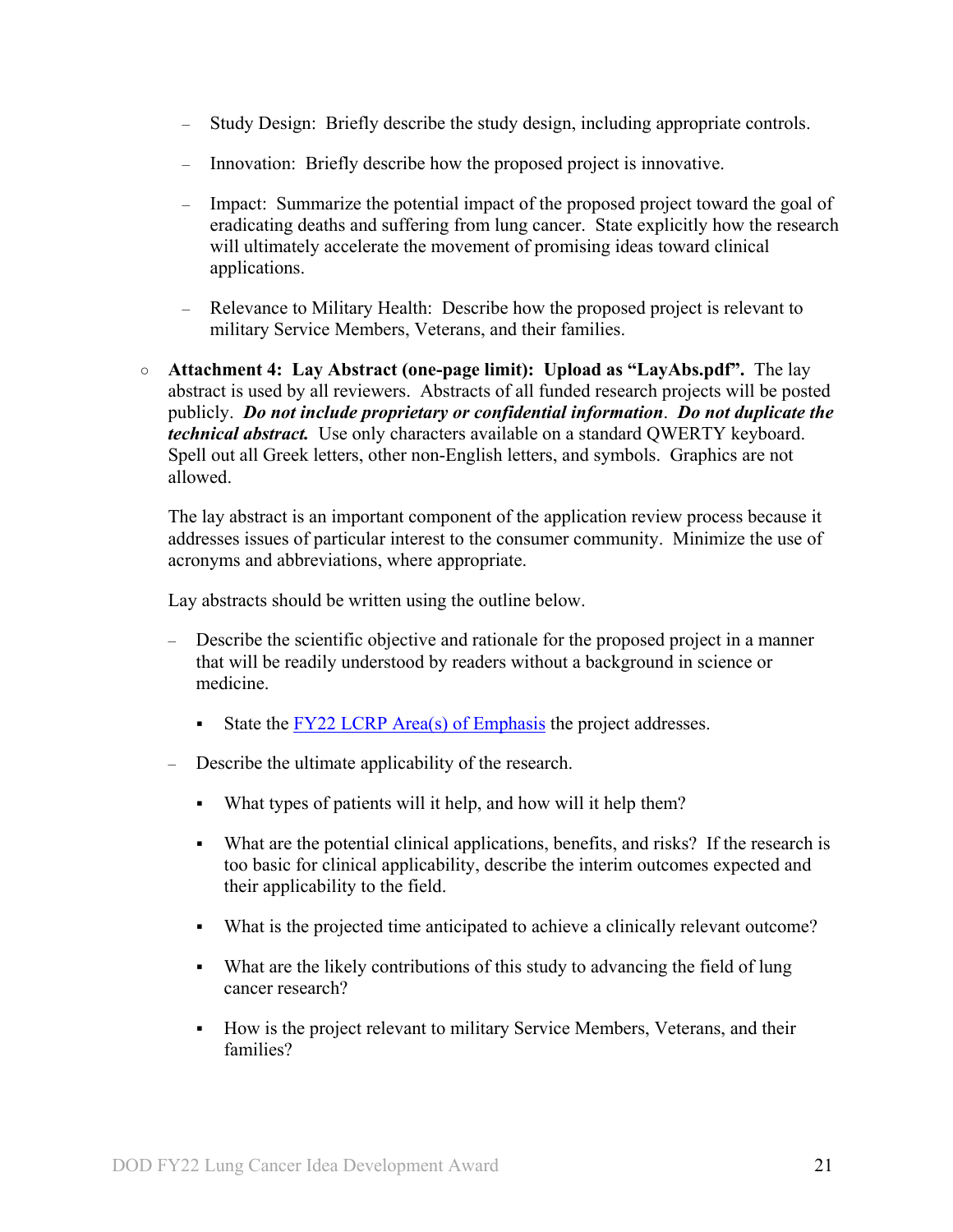○ **Attachment 5: Statement of Work (three-page limit): Upload as "SOW.pdf".** The suggested Statement of Work (SOW) format and examples specific to different types of research projects are available on the eBRAP "Funding Opportunities & Forms" web page [\(https://ebrap.org/eBRAP/public/Program.htm\)](https://ebrap.org/eBRAP/public/Program.htm). Recommended strategies for assembling the SOW can be found at [https://ebrap.org/eBRAP/public/Program.htm.](https://ebrap.org/eBRAP/public/Program.htm)

For the Idea Development Award mechanism, refer to the "*Suggested SOW Strategy Generic Research*" document for guidance on preparing the SOW and use the blank SOW format titled "Suggested SOW Format". The SOW must be in PDF format prior to attaching.

The SOW should indicate a feasible plan and timeline to conduct the research. The SOW must include specific research milestones to be accomplished by the end of each year in the period of performance.

- **Attachment 6: Impact Statement (one-page limit): Upload as "Impact.pdf".** *The Impact Statement should be written in plain language for lay persons.* Describe how the proposed research is relevant to at least one of the [FY22 LCRP Areas of Emphasis](#page-2-3) in a way that is consistent with the program's goals. Explain how the proposed research will make a significant impact on lung cancer research and/or patient care, including its potential to accelerate progress toward eradicating deaths and suffering from lung cancer.
- **Attachment 7: Innovation Statement (one-page limit): Upload as "Innovation.pdf".** Describe how the proposed work is innovative. Research deemed innovative may introduce a new paradigm, challenge current paradigms, look at existing problems from new perspectives, or exhibit other uniquely creative qualities (i.e., concept or question, research methods or technologies, adaptations of existing methods or technologies, or other ways). Describe how the proposed research represents more than an incremental advance beyond ongoing research and published data.
- **Attachment 8: Relevance to Military Health Statement (one-page limit): Upload as "MilRelevance.pdf".** *The Relevance to Military Health Statement will be evaluated by the FY22 LCRP Programmatic Panel during programmatic review only*. Identify how the proposed research will support mission readiness through filling a gap in cancer prevention, early detection/diagnosis, prognosis, treatment, quality of life and/or survivorship that may have a profound impact on the health and well-being of Service Members, their families, Veterans, or other beneficiaries. Articulate how the proposed research will advance the knowledge and understanding of cancer, patient care, and/or treatment options in the MHS for the benefit of active-duty Service Members, Veterans, and other military beneficiaries. Describe the anticipated short- and/or long-term outcomes of the proposed research and their potential impact on the basic health, welfare, and/or psychosocial wellness of active-duty Service Members, Veterans, and other military beneficiaries. If active-duty military, military families, and/or Veteran population(s) will be used in the proposed research project, describe the population(s), the appropriateness of the population(s) for the proposed study, and the feasibility of using the population. If a non-military population will be used for the proposed research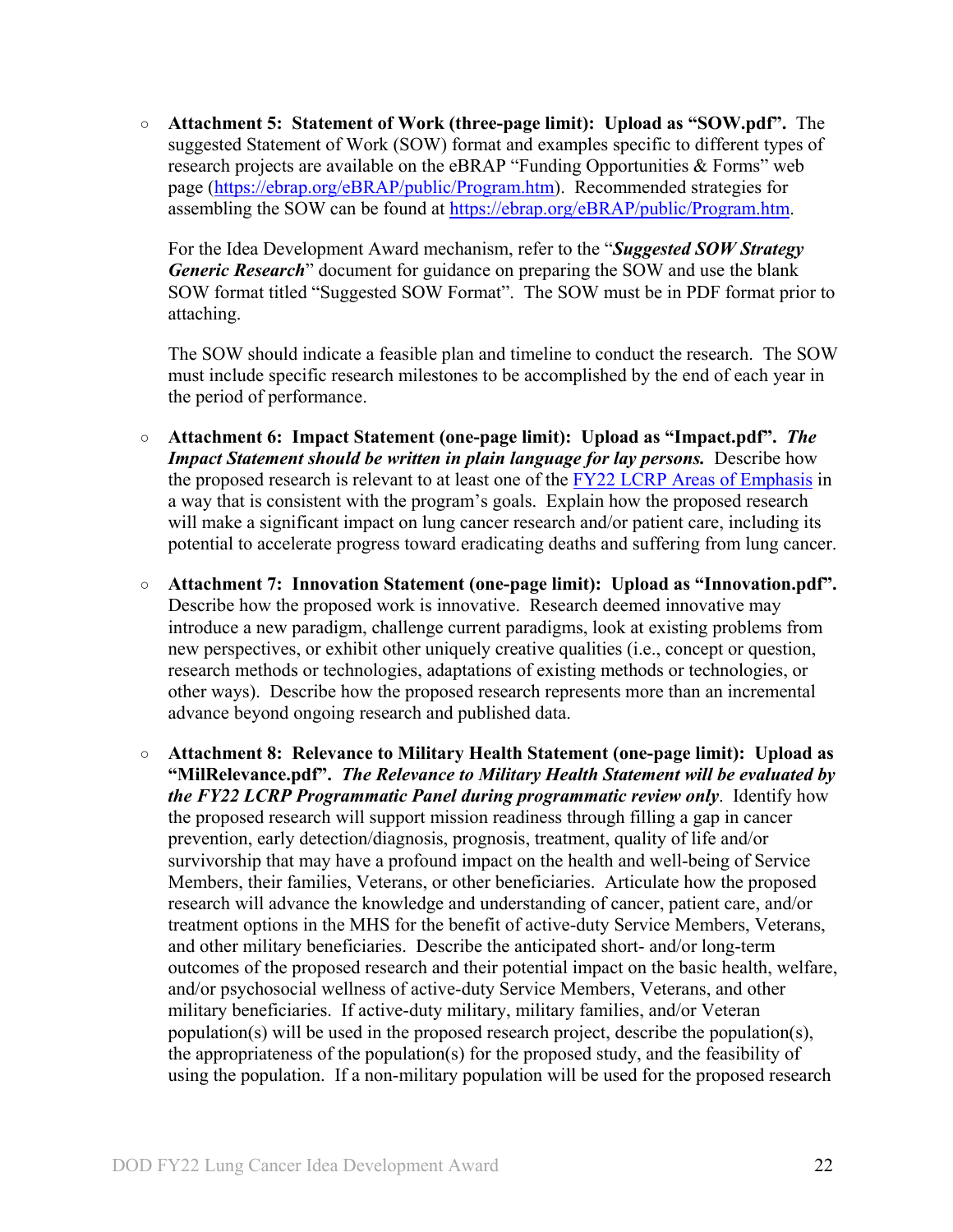project, explain how the population simulates the targeted population (i.e., Armed Forces, their family members, and/or the Veteran population).

- **Attachment 9: (New Investigators Only) Letter of Eligibility (one-page limit): Upload as "Eligibility.pdf".** Provide a letter signed by the PI and the Department Chair, Dean, or equivalent official verifying that the eligibility requirements will be met by the application submission deadline. The letter should verify that the PI is an independent investigator at or above the level of Assistant Professor (or equivalent) and within 10 years of their first faculty appointment, including the date the PI began their first faculty appointment (Month/Year); that the PI has not previously received an LCRP Idea Development Award or LCRP Early Investigator Synergistic Idea Award (refer to Section [II.C, for Eligibility Information\)](#page-7-0).
- **Attachment 10: Representations, if applicable (extramural submissions only): Upload as "RequiredReps.pdf".** All extramural applicants must complete and submit the Required Representations template available on eBRAP [\(https://ebrap.org/eBRAP/](https://ebrap.org/eBRAP/public/Program.htm) [public/Program.htm\)](https://ebrap.org/eBRAP/public/Program.htm). For more information, see the General Application Instructions, Appendix 5, Section B, Representations.
- <span id="page-22-2"></span>○ **Attachment 11: Suggested Collaborating DOD Military Facility Budget Format, if applicable: Upload as "MFBudget.pdf".** If a military facility (MHS facility, research laboratory, medical treatment facility, dental treatment facility, or a DOD activity embedded with a civilian medical center) will be a collaborator in performance of the project, complete a separate budget, using "Suggested Collaborating DOD Military Facility Budget Format", available for download on the eBRAP "Funding Opportunities & Forms" web page [https://ebrap.org/eBRAP/public/Program.htm\)](https://ebrap.org/eBRAP/public/Program.htm), including a budget justification, for each military facility as instructed. The costs per year should be included on the Grants.gov Research & Related Budget Form under subaward costs. Refer to the General Application Instructions, Section III.A.8, for detailed information.

#### • **Extramural and Intramural Applications**

To evaluate compliance with Title IX of the Education Amendments of 1972 (20 USC 1681[a] et seq.), the DOD is collecting certain demographic and career information to be able to assess the success rates of women who are proposed for key roles in applications in science, technology, engineering, and/or mathematics (STEM) disciplines. To enable this assessment, each application must include the following forms completed as indicated.

<span id="page-22-0"></span>**Research & Related Personal Data:** For extramural submissions (via Grants.gov), refer to the General Application Instructions, Section III.A.3, and for intramural submissions (via eBRAP), refer to the General Application Instructions, Section IV.A.2, for detailed information.

<span id="page-22-1"></span>**Research & Related Senior/Key Person Profile (Expanded):** For extramural submissions (via Grants.gov), refer to the General Application Instructions, Section III.A.4, and for intramural submissions (via eBRAP), refer to the General Application Instructions, Section IV.A.3, for detailed information.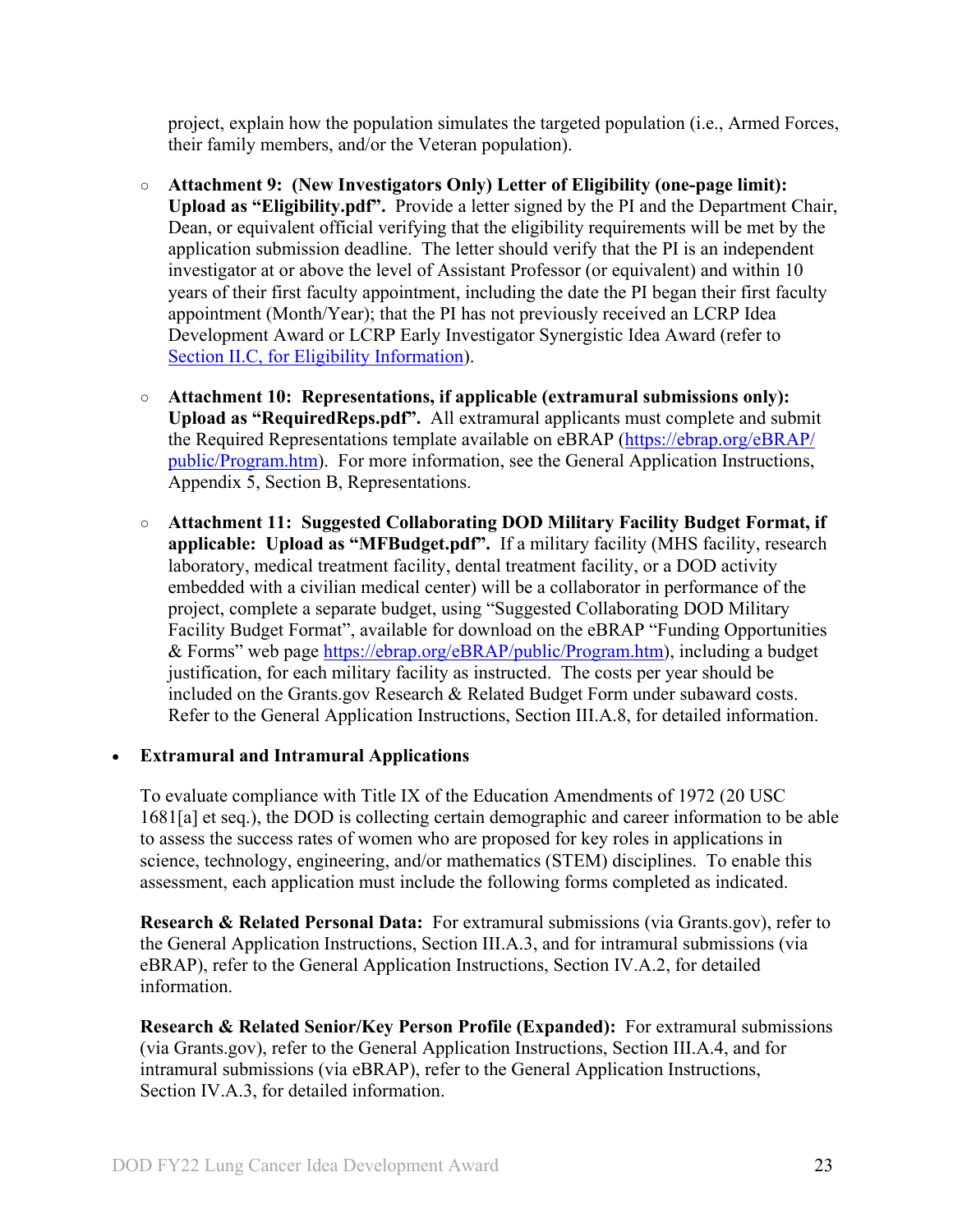- PI Biographical Sketch (five-page limit): Upload as "Biosketch\_LastName.pdf". The suggested biographical sketch format is available on the "Funding Opportunities  $\&$ Forms" web page [\(https://ebrap.org/eBRAP/public/Program.htm\)](https://ebrap.org/eBRAP/public/Program.htm) in eBRAP. The National Institutes of Health Biographical Sketch may also be used. All biographical sketches should be submitted in uneditable PDF format.
	- Include examples of accomplishments such as products, patents, or licenses; presentations at international scientific meetings; and awards or other forms of acknowledgment for the PI's achievements.
	- Highlight any publications in high-impact journals.
- PI Previous/Current/Pending Support (no page limit): Upload as "Support\_LastName.pdf".
	- For extramural submissions, refer to the General Application Instructions, Section III.A.4, for detailed information.
	- For intramural submissions, refer to the General Application Instructions, Section IV.A.3, for detailed information.
- Key Personnel Biographical Sketches (five-page limit each): Upload as "Biosketch\_LastName.pdf".
- Key Personnel Previous/Current/Pending Support (no page limit): Upload as "Support\_LastName.pdf".
	- For extramural submissions, refer to the General Application Instructions, Section III.A.4, for detailed information.
	- For intramural submissions, refer to the General Application Instructions, Section IV.A.3, for detailed information.

<span id="page-23-0"></span>**Research & Related Budget:** For extramural submissions (via Grants.gov), refer to the General Application Instructions, Section III.A.5, and for intramural submissions (via eBRAP), refer to the General Application Instructions, Section IV.A.4, for detailed information.

**Budget Justification (no page limit): Upload as "BudgetJustification.pdf".** The budget justification for the entire period of performance must be uploaded to the Research & Related Budget after completion of the budget for Period 1.

<span id="page-23-1"></span>**Project/Performance Site Location(s) Form:** For extramural submissions (via Grants.gov), refer to the General Application Instructions, Section III.A.6, and for intramural submissions (via eBRAP), refer to the General Application Instructions, Section IV.A.5, for detailed information.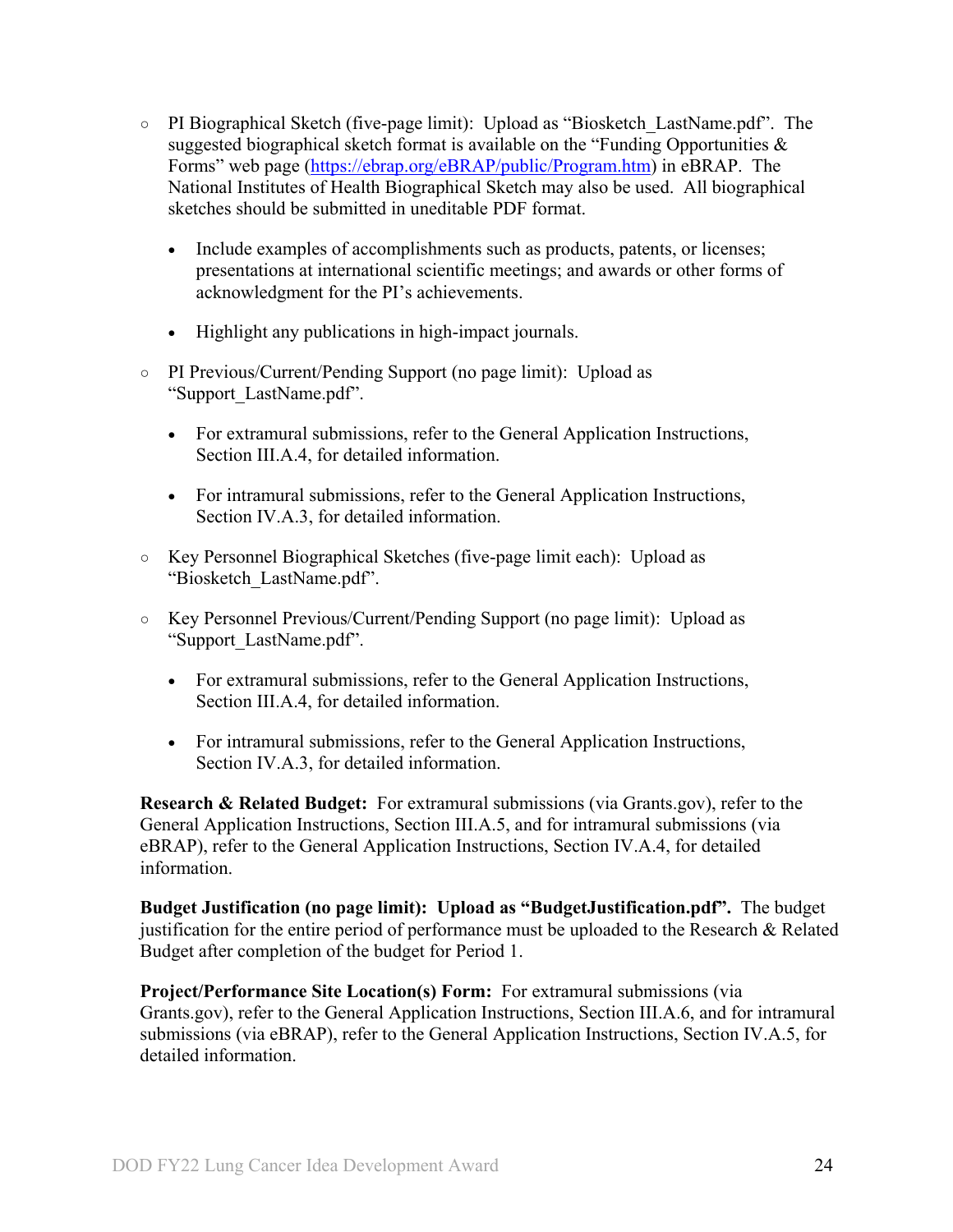## • **Extramural Applications Only**

<span id="page-24-2"></span>**Research & Related Subaward Budget Attachment(s) Form (if applicable):** Refer to the General Application Instructions, Section III.A.7, for detailed information.

- **Extramural Subaward:** Complete the Research & Related Subaward Budget Form through Grants.gov. (Refer to the General Application Instructions, Section III.A.7, for detailed information.) Verify subaward budget(s) and budget justification forms are present in eBRAP during the application verification period. If these components are missing, upload them to eBRAP before the end of the application verification period.
- **Intramural DOD Collaborator(s):** Complete the "Suggested Collaborating DOD Military Facility Budget Format" and upload to Grants.gov attachment form as [Attachment 11.](#page-22-2) (Refer to the General Application Instructions, Section IV.A.4, for detailed information.) Each Intramural DOD Collaborator should include costs per year on the Grants.gov Research & Related Budget Form under subaward costs.

## <span id="page-24-0"></span>**II.D.3. Unique Entity Identifier (UEI) and System for Award Management (SAM)**

The applicant organization must be registered as an entity in SAM [\(https://www.sam.gov/SAM/\)](https://www.sam.gov/SAM/) and receive confirmation of an "Active" status before submitting an application through Grants.gov. As published in the Federal Register, July 10, 2019, [\(https://www.federalregister.gov/documents/2019/07/10/2019-14665/unique-entity-id-standard](https://www.federalregister.gov/documents/2019/07/10/2019-14665/unique-entity-id-standard-for-awards-management)[for-awards-management\)](https://www.federalregister.gov/documents/2019/07/10/2019-14665/unique-entity-id-standard-for-awards-management), the UEI for awards management generated through SAM will be used instead of the Data Universal Numbering System (DUNS) number as of April 2022. *All federal awards including, but not limited to, contracts, grants, and cooperative agreements will use the UEI.* USAMRDC will transition to use of the UEI beginning with FY22 announcements and utilize the latest SF424, which includes the UEI. The DUNS will no longer be accepted. Applicant organizations will not go to a third-party website to obtain an identifier. During the transition, your SAM registration will automatically be assigned a new UEI displayed in SAM. (For more information, visit the General Services Administration: [https://www.gsa.gov/about](https://www.gsa.gov/about-us/organization/federal-acquisition-service/office-of-systems-management/integrated-award-environment-iae/iae-information-kit/unique-entity-identifier-update)[us/organization/federal-acquisition-service/office-of-systems-management/integrated-award](https://www.gsa.gov/about-us/organization/federal-acquisition-service/office-of-systems-management/integrated-award-environment-iae/iae-information-kit/unique-entity-identifier-update)[environment-iae/iae-information-kit/unique-entity-identifier-update.](https://www.gsa.gov/about-us/organization/federal-acquisition-service/office-of-systems-management/integrated-award-environment-iae/iae-information-kit/unique-entity-identifier-update)) Current SAM.gov registrants are assigned their UEI and can view it within SAM.gov. *Authorized Organizational Representatives with existing eBRAP accounts should update their organizational profile to include the UEI prior to submission of the full application to Grant.gov (see Section II.D.4, Submission Dates and Times below).* Refer to the General Application Instructions, Section III, for further information regarding Grants.gov requirements.

## <span id="page-24-1"></span>**II.D.4. Submission Dates and Times**

All submission dates and times are indicated in [Section I, Overview of the Funding Opportunity.](#page-0-1) Pre-application and application submissions are required. The pre-application and application submission process should be started early to avoid missing deadlines. There are no grace periods. Failure to meet either of these deadlines will result in submission rejection.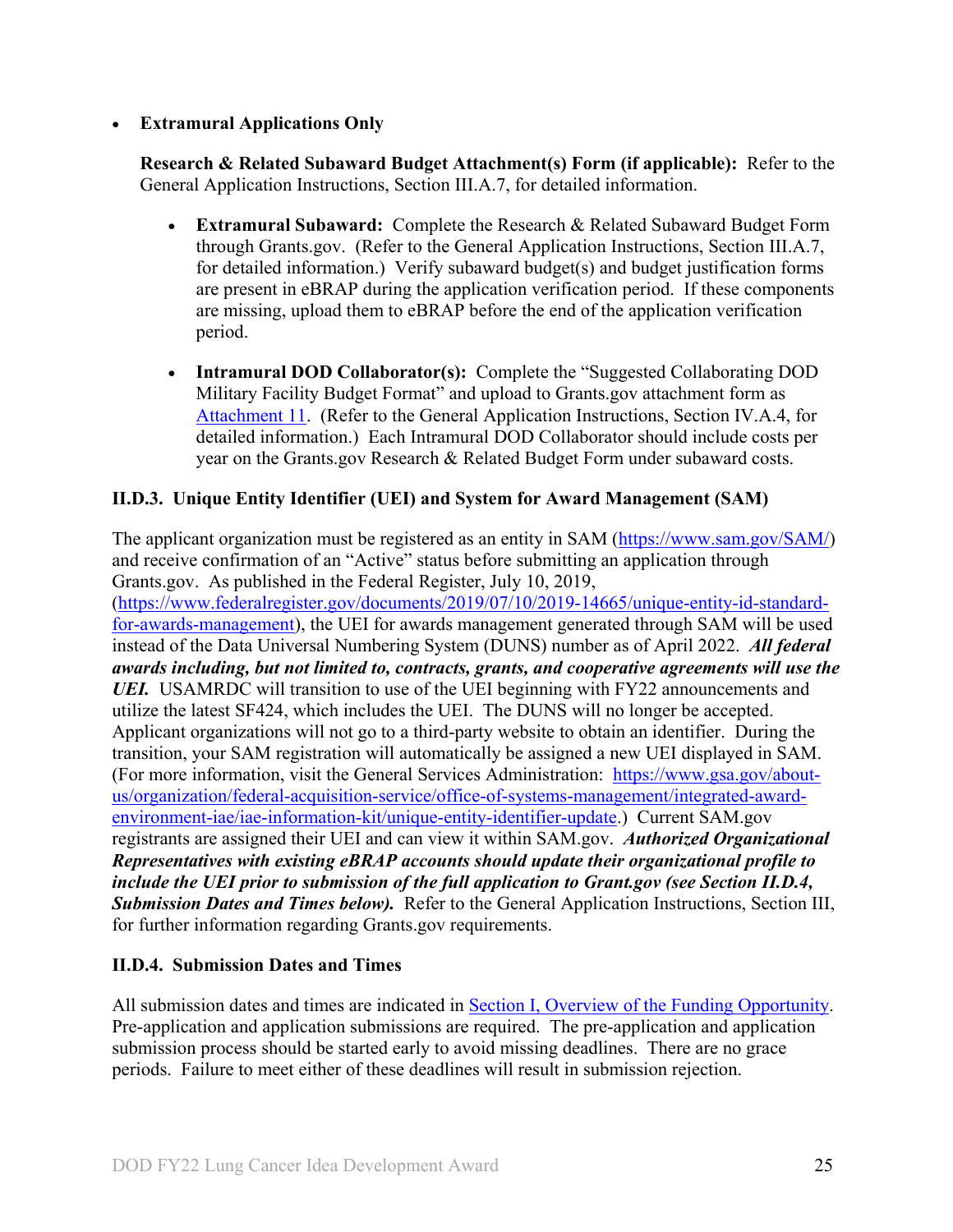## <span id="page-25-1"></span>**Applicant Verification of Full Application Submission in eBRAP**

*For Both Extramural and Intramural Applicants:* eBRAP allows an organization's representatives and PIs to view and modify the full application submissions associated with them. Following retrieval and processing of the full application, eBRAP will notify the organizational representatives and PI by email to log into eBRAP to review, modify, and verify the full application submission. eBRAP will validate full application files against the specific program announcement requirements, and discrepancies will be noted in an email to the PI and in the "Full Application Files" tab in eBRAP. eBRAP does not confirm the accuracy of file content. Application viewing, modification, and verification in eBRAP are strongly recommended, but not required. It is the applicant's responsibility to review all application components and ensure proper ordering as specified in the program announcement. *If either the Project Narrative or the budget fails eBRAP validation or needs to be modified, an updated full application package must be submitted prior to the application submission deadline. The Project Narrative and Research & Related Budget Form cannot be changed after the application submission deadline.* Other application components may be changed until the end of the [application verification period.](#page-0-0) Verify that subaward budget(s) and budget justification forms are present in eBRAP during the application verification period. If these components are missing, upload them to eBRAP before the end of the application verification period. After the end of the application verification period, the full application cannot be modified.

*Extramural Submission:* The full application package submitted to Grants.gov may be viewed and modified in eBRAP until the end of the application verification period. During the application verification period, the full application package, *with the exception of the Project Narrative and Budget Form,* may be modified.

*Intramural DOD Submission:* After eBRAP has processed the full application, the organizational Resource Manager/Comptroller/Task Area Manager or equivalent Business Official and PI will receive email notification of the status and will be able to view and modify application components in eBRAP. During the application verification period, the full application package, *with the exception of the Project Narrative and Budget Form*, may be modified. The Resource Manager/Comptroller/Task Area Manager or equivalent Business Official should log into eBRAP to review and to approve the application package prior to the application verification deadline.

*For All Submissions:* Verify that subaward budget(s) with budget justification are present in eBRAP during the application verification period. If these components are missing, upload them to eBRAP before the end of the application verification period.

## <span id="page-25-0"></span>**II.D.5. Funding Restrictions**

The maximum period of performance is **2** years.

The anticipated direct costs budgeted for the entire period of performance will not exceed **\$350,000**. If indirect cost rates have been negotiated, indirect costs are to be budgeted in accordance with the organization's negotiated rate. No budget will be approved by the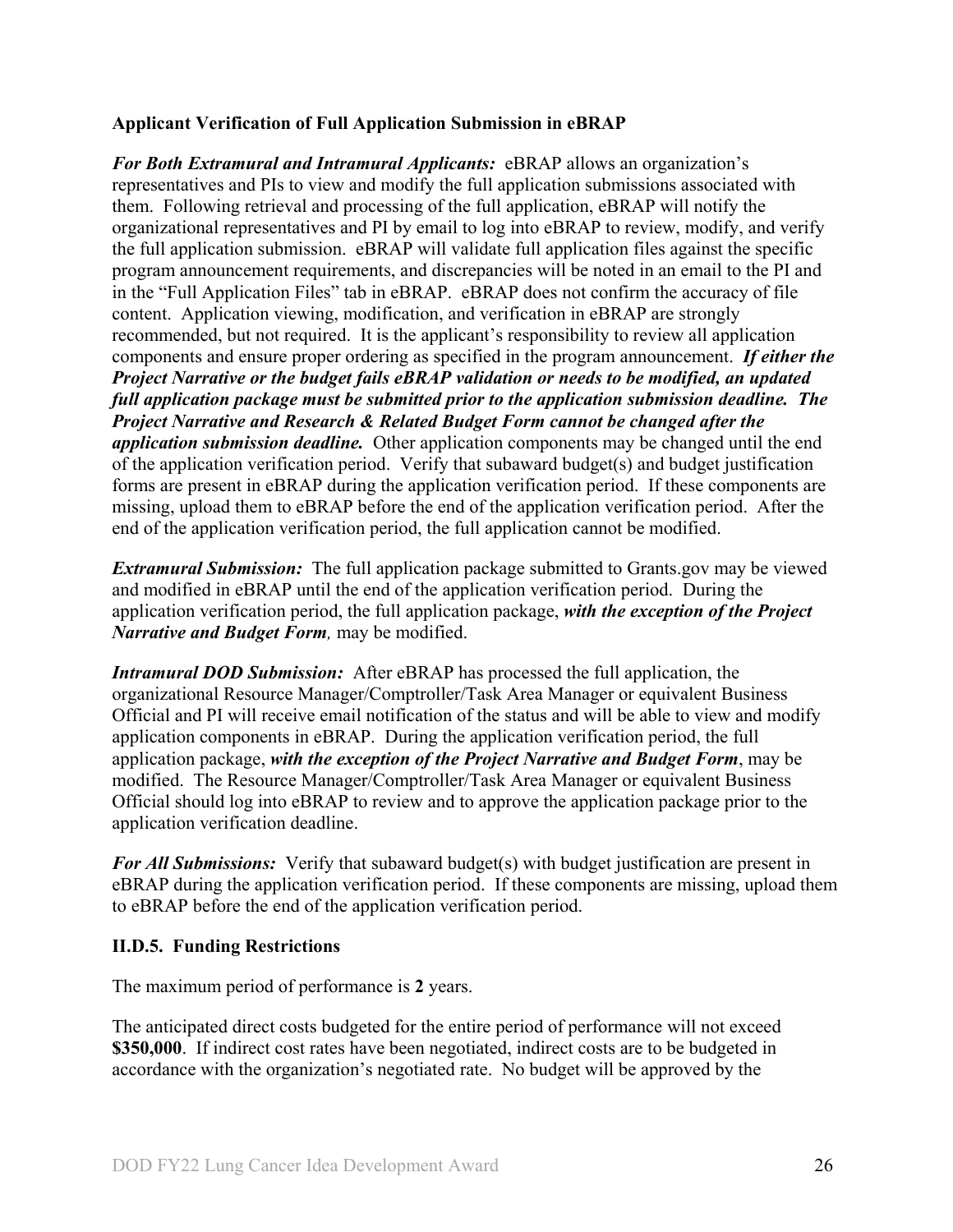government exceeding **\$350,000** direct costs or using an indirect cost rate exceeding the organization's negotiated rate.

All direct and indirect costs of any subaward or contract must be included in the total direct costs of the primary award.

The applicant may request the entire maximum funding amount for a project that may have a period of performance less than the maximum **2** years.

For this award mechanism, direct costs may be requested for (not all-inclusive):

- Travel in support of multidisciplinary collaborations.
- Costs for one investigator to travel to one scientific/technical meeting per year. The intent of travel costs to the scientific/technical meeting is to present project information or disseminate project results of the FY22 LCRP Idea Development Award mechanism.

Must not be requested for:

• Clinical trial costs

For extramural awards with an intragovernmental component, direct transfer of funds from an extramural award recipient to a DOD or other federal agency is not allowed except under very limited circumstances. Funding to intramural DOD and other federal agencies will be managed through a direct funds transfer. Intramural applicants are responsible for coordinating through their agency's procedures the use of contractual or assistance funding awards or other appropriate agreements to support extramural collaborators.

Refer to the General Application Instructions, Section III.A.5, for budget regulations and instructions for the Research & Related Budget. *For federal agencies or organizations collaborating with federal agencies, budget restrictions apply as are noted in the General Application Instructions, Section III.A.5***.**

## <span id="page-26-0"></span>**II.D.6. Other Submission Requirements**

Refer to the General Application Instructions, Appendix 4, for detailed formatting guidelines.

## <span id="page-26-1"></span>**II.E. Application Review Information**

## <span id="page-26-2"></span>**II.E.1. Criteria**

## **II.E.1.a. Peer Review**

To determine technical merit, all applications will be evaluated according to the following **scored criteria**, which are of equal importance: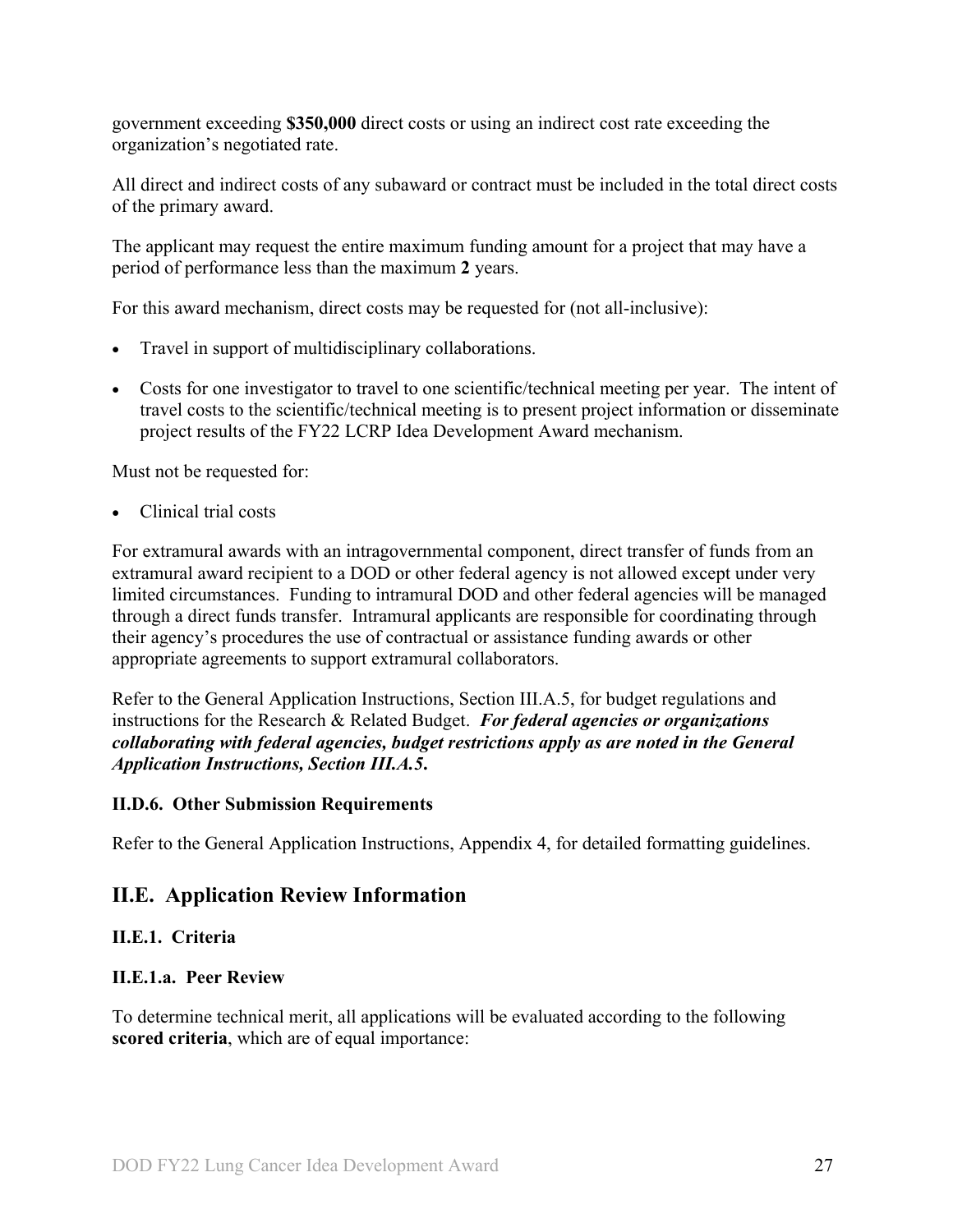#### • **Innovation:**

- How well the research proposes new paradigms, challenges existing paradigms, looks at existing problems from new perspectives, or is otherwise highly creative in one or more of the following ways: Concept or question, research methods or technologies, adaptations of existing methods or technologies, or other ways.
- Whether the proposed research represents more than an incremental advance upon published data.

## • **Impact**

- How well the proposed research addresses at least one of the FY22 LCRP Areas of [Emphasis.](#page-2-3)
- The degree to which the proposed study could make a significant impact on lung cancer research and/or patient care, including its potential to accelerate progress toward eradicating deaths and suffering from lung cancer.

## • **Research Strategy and Feasibility**

- How well the scientific rationale supports the project and its feasibility as demonstrated by a critical review and analysis of the literature, relevant preliminary data, and logical reasoning.
- How well the hypotheses or objectives, aims, experimental design, methods, and analyses (and if applicable, the data collection and statistical analysis plan, rationale for the statistical methodology, and power analysis) are developed.
- If applicable, whether data will be appropriately reported and documented to support a regulatory filing with the FDA.
- If animal studies are included, how well they are designed in accordance with the ARRIVE guidelines to achieve reproducible and rigorous results, including the choice of model and the endpoints/outcomes to be measured.
- $\circ$  If human subjects or human anatomical samples will be used, how well the plan for the recruitment of subjects or the acquisition of samples is justified and appropriate to accomplish the proposed work.
- If clinical research is proposed, whether the strategy for the inclusion of women and minorities and distribution of proposed enrollment are appropriate for the proposed research.
- How well the applicant acknowledges potential problems and addresses alternative methods and approaches.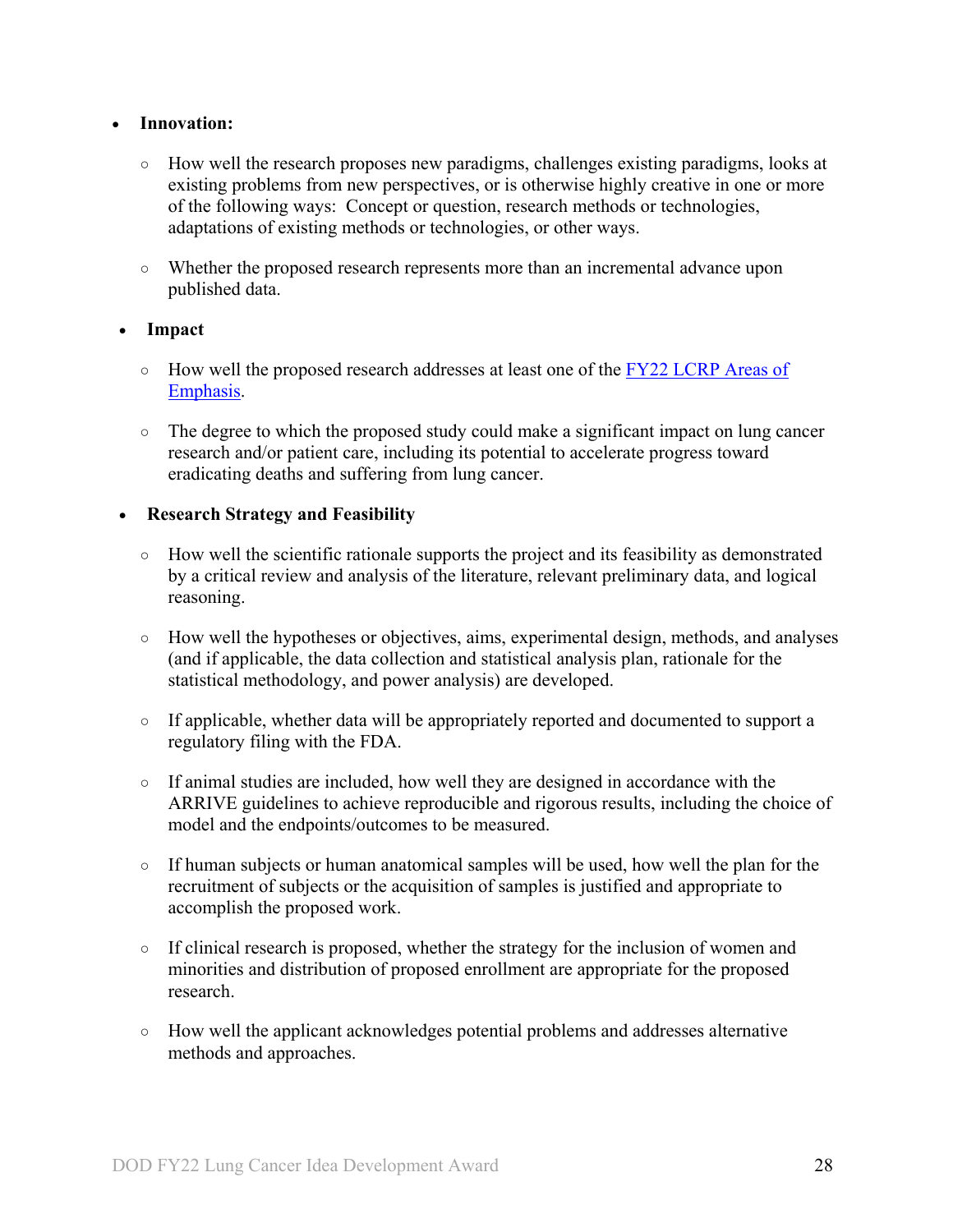### • **Personnel**

#### ○ *For Established Investigators only:*

- The degree to which the levels of effort by the applicant and other key personnel are appropriate to ensure the success of this research effort.
- How well the applicant's record of accomplishment demonstrates their ability to accomplish the proposed work.

#### ○ *For New Investigators only:*

- The degree to which the levels of effort by the applicant and other key personnel are appropriate to ensure the success of this research effort.
- How well the applicant's record of accomplishments demonstrates their potential for contributing to the lung cancer research field and completing the proposed work.
- If applicable, how well the proposed contributions of collaborators will complement the New Investigator's ability to perform the proposed work.

In addition, the following **unscored criteria** will also contribute to the overall evaluation of the application:

#### • **Environment**

- To what degree the scientific environment is appropriate for the proposed research.
- $\circ$  How well the research requirements are supported by the availability of and accessibility to facilities and resources (including collaborative arrangements).
- To what degree the quality and extent of organizational support are appropriate.
- If applicable, to what degree the intellectual and material property plan is appropriate.

#### • **Budget**

- Whether the **direct** costs exceed the allowable direct costs as published in the program announcement.
- Whether the budget is appropriate for the proposed research.

#### • **Application Presentation**

○ To what extent the writing, clarity, and presentation of the application components influence the review.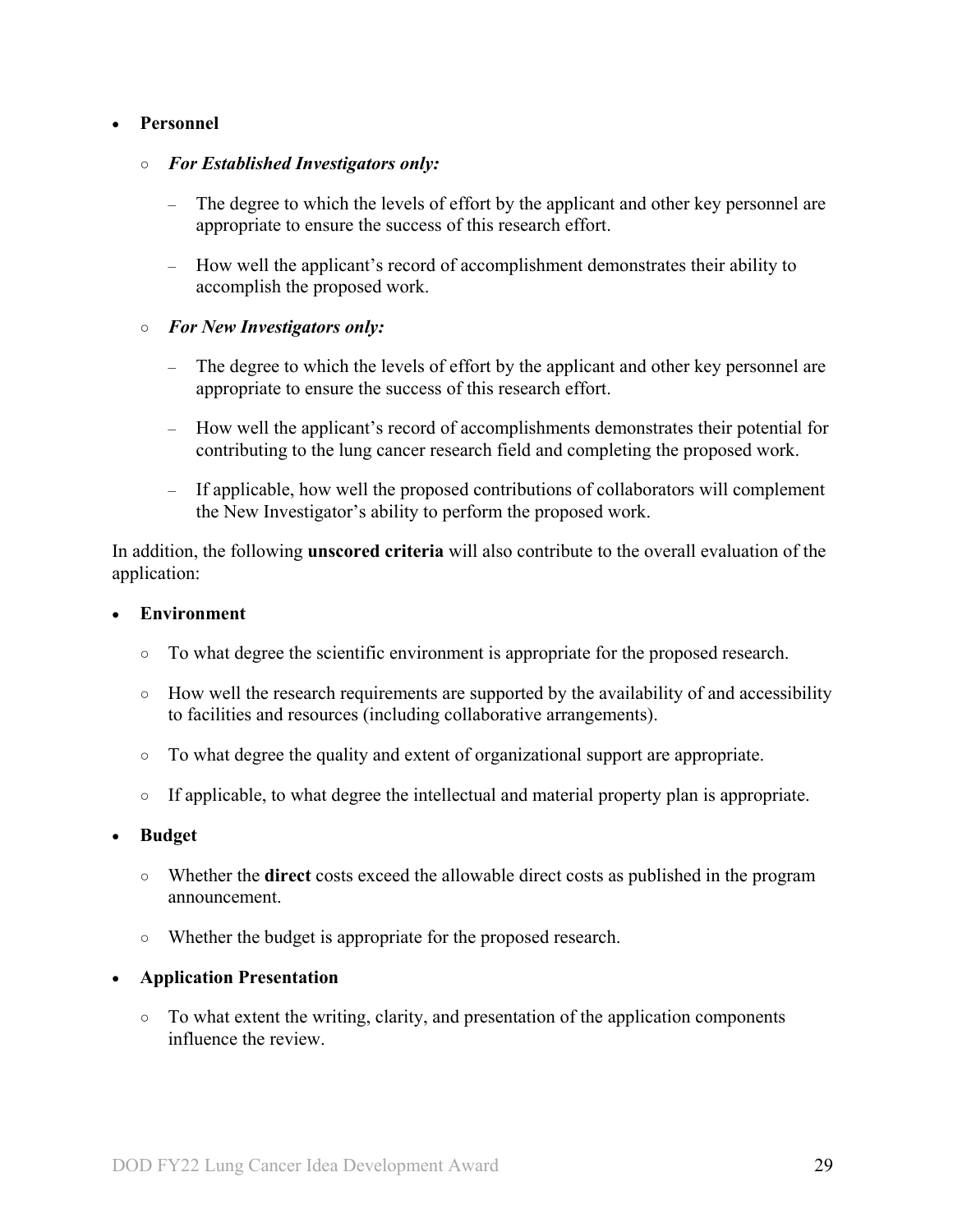## <span id="page-29-2"></span>**II.E.1.b. Programmatic Review**

To make funding recommendations and select the application(s) that, individually or collectively, will best achieve the program objectives, the following criteria are used by programmatic reviewers:

- Ratings and evaluations of the peer reviewers
- Relevance to the mission of the DHP and FY22 LCRP, as evidenced by the following:
	- Adherence to the intent of the award mechanism
	- Program portfolio composition with consideration of New and Established Investigators.
	- Relative impact, innovation, and relevance to military health.

## <span id="page-29-0"></span>**II.E.2. Application Review and Selection Process**

All applications are evaluated by scientists, clinicians, and consumers in a two-tier review process. The first tier is **peer review**, the evaluation of applications against established criteria to determine technical merit, where each application is assessed for its own merit, independent of other applications. The second tier is **programmatic review**, a comparison-based process in which applications with high scientific and technical merit are further evaluated for programmatic relevance. Final recommendations for funding are made to the Commanding General, USAMRDC. *The highest-scoring applications from the first tier of review are not automatically recommended for funding. Funding recommendations depend on various factors as described in Section [II.E.1.b, Programmatic Review.](#page-29-2)* Additional information about the two-tier process used by the CDMRP can be found at [https://cdmrp.army.mil/about/2tierRevProcess.](http://cdmrp.army.mil/about/2tierRevProcess) An information paper describing the funding recommendations and review process for the award mechanisms for the LCRP will be provided to the PI and posted on the CDMRP website.

All CDMRP review processes are conducted confidentially to maintain the integrity of the meritbased selection process. Panel members sign a statement declaring that application and evaluation information will not be disclosed outside the panel. Violations of confidentiality can result in the dissolving of a panel(s) and other corrective actions. In addition, personnel at the applicant or collaborating organizations are prohibited from contacting persons involved in the review and approval process to gain protected evaluation information or to influence the evaluation process. Violations of these prohibitions will result in the administrative withdrawal of the organization's application. Violations by panel members or applicants that compromise the confidentiality of the review and approval process may also result in suspension or debarment from federal awards. Furthermore, the unauthorized disclosure of confidential information of one party to another third party is a crime in accordance with 18 USC 1905.

## <span id="page-29-1"></span>**II.E.3. Integrity and Performance Information**

Prior to making an assistance agreement award where the federal share is expected to exceed the simplified acquisition threshold, as defined in 2 CFR 200.1, over the period of performance, the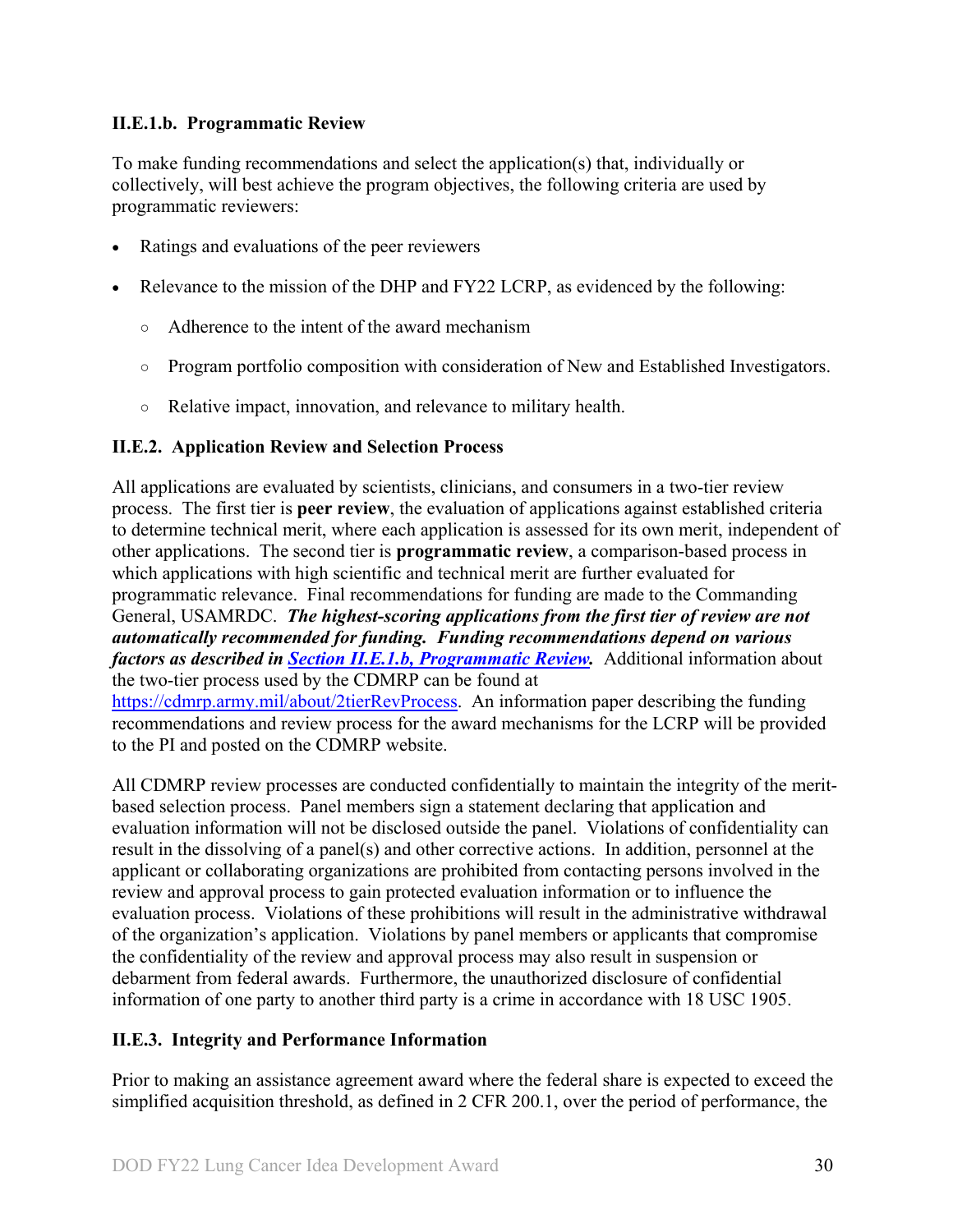federal awarding agency is required to review and consider any information about the applicant that is available in the Federal Awardee Performance and Integrity Information System (FAPIIS).

An applicant organization may review FAPIIS, accessible through SAM, and submit comments to FAPIIS on any information about the organization that a federal awarding agency previously entered and is currently available in FAPIIS.

The federal awarding agency will consider any comments by the applicant, in addition to other information in the designated integrity and performance system, in making a judgment about the applicant's integrity, business ethics, and record of performance under federal awards when determining a recipient's qualification prior to award, according to the qualification standards of the Department of Defense Grant and Agreement Regulations (DoDGARs), Section 22.415.

## <span id="page-30-0"></span>**II.E.4. Anticipated Announcement and Federal Award Dates**

All application review dates and times are indicated in [Section I, Overview of the Funding](#page-0-1)  [Opportunity.](#page-0-1)

Each PI and organization will receive email notification of posting of the funding recommendation in eBRAP. Each PI will receive a peer review summary statement on the strengths and weaknesses of the application.

## <span id="page-30-1"></span>**II.F. Federal Award Administration Information**

## <span id="page-30-2"></span>**II.F.1. Federal Award Notices**

Awards supported with FY22 funds are anticipated to be made no later than September 30, 2023. Refer to the General Application Instructions, Appendix 2, for additional award administration information.

After email notification of application review results through eBRAP, and if selected for funding, a representative from the USAMRAA will contact the Business Official authorized to negotiate on behalf of the PI's organization.

**Pre-Award Costs:** An institution of higher education, hospital, or non-profit organization may, at its own risk and without the government's prior approval, incur obligations and expenditures to cover costs up to 90 days before the beginning date of the initial budget period of a new award. Refer to the General Application Instructions, Section III.A.5.

*Only an appointed USAMRAA Grants Officer may obligate the government to the expenditure of funds.* No commitment on the part of the government should be inferred from discussions with any other individual. **The award document signed by the Grants Officer is the official authorizing document.**

**Federal Government Organizations:** Funding made to federal government organizations (to include intramural DOD organizations) will be executed through the Military Interdepartmental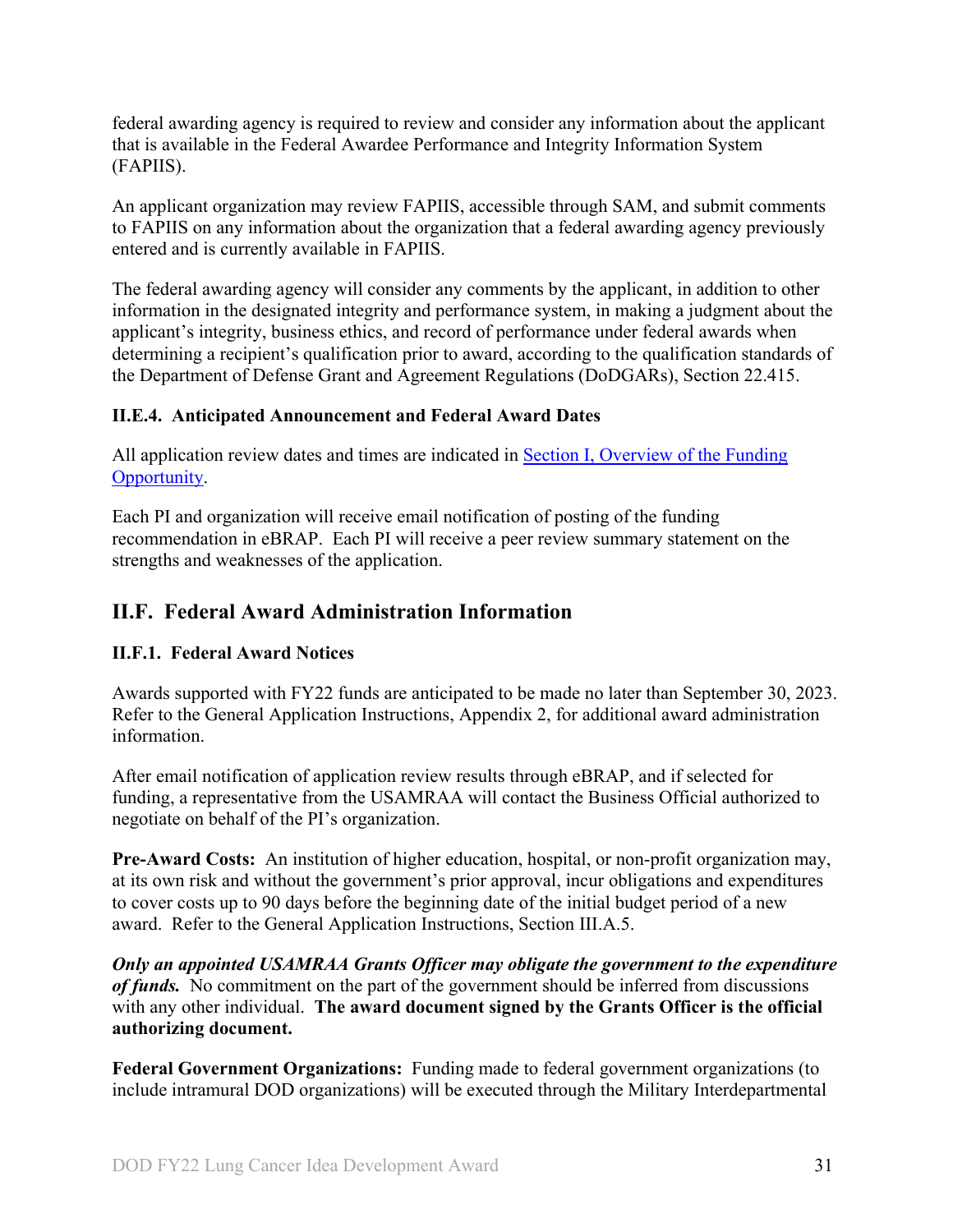Purchase Request (MIPR) or Funding Authorization Document (FAD) process. Transfer of funds is contingent upon appropriate safety and administrative approvals. Intramural applicants and collaborators are reminded to coordinate receipt and commitment of funds through their respective Resource Manager/Task Area Manager/Comptroller or equivalent Business Official.

## **II.F.1.a. PI Changes and Award Transfers**

Unless otherwise restricted, changes in PI will be allowed at the discretion of the Grants Officer, provided the intent of the award mechanism is met.

An organizational transfer of an award will not be allowed in the last year of the (original) period of performance or any extension thereof.

Refer to the General Application Instructions, Appendix 2, Section B, for general information on organization or PI changes.

## <span id="page-31-0"></span>**II.F.2. Administrative and National Policy Requirements**

Applicable requirements in the DoDGARs found in 32 CFR, Chapter I, Subchapter C, and 2 CFR, Chapter XI, apply to grants and cooperative agreements resulting from this program announcement.

Refer to the General Application Instructions, Appendix 2, for general information regarding administrative requirements.

Refer to the General Application Instructions, Appendix 5, for general information regarding national policy requirements.

Refer to full text of the latest DoD [R&D General Terms and Conditions;](https://www.onr.navy.mil/work-with-us/manage-your-award/manage-grant-award/grants-terms-conditions) the [USAMRAA](https://www.usamraa.army.mil/Pages/Resources.aspx)  [General Research Terms and Conditions with Institutions of Higher Education, Hospitals, and](https://www.usamraa.army.mil/Pages/Resources.aspx)  [Non-Profit Organizations: Addendum to the DoD](https://www.usamraa.army.mil/Pages/Resources.aspx) R&D General Terms and Conditions; and the [USAMRAA General Research Terms and Conditions with For-Profit Organizations,](https://www.usamraa.army.mil/Pages/Resources.aspx) for further information.

*New Requirement:* Certification Regarding Disclosure of Funding Sources. The proposing entity must comply with Section 223(a) of the William M. (Mac) Thornberry National Defense Authorization Act for Fiscal Year 2021, which requires that the PI, Partnering PIs (if applicable), and all key personnel:

- Certify that the current and pending support provided on the application is current, accurate, and complete;
- Agree to update such disclosure at the request of the agency prior to the award of support and at any subsequent time the agency determines appropriate during the term of the award; and
- Have been made aware of the requirements under Section  $223(a)(1)$  of this Act.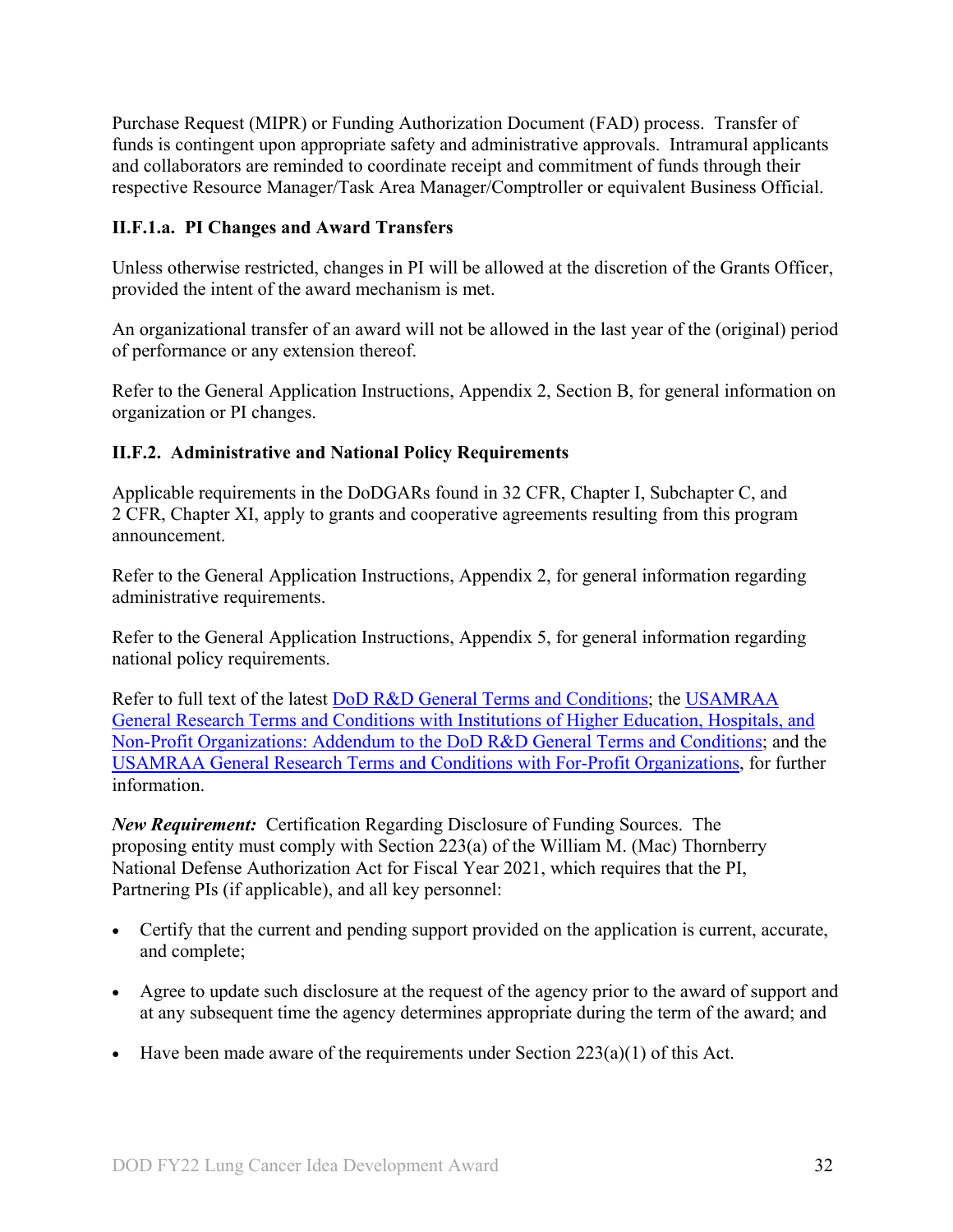False, fictitious, or fraudulent statements or claims may result in criminal, civil, or administrative penalties (218 USC 1001).

## <span id="page-32-0"></span>**II.F.3. Reporting**

Refer to the General Application Instructions, Appendix 2, Section A, for general information on reporting requirements. *If there are technical reporting requirement delinquencies for any existing USAMRAA-sponsored awards at the applicant organization, no new awards will be issued to the applicant organization until all delinquent reports have been submitted.*

Annual progress reports as well as a final progress report will be required.

The Award Terms and Conditions will specify if more frequent reporting is required.

Award Expiration Transition Plan: An Award Expiration Transition Plan must be submitted with the final progress report. Use the one-page template "Award Expiration Transition Plan," available on the eBRAP "Funding Opportunities & Forms" web page [\(https://ebrap.org/eBRAP/public/Program.htm\)](https://ebrap.org/eBRAP/public/Program.htm) under the "Progress Report Formats" section. The Award Expiration Transition Plan must outline if and how the research supported by this award will progress and must include source(s) of funding, either known or pending.

PHS Inclusion Enrollment Reporting Requirement *(only required for clinical research studies)*: Enrollment reporting on the basis of sex/gender, race, and/or ethnicity will be required with each annual and final progress report. The PHS Inclusion Enrollment Report is available on the "Funding Opportunities & Forms" web page [\(https://ebrap.org/eBRAP/public/Program.htm\)](https://ebrap.org/eBRAP/public/Program.htm) in eBRAP.

Awards resulting from this program announcement may entail additional reporting requirements related to recipient integrity and performance matters. Recipient organizations that have federal contract, grant, and cooperative agreement awards with a cumulative total value greater than \$10M are required to provide information to FAPIIS about certain civil, criminal, and administrative proceedings that reached final disposition within the most recent 5-year period and that were connected with performance of a federal award. These recipients are required to disclose, semiannually, information about criminal, civil, and administrative proceedings as specified in the applicable Representations (see General Application Instructions, Appendix 5, Section B).

## <span id="page-32-1"></span>**II.G. Federal Awarding Agency Contacts**

## <span id="page-32-2"></span>**II.G.1. eBRAP Help Desk**

Questions related to program announcement content or submission requirements as well as questions related to the pre-application or intramural application submission through eBRAP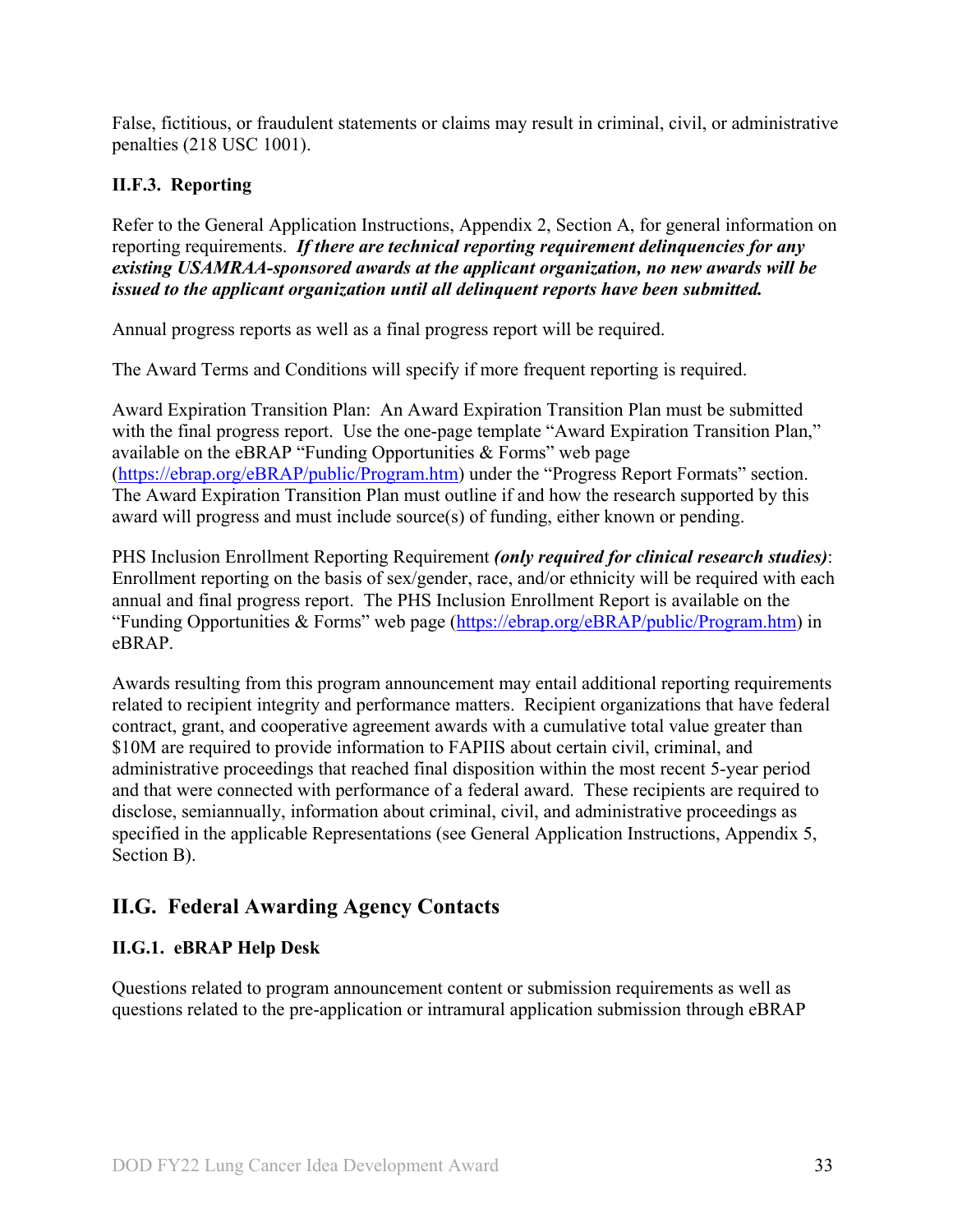should be directed to the eBRAP Help Desk, which is available Monday through Friday from 8:00 a.m. to 5:00 p.m. ET. Response times may vary depending upon the volume of inquiries.

Phone: 301-682-5507 Email: [help@eBRAP.org](mailto:help@eBRAP.org)

## <span id="page-33-0"></span>**II.G.2. Grants.gov Contact Center**

Questions related to extramural application submission through Grants.gov portal should be directed to the Grants.gov Contact Center, which is available 24 hours a day, 7 days a week (closed on U.S. federal holidays). Note that the eBRAP Help Desk is unable to provide technical assistance with Grants.gov submission.

Phone: 800-518-4726; International 1-606-545-5035 Email: [support@grants.gov](mailto:support@grants.gov)

Sign up on Grants.gov for "send me change notification emails" by following the link on the "Synopsis" page for the program announcement or by responding to the prompt provided by Grants.gov when first downloading the Grants.gov application package. If the Grants.gov application package is updated or changed, the original version of the application package may not be accepted by Grants.gov.

## <span id="page-33-1"></span>**II.H. Other Information**

## <span id="page-33-2"></span>**II.H.1. Program Announcement and General Application Instructions Versions**

Questions related to this program announcement should refer to the program name, the program announcement name, and the program announcement version code 701b. The program announcement numeric version code will match the General Application Instructions version code 701.

## <span id="page-33-3"></span>**II.H.2. Administrative Actions**

After receipt of pre-applications or applications, the following administrative actions may occur:

## **II.H.2.a. Rejection**

The following will result in administrative rejection of the pre-application:

- Preproposal Narrative exceeds page limit.
- Preproposal Narrative is missing.

The following will result in administrative rejection of the application:

Submission of an application for which a letter of invitation was not received.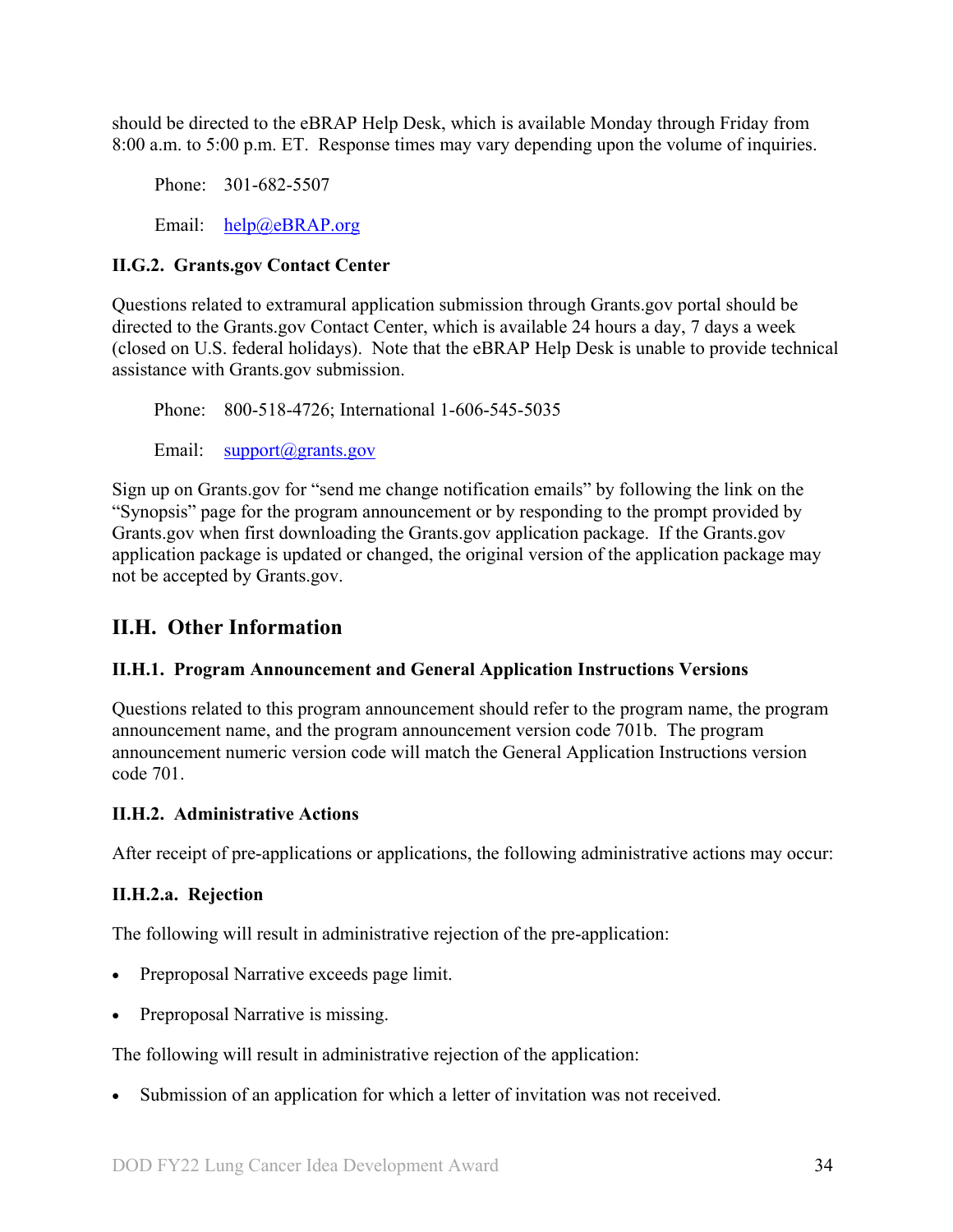- Project Narrative exceeds page limit.
- **Project Narrative is missing.**
- Budget is missing.

## **II.H.2.b. Modification**

- Pages exceeding the specific limits will be removed prior to review for all documents other than the Preproposal Narrative and Project Narrative.
- Documents not requested will be removed.

## <span id="page-34-0"></span>**II.H.2.c. Withdrawal**

The following may result in administrative withdrawal of the pre-application or application:

- An FY22 LCRP Programmatic Panel member is named as being involved in the research proposed or is found to have assisted in the pre-application or application processes including, but not limited to, concept design, application development, budget preparation, and the development of any supporting documentation. *A list of the FY22 LCRP Programmatic Panel members can be found at<https://cdmrp.army.mil/lcrp/panels/panels22>.*
- The application fails to conform to this program announcement description.
- Inclusion of URLs, with the exception of links in References Cited and Publication and/or Patent Abstract sections.
- Page size is larger than 8.5 inches x 11.0 inches (approximately 21.59 cm x 27.94 cm).
- To preserve the integrity of its peer and programmatic review processes, the CDMRP discourages inclusion of any employee of its review contractors having any role in the preparation, research or other duties for submitted applications. For FY22, the identities of the peer review contractor and the programmatic review contractor may be found at the CDMRP website [\(https://cdmrp.army.mil/about/2tierRevProcess\)](https://cdmrp.army.mil/about/2tierRevProcess). Applications that include names of personnel from either of these companies may be administratively withdrawn.
- Personnel from applicant or collaborating organizations are found to have contacted persons involved in the review or approval process to gain protected evaluation information or to influence the evaluation process.
- Applications from extramural organizations, including non-DOD federal agencies, received through eBRAP may be withdrawn.
- Applications submitted by an intramural DOD organization may be withdrawn if the intramural organization cannot coordinate the use of contractual, assistance, or other appropriate agreements to provide funds to extramural collaborators.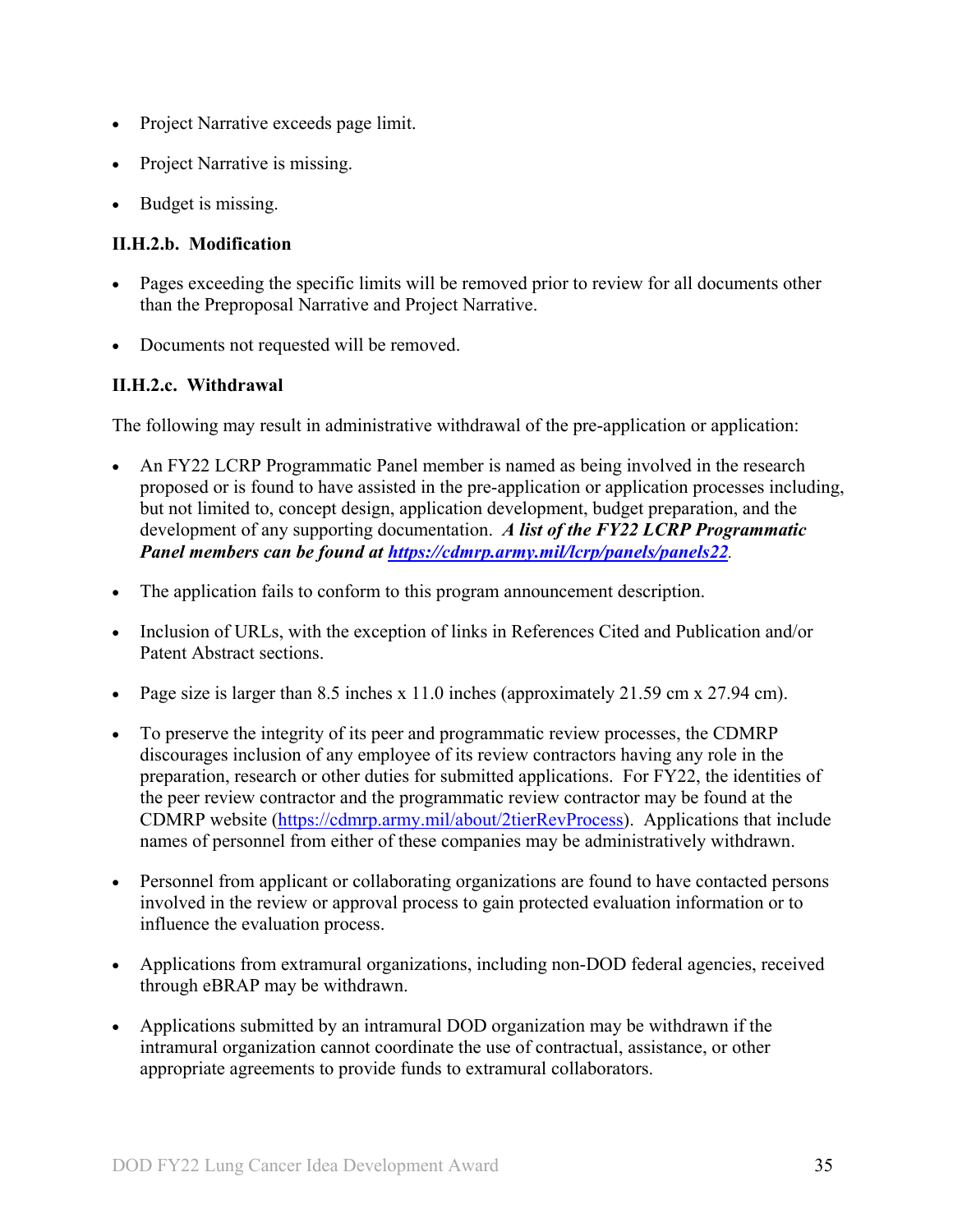- Submission of the same research project to different funding opportunities within the same program and fiscal year.
- The invited application proposes a different research project than that described in the preapplication.
- A clinical trial is proposed.
- The PI does not meet the eligibility criteria.
- An application does not address at least one of the [FY22 LCRP Areas of Emphasis.](#page-2-3)
- The pre-application or application proposes only mesothelioma research.

## **II.H.2.d. Withhold**

Applications that appear to involve research misconduct will be administratively withheld from further consideration pending organizational investigation. The organization will be required to provide the findings of the investigation to the USAMRAA Grants Officer for a determination of the final disposition of the application.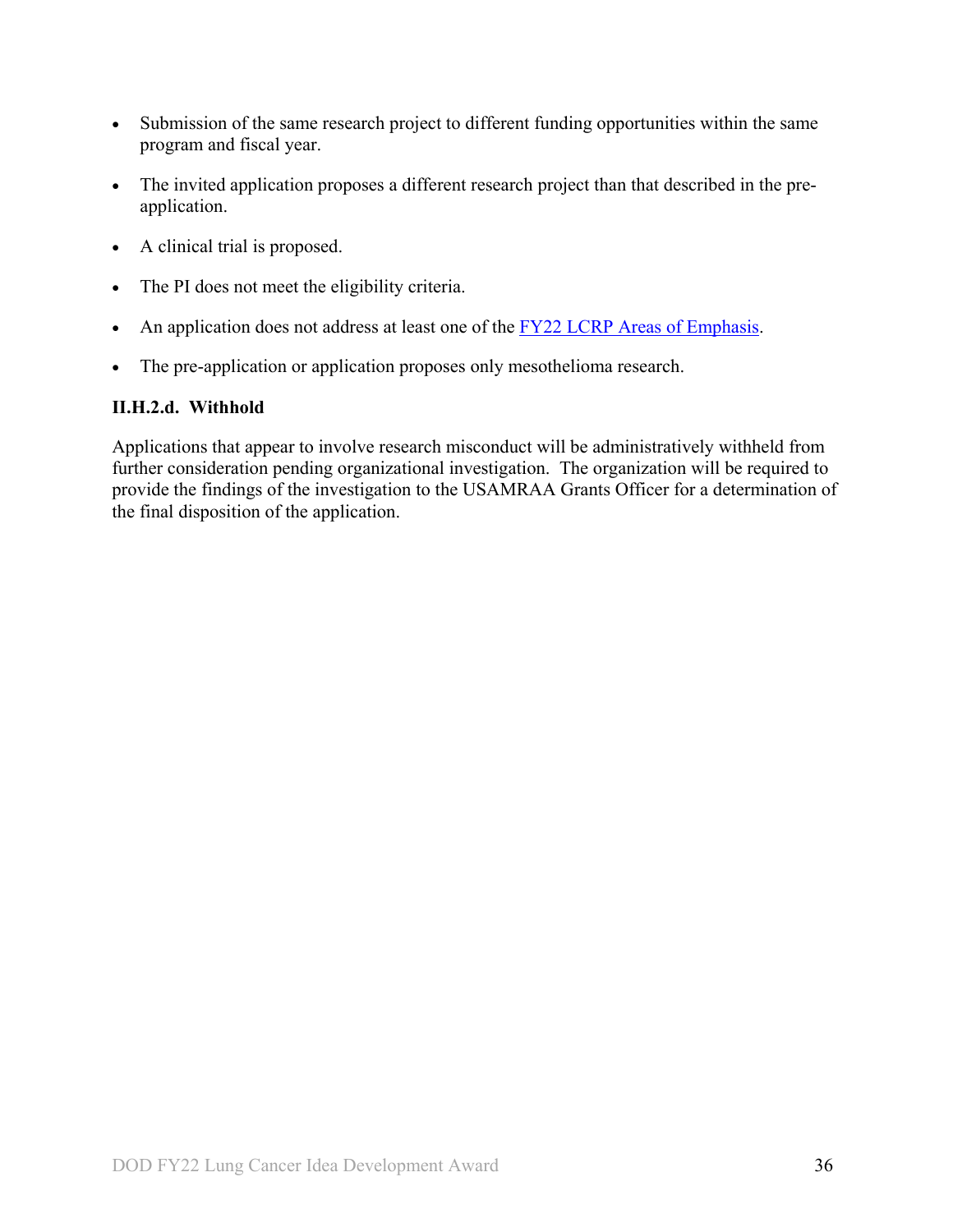# <span id="page-36-0"></span>**II.H.3. Application Submission Checklist**

| <b>Application Components</b>                                                                             | <b>Action</b>                                                                                                                                    | Completed |
|-----------------------------------------------------------------------------------------------------------|--------------------------------------------------------------------------------------------------------------------------------------------------|-----------|
| SF424 Research & Related<br><b>Application for Federal</b><br>Assistance (extramural<br>submissions only) | Complete form as instructed                                                                                                                      |           |
| Summary (Tab 1) and<br>Application Contacts (Tab 2)<br>(intramural submissions<br>only)                   | Complete tabs as instructed                                                                                                                      |           |
|                                                                                                           | Project Narrative: Upload as Attachment 1<br>with file name "ProjectNarrative.pdf"                                                               |           |
|                                                                                                           | Supporting Documentation: Upload as<br>Attachment 2 with file name "Support.pdf"                                                                 |           |
|                                                                                                           | Technical Abstract: Upload as Attachment 3<br>with file name "TechAbs.pdf"                                                                       |           |
|                                                                                                           | Lay Abstract: Upload as Attachment 4 with<br>file name "LayAbs.pdf"                                                                              |           |
|                                                                                                           | Statement of Work: Upload as Attachment 5<br>with file name "SOW.pdf"                                                                            |           |
|                                                                                                           | Impact Statement: Upload as Attachment 6<br>with file name "Impact.pdf"                                                                          |           |
| Attachments                                                                                               | Innovation Statement: Upload as Attachment<br>7 with file name "Innovation.pdf"                                                                  |           |
|                                                                                                           | Relevance to Military Health Statement:<br>Upload as Attachment 8 with file name<br>"MilRelevance.pdf"                                           |           |
|                                                                                                           | Letter of Eligibility (New Investigators only):<br>Upload as Attachment 9 with file name<br>"Eligibility.pdf" if applicable                      |           |
|                                                                                                           | Representations (extramural submissions<br>only): Upload as Attachment 10 with file<br>name "RequiredReps.pdf"                                   |           |
|                                                                                                           | <b>Suggested Collaborating DOD Military</b><br>Facility Budget Format: Upload as<br>Attachment 11 with file name<br>"MFBudget.pdf" if applicable |           |
| Research & Related Personal<br>Data                                                                       | Complete form as instructed                                                                                                                      |           |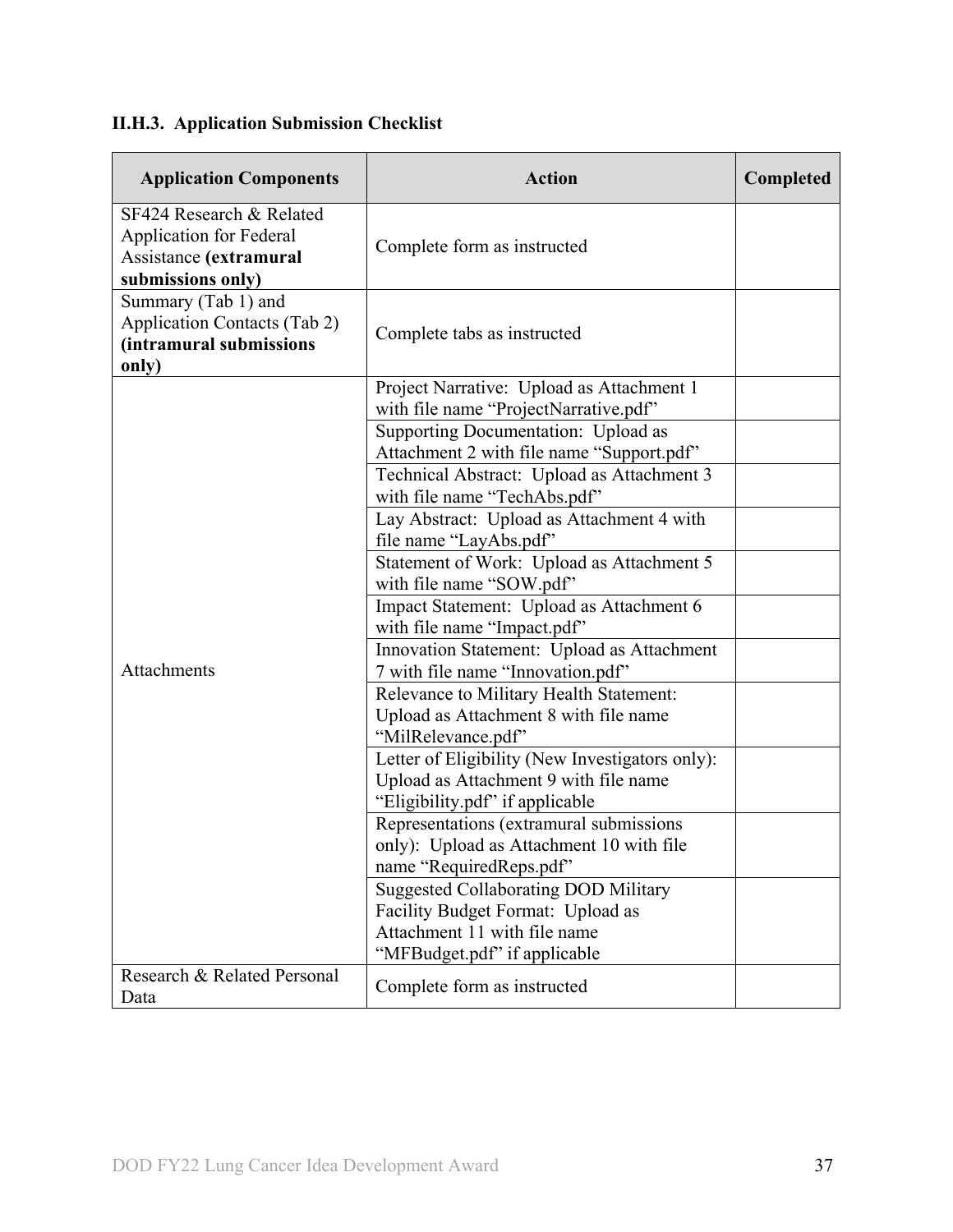| <b>Application Components</b>                                              | Action                                                                                                                  | <b>Completed</b> |
|----------------------------------------------------------------------------|-------------------------------------------------------------------------------------------------------------------------|------------------|
|                                                                            | Attach PI Biographical Sketch<br>(Biosketch LastName.pdf) to the appropriate<br>field                                   |                  |
| Research & Related                                                         | Attach PI Previous/Current/Pending Support<br>(Support LastName.pdf) to the appropriate<br>field                        |                  |
| Senior/Key Person Profile<br>(Expanded)                                    | <b>Attach Biographical Sketch</b><br>(Biosketch LastName.pdf) for each senior/key<br>person to the appropriate field    |                  |
|                                                                            | <b>Attach Previous/Current/Pending</b><br>(Support LastName.pdf) for each senior/key<br>person to the appropriate field |                  |
| Research & Related Budget<br>(extramural submissions<br>only)              | Complete as instructed. Attach Budget<br>Justification (BudgetJustification.pdf) to the<br>appropriate field            |                  |
| Budget (intramural<br>submissions only)                                    | Suggested DOD Military Budget Format,<br>including justification                                                        |                  |
| Project/Performance Site<br>Location(s) Form                               | Complete form as instructed                                                                                             |                  |
| Research & Related Subaward<br>Budget Attachment(s) Form, if<br>applicable | Complete form as instructed                                                                                             |                  |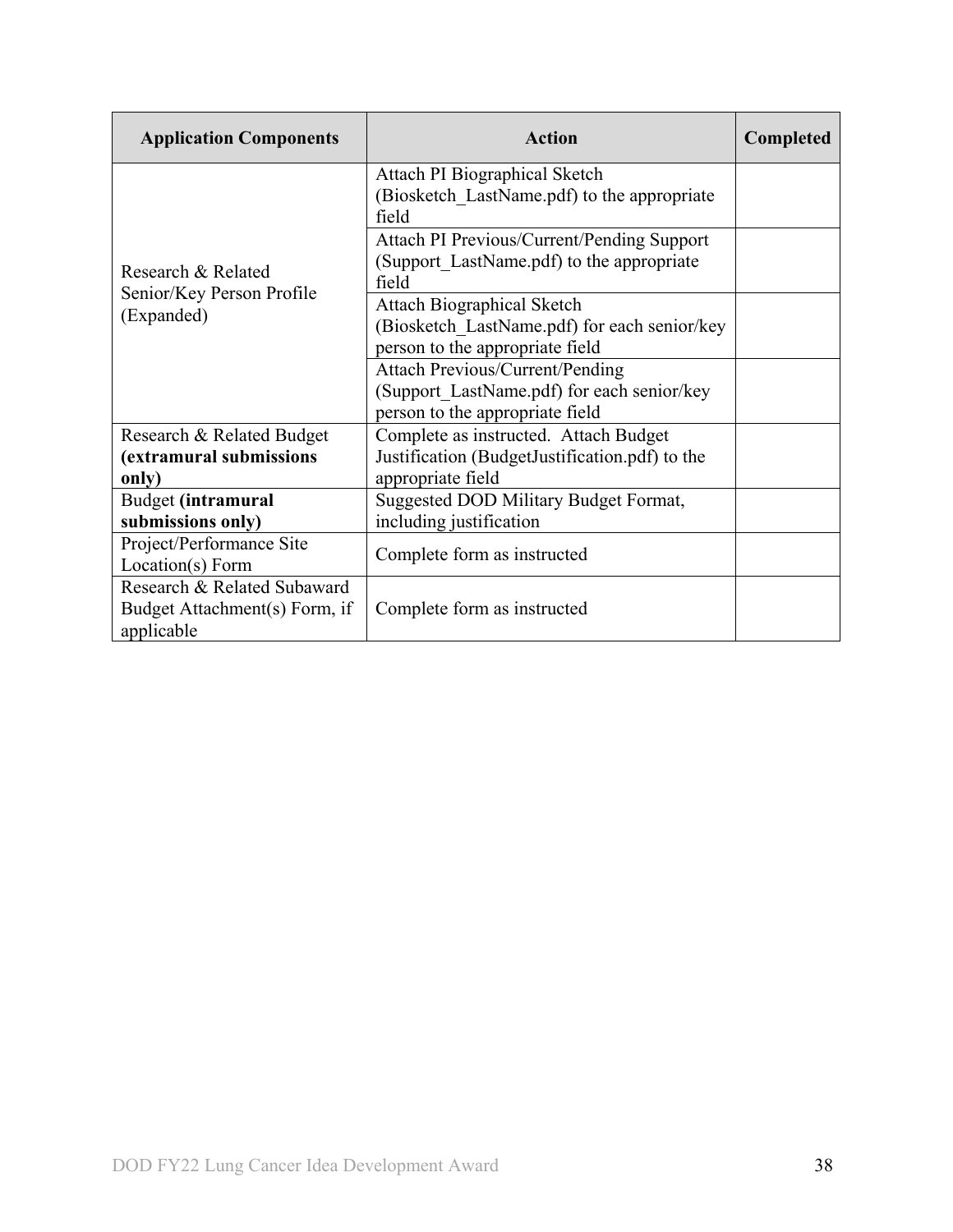## <span id="page-38-0"></span>**APPENDIX 1: ACRONYM LIST**

| ACOS/R&D       | Associate Chief of Staff for Research and Development           |
|----------------|-----------------------------------------------------------------|
| <b>ACURO</b>   | Animal Care and Use Review Office                               |
| <b>ARRIVE</b>  | Animal Research: Reporting In Vivo Experiments                  |
| <b>CDMRP</b>   | <b>Congressionally Directed Medical Research Programs</b>       |
| <b>CHTN</b>    | Cooperative Human Tissue Network                                |
| <b>CFR</b>     | Code of Federal Regulations                                     |
| <b>DHA</b>     | Defense Health Agency                                           |
| <b>DHP</b>     | Defense Health Program                                          |
| <b>DOD</b>     | Department of Defense                                           |
| <b>DoDGARs</b> | Department of Defense Grant and Agreement Regulations           |
| <b>DUNS</b>    | Data Universal Numbering System                                 |
| eBRAP          | Electronic Biomedical Research Application Portal               |
| EC             | <b>Ethics Committee</b>                                         |
| ET             | <b>Eastern Time</b>                                             |
| FAD            | <b>Funding Authorization Document</b>                           |
| <b>FAPIIS</b>  | Federal Awardee Performance and Integrity Information System    |
| <b>FDA</b>     | U.S. Food and Drug Administration                               |
| FY.            | <b>Fiscal Year</b>                                              |
| <b>HRPO</b>    | Human Research Protection Office                                |
| <b>IACUC</b>   | Institutional Animal Care and Use Committee                     |
| <b>IRB</b>     | <b>Institutional Review Board</b>                               |
| <b>LCBRN</b>   | Lung Cancer Biospecimen Resource Network                        |
| <b>LCRP</b>    | Lung Cancer Research Program                                    |
| M              | Million                                                         |
| <b>MB</b>      | Megabyte                                                        |
| <b>MHS</b>     | Military Health System                                          |
| <b>MIPR</b>    | Military Interdepartmental Purchase Request                     |
| OASD(HA)       | Office of the Assistant Secretary of Defense for Health Affairs |
| ORCID          | Open Researcher and Contributor ID, Inc.                        |
| <b>ORP</b>     | <b>Office of Research Protections</b>                           |
| <b>PHS</b>     | <b>Public Health Service</b>                                    |
| PI             | Principal Investigator                                          |
| RDT&E          | Research, Development, Test, and Evaluation                     |
| <b>SAM</b>     | <b>System for Award Management</b>                              |
| <b>SOW</b>     | <b>Statement of Work</b>                                        |
| <b>STEM</b>    | Science, Technology, Engineering, and/or Mathematics            |
| <b>UEI</b>     | Unique Entity Identifier                                        |
| <b>URL</b>     | <b>Uniform Resource Locator</b>                                 |